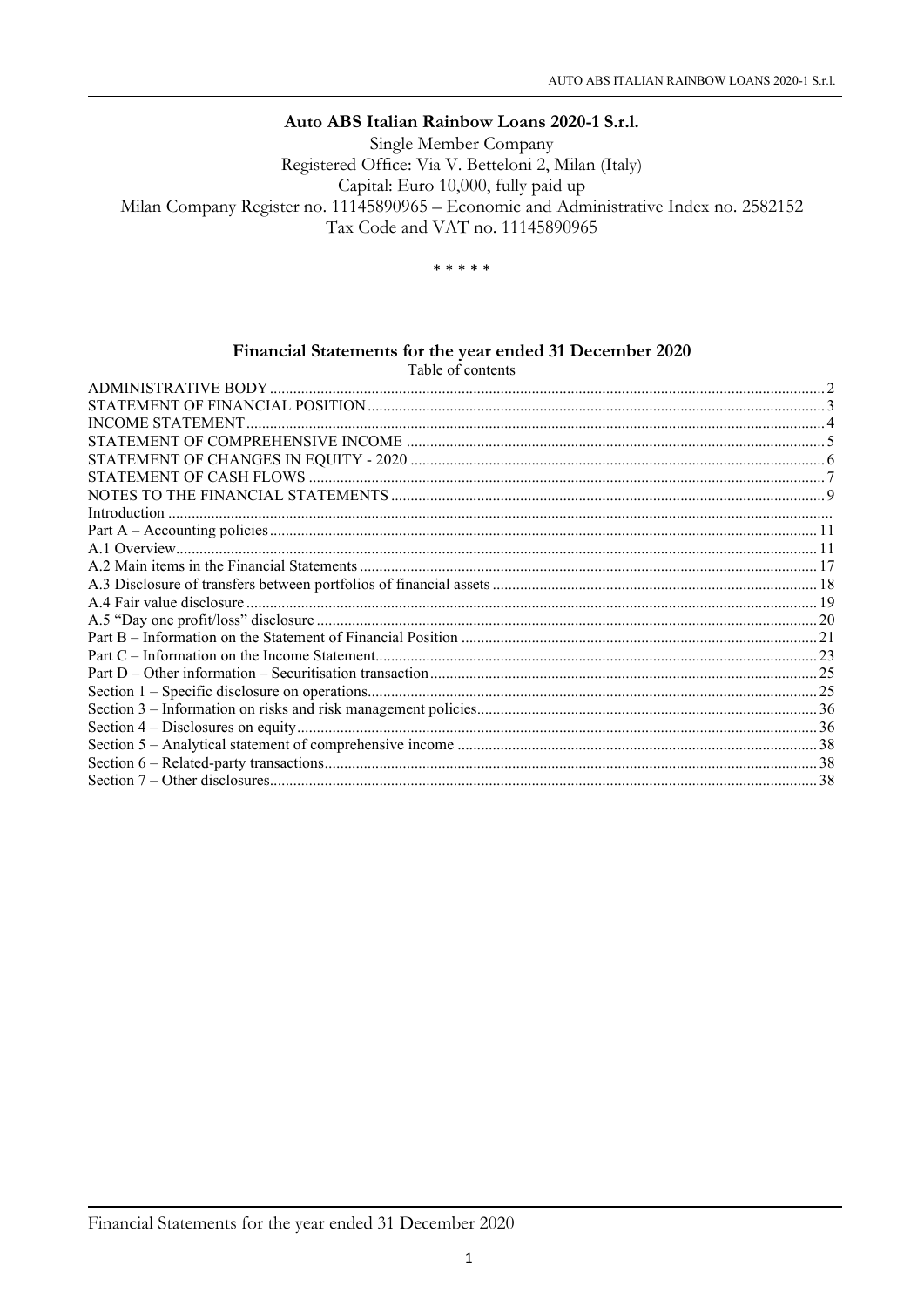## ADMINISTRATIVE BODY

Sole Director: Rognone Daniela

Sole Statutory Auditor: Savino Andrea

Independent Auditors: PricewaterhouseCoopers S.p.A.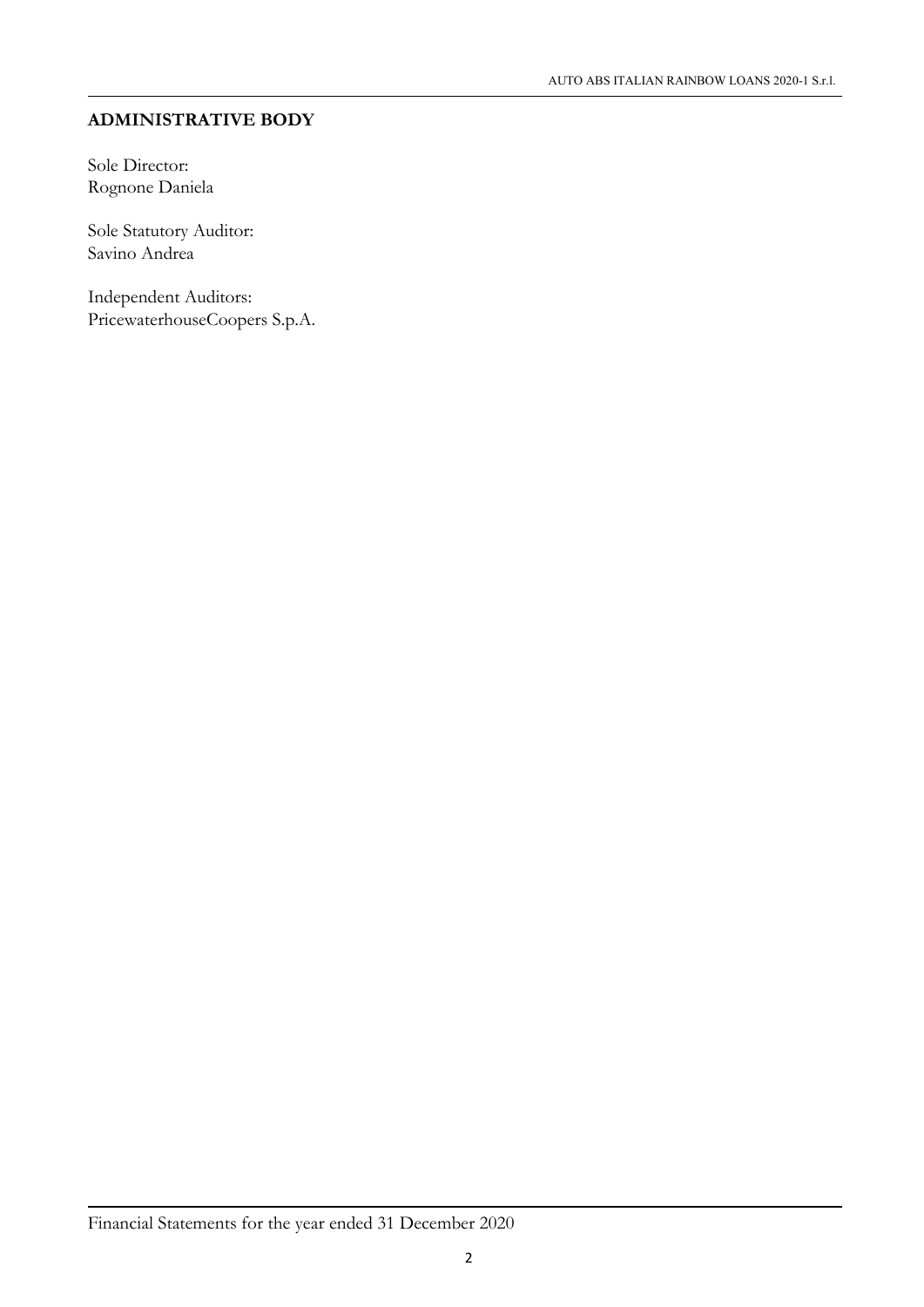## STATEMENT OF FINANCIAL POSITION (in Euro)

|     | <b>Assets</b>                               | 31/12/2020 |
|-----|---------------------------------------------|------------|
| 40  | Financial assets measured at amortised cost | 9,849      |
| 120 | Other assets                                | 45,824     |
|     | <b>Total assets</b>                         | 55,673     |
|     |                                             |            |
|     | Liabilities and equity                      | 31/12/2020 |
|     |                                             |            |
| 80  | Other liabilities                           | 45,673     |
| 110 | Capital                                     | 10,000     |
| 170 | Profit (loss) for the year                  |            |
|     | Total liabilities and equity                | 55,673     |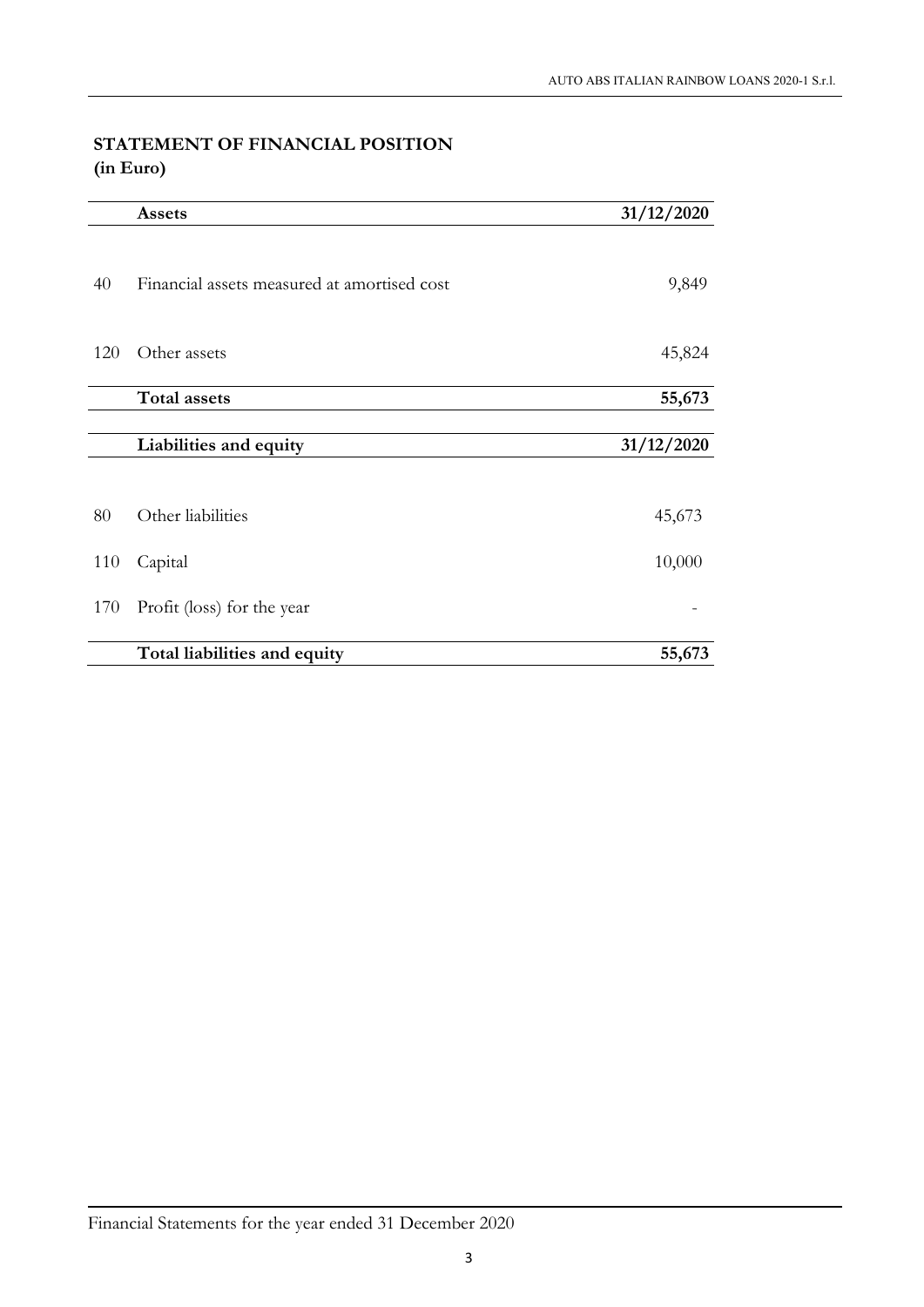## INCOME STATEMENT (in Euro)

|            | <b>Income - Expenses</b>                               | 31/12/2020           |
|------------|--------------------------------------------------------|----------------------|
|            |                                                        |                      |
| 50         | Fee expense                                            | (151)                |
| 60         | Net fee income                                         | (151)                |
|            | 120 Net trading income (loss)                          | (151)                |
| 160        | Administrative expenses<br>(a) personnel expenses      | (45,674)<br>(12,688) |
|            | (b) other administrative expenses                      | (32,986)             |
| <b>200</b> | Other operating income (expenses)                      | 45,825               |
|            | 210 Operating costs                                    |                      |
|            | 260 Pre-tax profit (loss) from continuing operations   |                      |
| 270        | Income taxes on continuing operations                  |                      |
|            | 280 After-tax profit (loss) from continuing operations |                      |
|            | 300 Profit (loss) for the year                         |                      |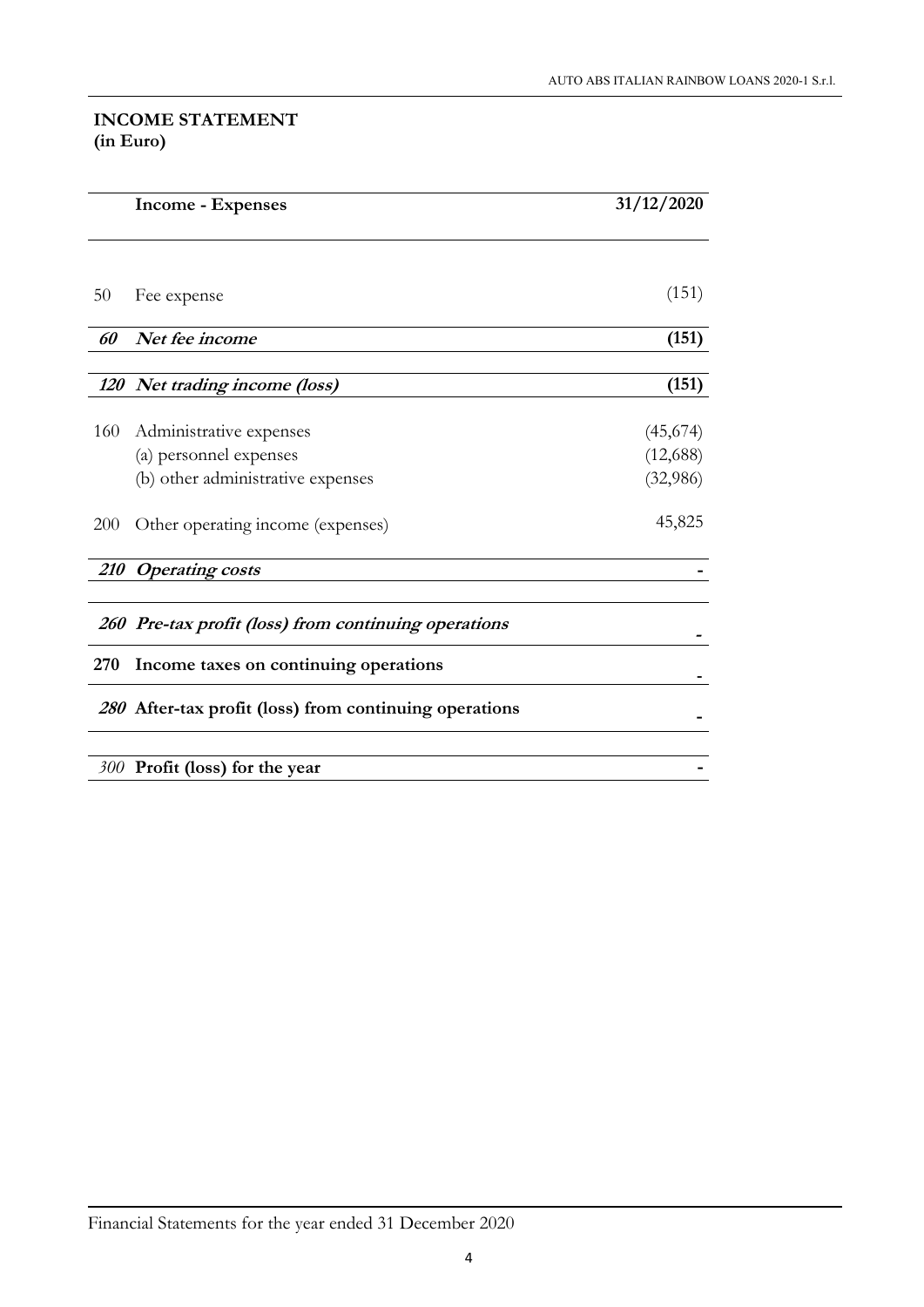## STATEMENT OF COMPREHENSIVE INCOME

|     |                                                                        | 31/12/2020 |
|-----|------------------------------------------------------------------------|------------|
| 10. | Profit (loss) for the year                                             |            |
|     | Other comprehensive income, net of tax, not to be                      |            |
|     | reclassified to profit or loss                                         |            |
| 20. | Equity securities measured at fair value through OCI                   |            |
|     | Financial liabilities measured at fair value through profit or loss    |            |
| 30. | (change in credit quality rating)                                      |            |
| 40. | Hedging of equity securities measured at fair value through OCI        |            |
| 50. | Property, plant and equipment                                          |            |
| 60. | Intangible assets                                                      |            |
| 70. | Defined benefit plans                                                  |            |
| 80. | Non-current assets and disposal groups held for sale                   |            |
| 90. | Share of reserves from equity accounted investments                    |            |
|     | Other comprehensive income, net of tax, to be reclassified to          |            |
|     | profit or loss                                                         |            |
|     | 100. Foreign investment hedges                                         |            |
|     | 110. Foreign exchange differences                                      |            |
|     | 120. Cash flow hedges                                                  |            |
|     | 130. Hedging instruments (not designated)                              |            |
|     | Financial assets (other than equity securities) measured at fair value |            |
|     | 140. through OCI                                                       |            |
|     | 150. Non-current assets and disposal groups held for sale              |            |
|     | 160. Share of reserves from equity accounted investments               |            |
|     | 170. Total other comprehensive income, net of tax                      |            |
|     | 180. Total comprehensive income (items 10+170)                         |            |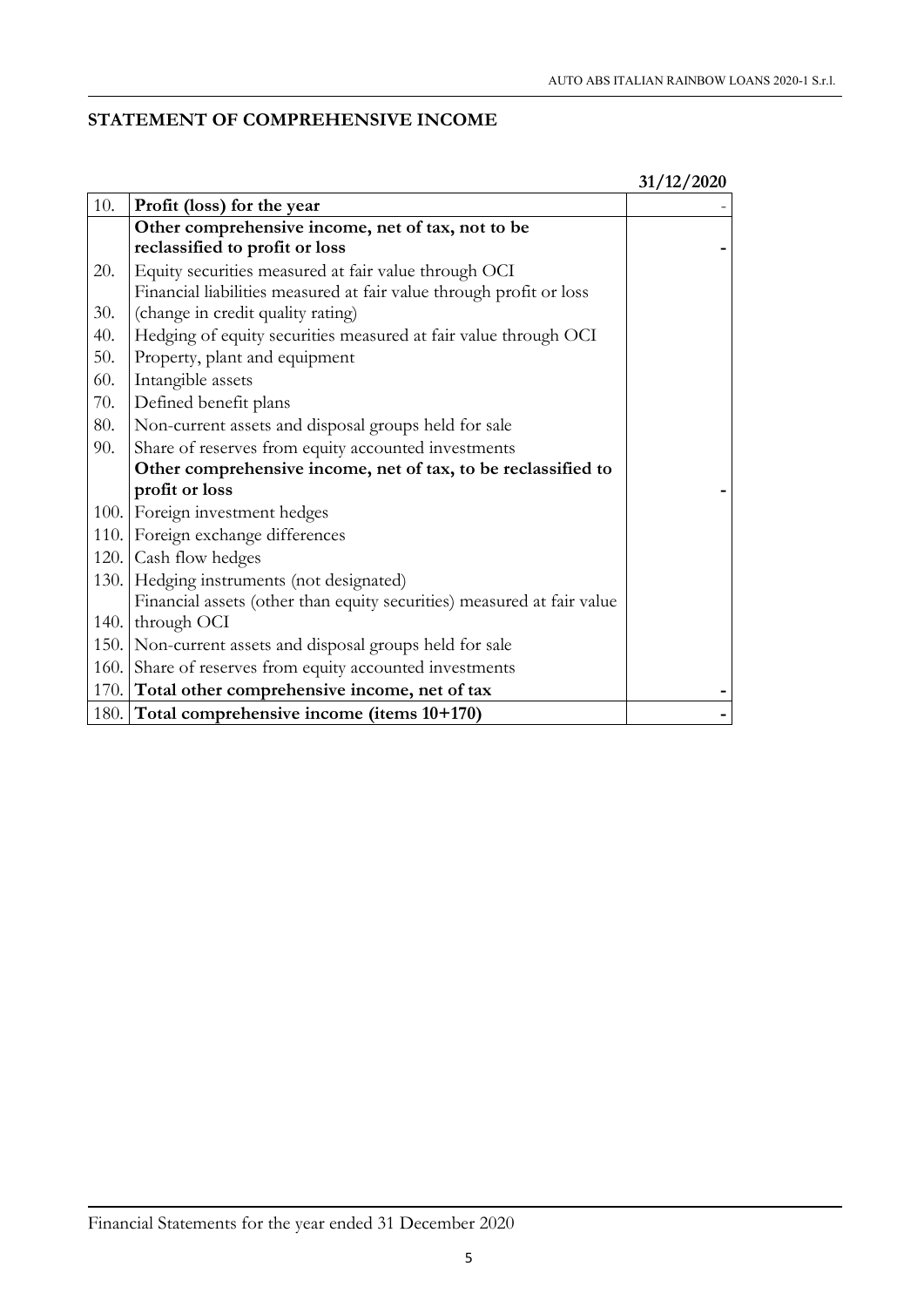| STATEMENT OF CHANGES IN EQUITY 2020<br>(in Euro) |                             |                           |                       |                                       |          |                                  |                    |                     |                            |                                            |                              |                          |                                          |                      |
|--------------------------------------------------|-----------------------------|---------------------------|-----------------------|---------------------------------------|----------|----------------------------------|--------------------|---------------------|----------------------------|--------------------------------------------|------------------------------|--------------------------|------------------------------------------|----------------------|
|                                                  |                             |                           |                       | Allocation of<br>prior year<br>profit |          | Changes occurred during the year |                    |                     |                            |                                            |                              |                          |                                          |                      |
|                                                  |                             |                           |                       |                                       |          |                                  |                    |                     | <b>Equity transactions</b> |                                            |                              |                          |                                          |                      |
|                                                  | 31/12/2019<br>at<br>Balance | Change in opening balance | Balance at 01/01/2020 |                                       | Reserves | Dividends and other allocations  | Change in reserves | Issue of new quotas | Share buybacks             | Extraordinary distribution of<br>dividends | Change in equity instruments | Other changes            | Total comprehensive income at 31/12/2020 | Equity at 31/12/2020 |
| Capital:                                         |                             |                           |                       |                                       |          |                                  | 10,000             |                     |                            |                                            |                              | $\overline{\phantom{a}}$ | 10,000                                   |                      |
| Share premiums                                   |                             |                           |                       |                                       |          |                                  |                    |                     |                            |                                            |                              |                          |                                          |                      |
| <b>Reserves:</b><br>a) retained earnings         |                             |                           |                       |                                       |          |                                  |                    |                     |                            |                                            |                              |                          |                                          |                      |
| b) other                                         |                             |                           |                       |                                       |          |                                  |                    |                     |                            |                                            |                              |                          |                                          |                      |
| Valuation reserves:<br><b>Equity</b> instruments |                             |                           |                       |                                       |          |                                  |                    |                     |                            |                                            |                              |                          |                                          |                      |
| Treasury shares                                  |                             |                           |                       |                                       |          |                                  |                    |                     |                            |                                            |                              |                          |                                          |                      |
| Profit (loss) for the year                       |                             |                           |                       |                                       |          |                                  |                    |                     |                            |                                            |                              |                          |                                          |                      |
| Equity                                           |                             |                           |                       |                                       |          |                                  | 10,000             |                     |                            |                                            |                              |                          | 10,000                                   |                      |

## Financial Statements for the year ended 31 December 2020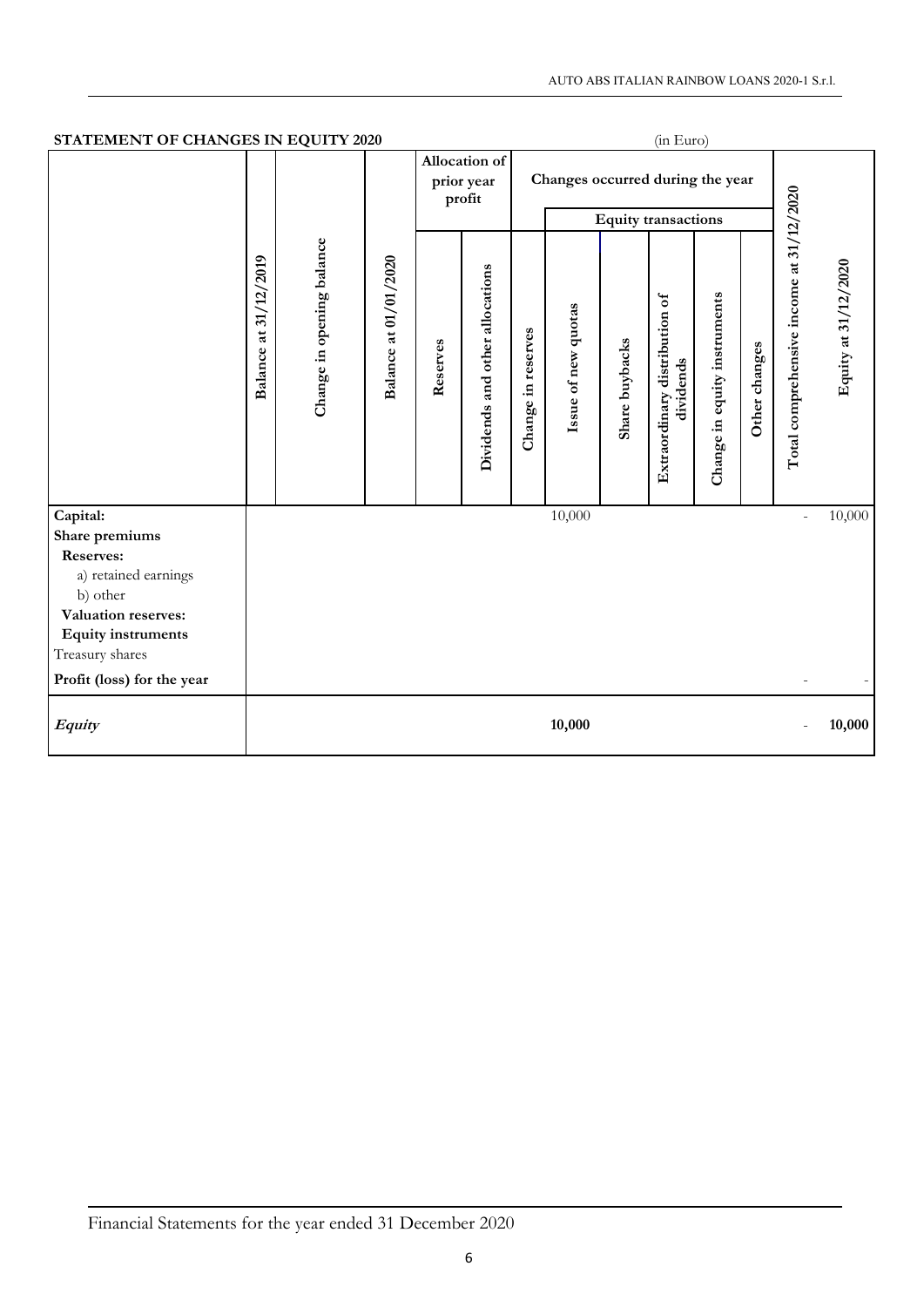| A. OPERATING ACTIVITIES                                                      | 31/12/2020 |
|------------------------------------------------------------------------------|------------|
| <b>1. OPERATIONS</b>                                                         |            |
| - interest income (+)                                                        |            |
| - interest expense (-)                                                       |            |
| - dividends and similar income (+)                                           |            |
| - net fee income (expense) $(+/-)$                                           | (151)      |
| - personnel expenses (-)                                                     | (12,688)   |
| - other expenses (-)                                                         | (32,986)   |
| - other income $(+)$                                                         | 45,825     |
| - tax expense (-)                                                            |            |
| - income/expenses associated with disposal groups, net of tax effect $(+/-)$ |            |
| 2. CASH FLOWS GENERATED/ABSORBED BY FINANCIAL ASSETS                         | (45, 824)  |
| - financial assets held for trading                                          |            |
| - financial assets measured at fair value                                    |            |
| - other assets mandatorily measured at fair value                            |            |
| - financial assets measured at fair value through OCI                        |            |
| - due from financial institutions                                            |            |
| - financial assets measured at amortised cost                                |            |
| - other assets                                                               | (45, 824)  |
| 3. CASH FLOWS GENERATED/ABSORBED BY FINANCIAL LIABILITIES                    | 45,673     |
| - financial liabilities measured at amortised cost                           |            |
| - financial liabilities held for trading                                     |            |
| - financial liabilities measured at fair value                               |            |
| - other liabilities                                                          | 45,673     |
| NET CASH FLOWS GENERATED/ABSORBED BY OPERATING                               |            |
| <i>ACTIVITIES</i>                                                            | (151)      |
| - INVESTING ACTIVITIES                                                       |            |
| 1. CASH FLOWS GENERATED BY                                                   |            |
| - sales of equity investments                                                |            |
| - dividends received on equity investments                                   |            |
| - sales of property, plant and equipment                                     |            |
| - sales of intangible assets                                                 |            |
| - sales of business units                                                    |            |
| 2. CASH FLOWS ABSORBED BY                                                    |            |
| - purchases of equity investments                                            |            |
| - purchases of property, plant and equipment                                 |            |
| - purchases of intangible assets                                             |            |
| - purchases of business units                                                |            |
| NET CASH FLOWS GENERATED/ABSORBED BY INVESTING                               |            |
| <b>ACTIVITIES</b>                                                            |            |
| <b>C. FINANCING ACTIVITIES</b>                                               |            |
| - issue/repurchase of treasury shares                                        | 10,000     |
| - issue/purchase of equity instruments                                       |            |
| - dividend distribution and other                                            |            |
|                                                                              |            |
| NET CASH FROM/USED IN FINANCING ACTIVITIES                                   | 10,000     |
| NET CASH FLOWS GENERATED/ABSORBED DURING THE YEAR                            | 9,849      |
|                                                                              |            |

#### STATEMENT OF CASH FLOWS AT 31 DECEMBER 2020 - DIRECT METHOD

Financial Statements for the year ended 31 December 2020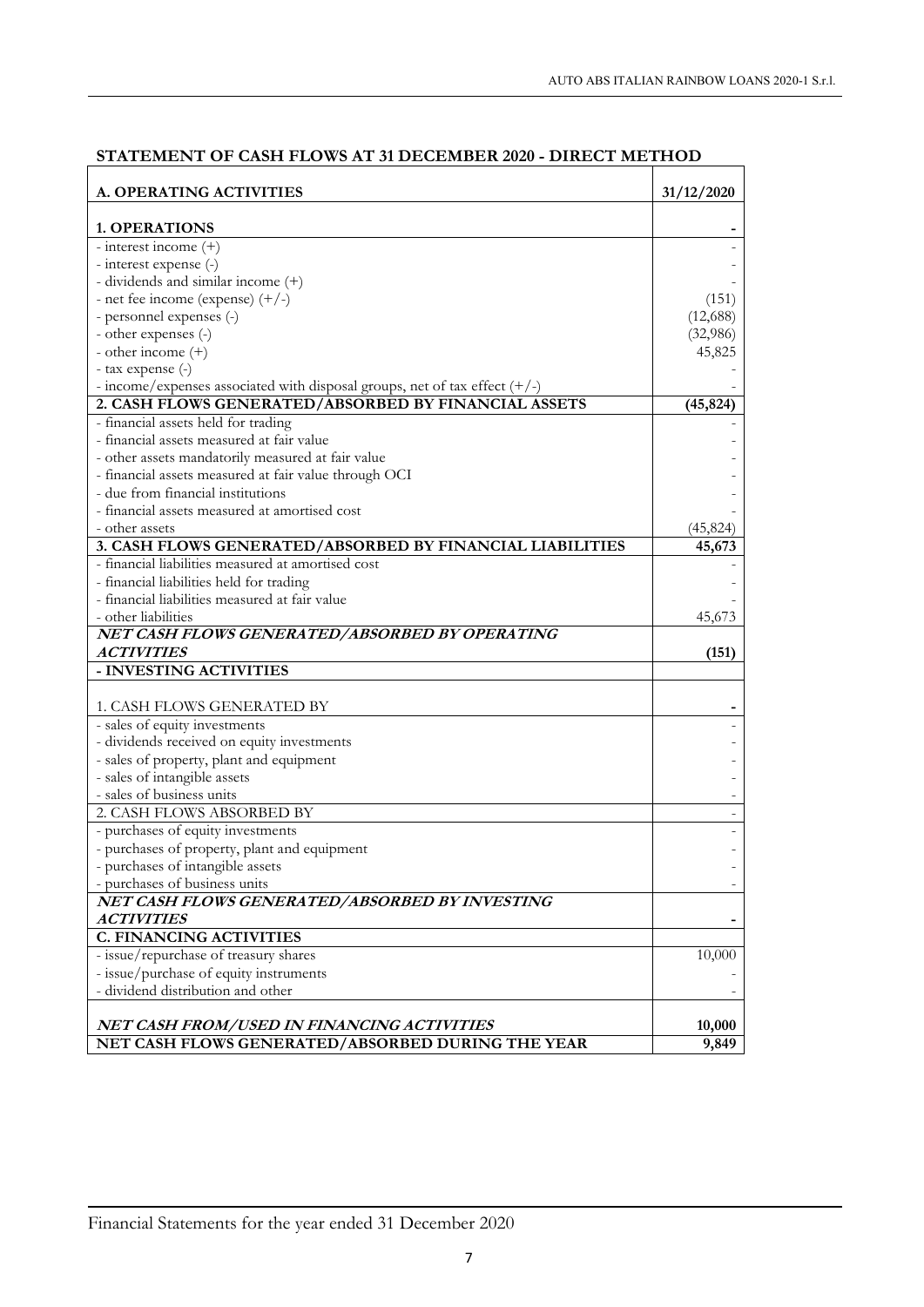## RECONCILIATION

| <b>Items</b>                                                | 31/12/2020 |
|-------------------------------------------------------------|------------|
| Opening cash and cash equivalents                           |            |
| Net increase (decrease) in cash and cash equivalents        | 9.849-     |
| Cash and cash equivalents effect of change in exchange rate |            |
| Closing cash and cash equivalents                           | 9 849.     |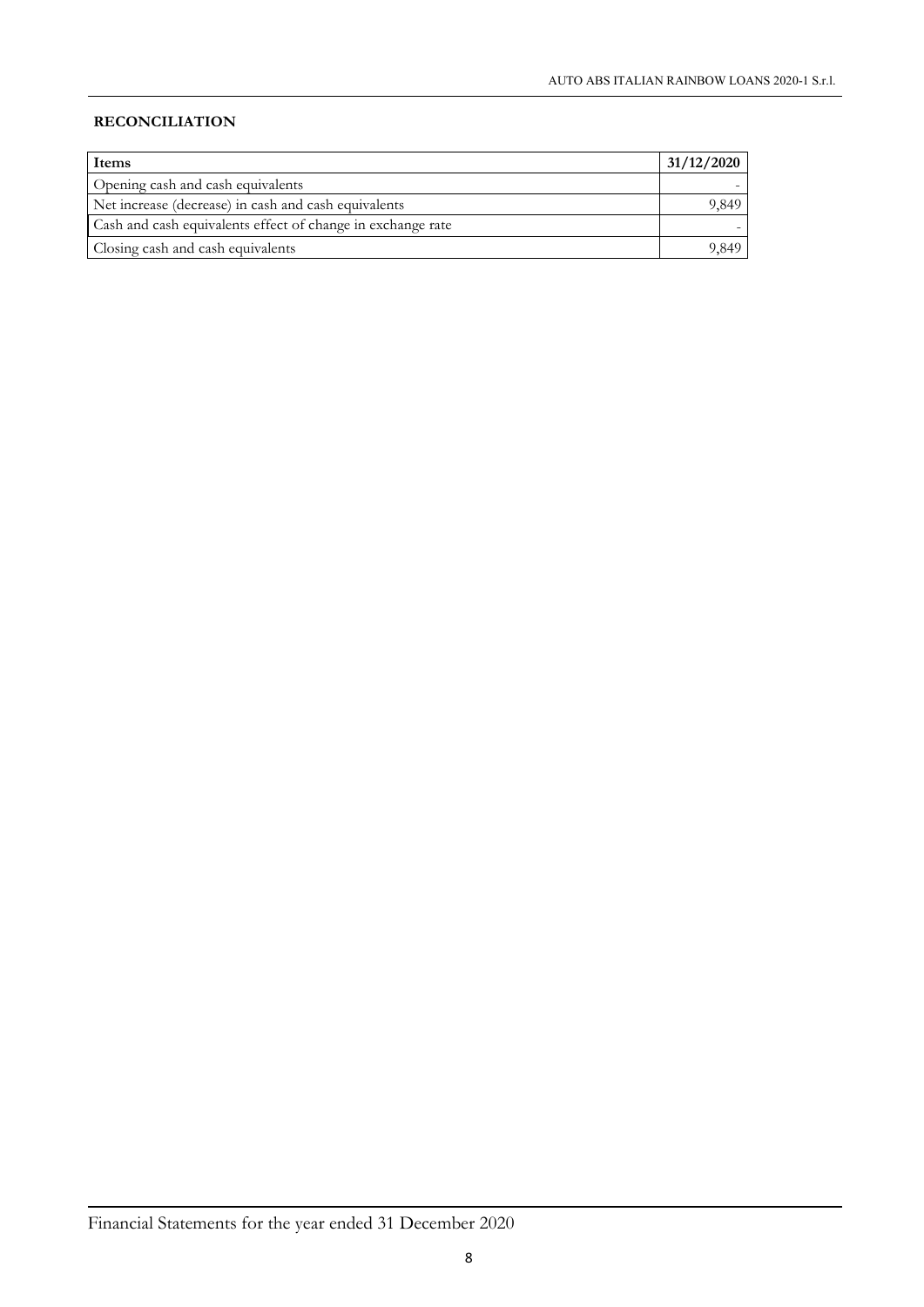## NOTES TO THE FINANCIAL STATEMENTS

## Company Business

The Company was incorporated under Italian Law no. 130 of 30 April 1999 ("Law 130/1999") on 22 January 2020 through public deed drafted by Ms Condò, Notary Public in Milan, and was registered in the Bank of Italy's List of Special Purpose Vehicles pursuant to the Bank of Italy's "Provisions Concerning Disclosure and Statistical Requirements for Special Purpose Vehicles Engaged in Securitisation Transactions" issued on 7 June 2017.

In accordance with the Articles of Association and the provisions of law, the Company has the sole purpose of carrying out one or more securitisation transactions pursuant to Italian Law 130/1999 and subsequent implementing measures, by purchasing receivables, both existing and future, identifiable in block if multiple, and financing such purchase by issuing notes as per Article 1, paragraph 1, letter b) of Italian Law 130/1999, in such a manner as not to assume any credit risk. Under the Articles of Association and in accordance with the aforementioned law and related implementing measures, the receivables purchased by the Company in relation to each transaction represent assets that are for all intents and purposes segregated from those of the Company as well as from those relating to any other transactions. Creditors other than the holders of the notes issued to fund the acquisition shall have no claim to such assets.

Within the scope of corporate purpose, the Company carried out the two following securitisation transactions in compliance with Italian Law 130/1999 described below. On 20 July 2020, the Company acquired, without recourse, from Banca PSA Italia S.p.A., receivables en bloc, pursuant to Italian Law 130/1999, deriving from loan contracts self-originated by the same Bank. In 2020, additional credit portfolios of the same type were acquired from Banca PSA Italia S.p.A. The transaction was completed on 23 July 2020 with the issue of two classes of Asset Backed Notes amounting to Euro 490,000,000.00:

- Euro 433,650,000 Class A Asset Backed Fixed Rate Notes due September 2035 (Senior Notes) ISIN Code IT0005416174.
- Euro 56,350,000 Class Z Asset Backed Fixed Rate and Variable Return Notes due September 2035 (Junior Notes) ISIN Code IT0005416182.

The situation of securities issued as at 31 December 2020 is unchanged.

At the time of issue, the Class A securities listed on the Luxembourg Stock Exchange were assigned a rating by the DBRS agency of "AAA(sf)" and by the Fitch agency of "AA-(sf)".

In assigning their ratings, the rating agencies used the portfolio quality assessment method.

The annual interest rate on Senior Notes is 0.50%, payable with monthly coupons in arrears, starting from the first payment date of 29 September 2020.

Class Z Notes are not rated and are not listed on any regulated market.

The notes, issued at par, bear a fixed interest rate of 1.00% per year, with monthly interest payable in arrears, from the first payment date 29 September 2020. In addition, the notes offer a variable return equal to the amount of the funds remaining after all payments have been made in order of higher priority envisaged in the Securities Settlement System are made.

As the Company is incorporated in Italy and issued debt securities with a unit par value of Euro 100,000 traded on Luxembourg's regulated stock exchange, it has chosen Luxembourg as its Member State of origin in accordance with the laws applicable in that country.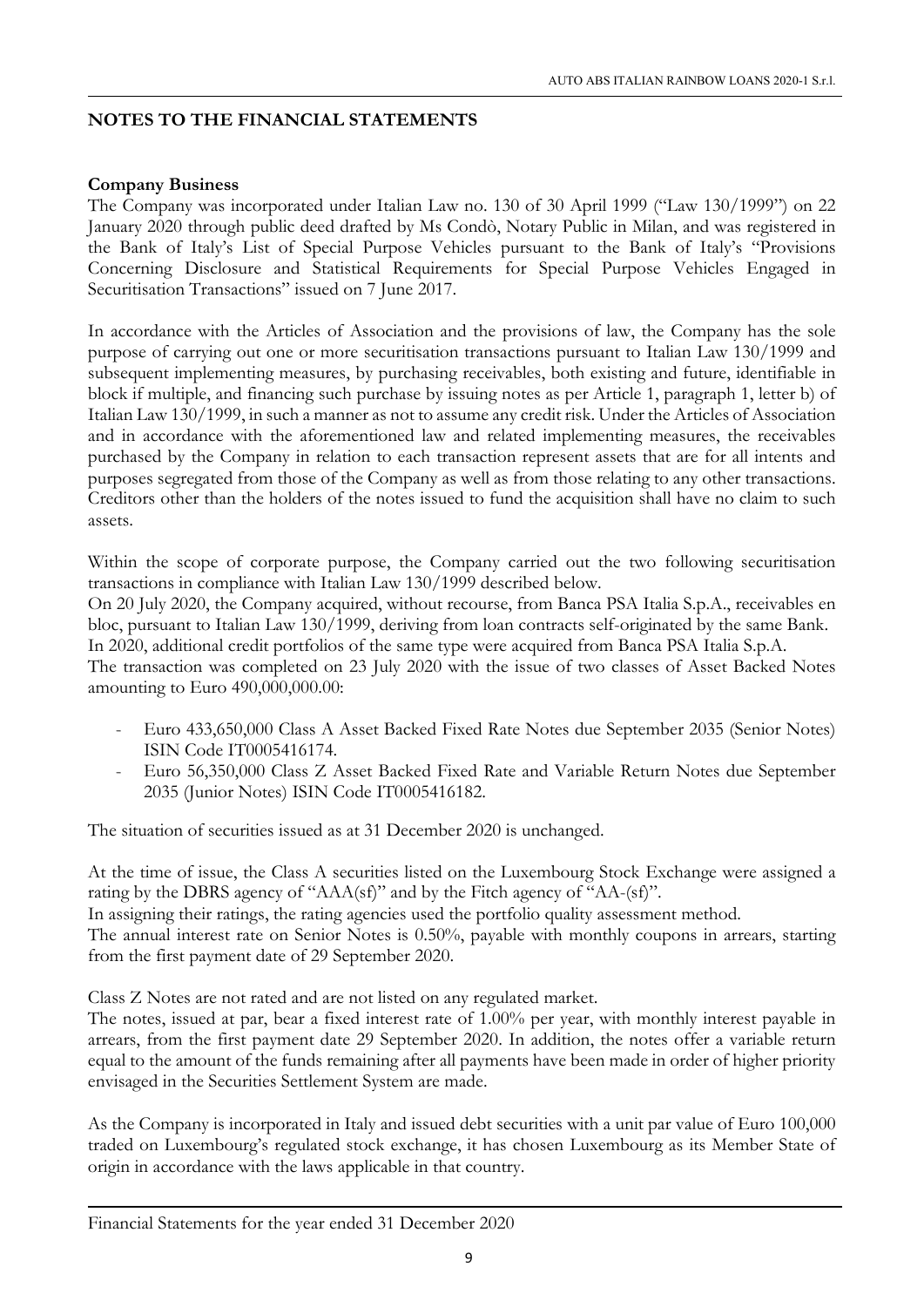The transaction performed regularly during the year, with payment of interest accrued on the notes totalling Euro 1,206 thousand.

For a qualitative and quantitative description of the transaction undertaken, along with the agreements entered into, please refer to "Part D - Other Information" in the Notes to the Financial Statements.

#### Securitisation transaction

The Company exclusively carries out receivables securitisation transactions pursuant to Italian Law 130/1999 and it has recognised the receivables acquired, the notes issued, and the other transactions carried out as part of securitisation transaction in the Notes to the Financial Statements consistently with the provisions of Italian Law no. 130 of 30 April 1999, according to which "the receivables relating to each transaction represent assets that are for all intents and purposes segregated from those of the Company as well as from those relating to any other transactions ".

Therefore, these amounts related to the securitisation transaction were not, in general, influenced by the adoption of IASs/IFRSs, since said standards do not in any way prescribe disclosure requirements for separate assets.

For completeness of information, it should be noted that the IFRS accounting treatment of financial assets and/or groups of financial assets as well as financial liabilities arising from securitisation transactions is still being discussed by the bodies responsible for interpreting accounting standards.

It is also noted that Italian Legislative Decree 139/2015, published on 4 September 2015 and effective for annual periods beginning on or after 1 January 2016, introduced significant changes in relation to measurement criteria for certain financial statement items for companies preparing their financial statements under the accounting rules prescribed by the Italian Civil Code and accounting principles.

These changes include, in particular, the measurement at amortised cost of receivables and liabilities arising during the reporting period and measurement at fair value of derivatives outstanding at the date of first application of the decree.

The Bank of Italy's Provision of 15 December 2015, which is referred to for the recognition of the separate assets, pending new relevant legislation, expressly established that Part D of the Notes to the Financial Statements shall include a specific section presenting – in summary form – at least the following information for each individual securitisation transaction carried out:

- amount of the receivables purchased (par value and purchase price);
- amount of the notes issued, broken down by class and seniority;

as well as all additional information deemed necessary to give a true and fair view of the transaction, it being understood that the reporting entity should prevent an excess of information from making the document less clear and easy to understand.

The same provision also requires disclosing the following information for each securitisation transaction:

- a) summary of securitised assets and notes issued;
- b) qualitative information;
- c) quantitative information.

#### Form and content of the Financial Statements

The Financial Statements were prepared in accordance with Italian Legislative Decree no. 38 of 28 February 2005 and the Instructions issued by the Bank of Italy in its provision of 30 November 2018, as amended, and consist of:

- Statement of Financial Position and Income Statement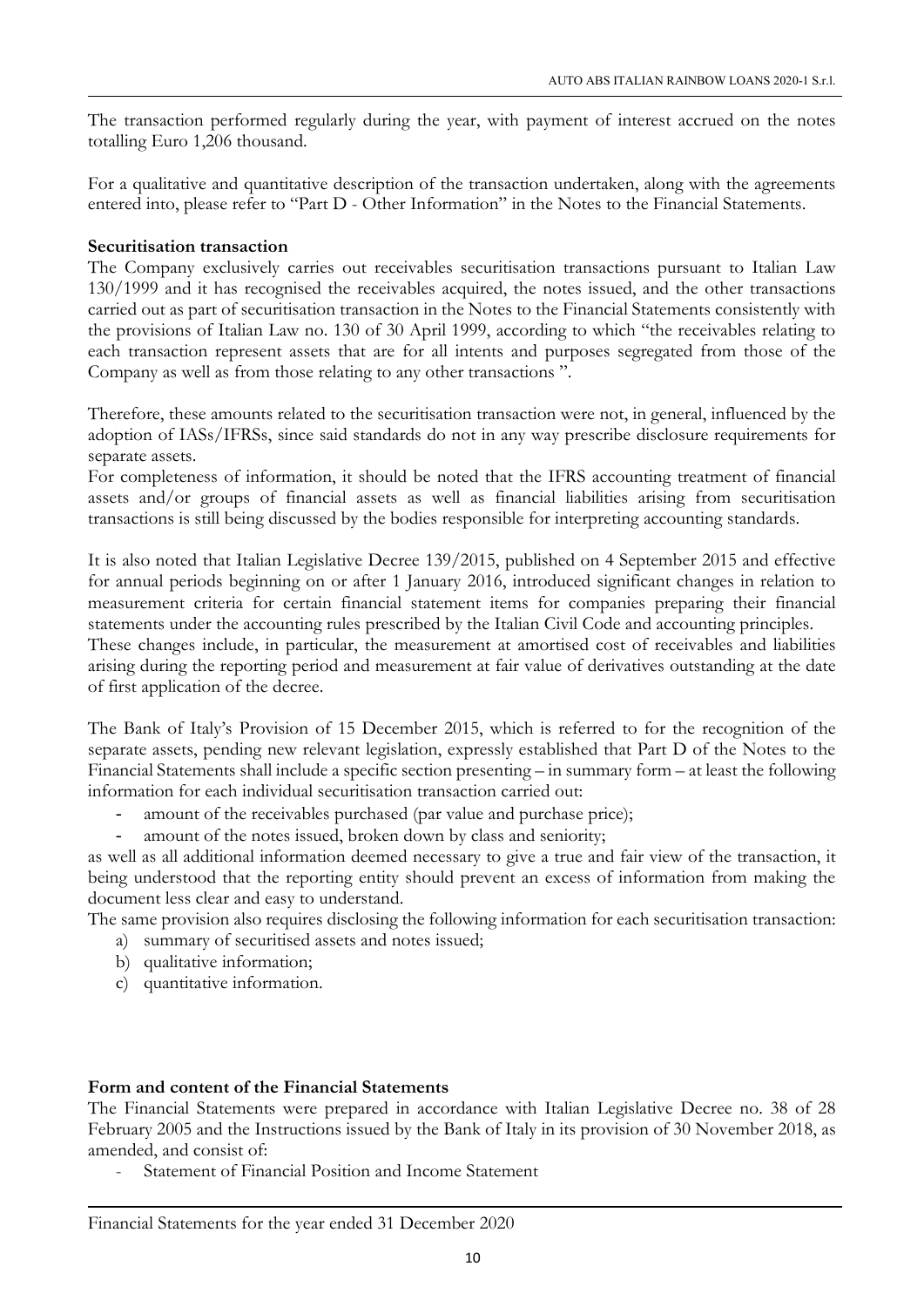- Statement of Comprehensive Income
- Statement of Changes in Equity
- Statement of Cash Flows
- Notes to the Financial Statements

*Part A – Accounting policies A.1 Overview A.2 Main items in the Financial Statements A.3 Disclosure of transfers between portfolios of financial assets A.4 Fair Value Disclosure A.5 "Day one profit/loss" disclosure Part B – Information on the Statement of Financial Position Part C – Information on the Income Statement Part D – Other information*

These Financial Statements are accompanied by the Report on Operations.

As the Company is a Public-Interest Entity as defined in Article 16 of Italian Legislative Decree no. 39 of 27 January 2010, pursuant to said Decree it appointed the Audit Firm PricewaterhouseCoopers S.p.A. to conduct statutory audits of the Company for the nine-year period from 2020 to 2028.

## Part A – Accounting policies A.1 Overview

## Section 1 - Statement of compliance with international accounting standards

Pursuant to the provisions of Article 2 of Italian Legislative Decree 38/2005, the Company, as an issuer of financial instruments admitted to trading on EU regulated markets, has prepared the Financial Statements in accordance with the accounting standards issued by the International Accounting Standards Board (IASB) and the relevant interpretations by the International Financial Reporting Interpretations Committee (IFRIC), as endorsed by the European Commission and introduced into Italian law by said Legislative Decree 38/2005.

Although securitisation special purpose vehicles have been eliminated from the scope of the Bank of Italy's Provision of 9 December 2016 since, pursuant to Italian Legislative Decree 141/2010 and subsequent amendments, such entities no longer qualify as non-bank financial intermediaries, and considering that IAS 1 does not prescribe a specific format for the financial statements, the Directors have decided that there is no impediment to the application of the Bank of Italy's "Instructions for the Preparation of Financial Statements and Annual Reports of Non-Bank Financial Intermediaries" issued on 30 November 2018 and subsequent additions as per the communication dated 27 January 2021 concerning the impacts of Covid-19 and measures to support the economy and the amendments to IAS/IFRS. In relation to the temporary nature of the Covid-19 emergency and the related support measures, the amendments to the related budgetary provisions will remain in force until otherwise communicated by the Bank of Italy.

These have been deemed the most suitable for providing information on the financial position, financial performance and cash flows of the Company that is useful for financial statement users in making economic decisions and is relevant, reliable, comparable and intelligible in terms of Company operations. The Company therefore applied the IASs/IFRSs in force at 31 December 2020 (including the SIC and IFRIC interpretations) as endorsed by the European Commission.

The Company exclusively carries out receivables securitisation transactions pursuant to Italian Law 130/1999 and it has recognised the receivables acquired, the notes issued, and the other transactions carried out as part of the securitisation transaction in the Notes to the Financial Statements consistently with the provisions of Italian Law no. 130 of 30 April 1999, according to which "the receivables relating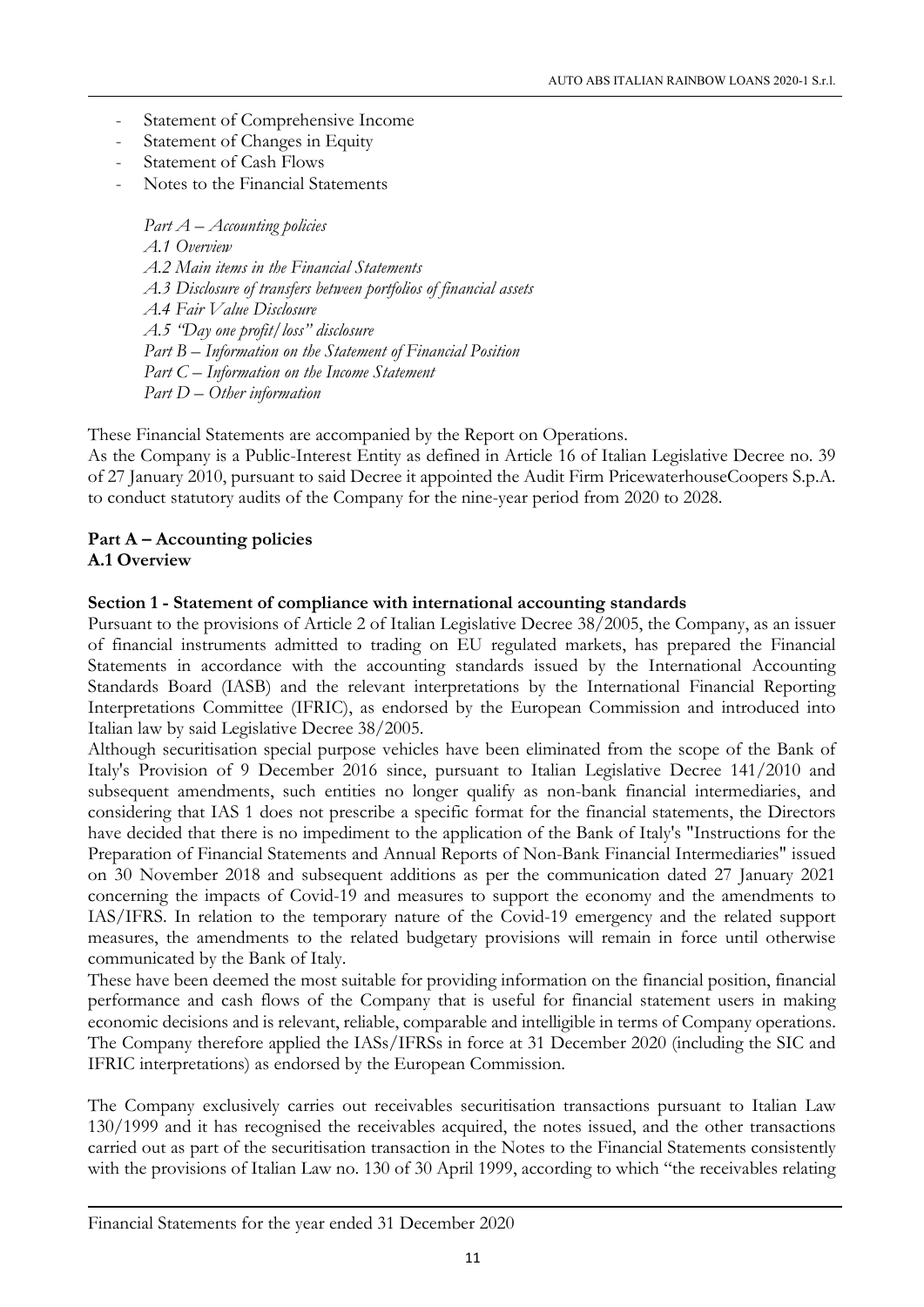to each transaction represent assets that are for all intents and purposes segregated from those of the Company as well as from those relating to any other transactions ".

Instead, as concerns the separate assets, as already pointed out, reference was made, again whilst awaiting a new legislative source to regulate the matter, to the previous instructions of the Bank of Italy given on 15 December 2015 "Instructions for the Preparation of the Financial Statements and of the Reports by the Financial Intermediaries, Payment Institutions, Electronic Money Institutions, Asset Management Companies and Stock Brokerage Companies".

Such approach was deemed to be the best for providing users of Financial Statements with the necessary information on the Company's equity and financial situation, financial performance and cash flows so as to enable them to take informed financial decisions, also guaranteeing that such information is relevant, reliable, comparable and comprehensible.

## International accounting standards in force as from 2020

Here below are the accounting standards effective for periods beginning on or after 1 January 2020 and already endorsed by the European Commission:

| Document title                                                                        | Issue date        | <b>Effective</b> date | Date of<br>endorsement | EU<br>Regulation<br>and<br>publication<br>date |
|---------------------------------------------------------------------------------------|-------------------|-----------------------|------------------------|------------------------------------------------|
| Amendments to References<br>to the Conceptual<br>Framework in IFRS<br>Standards       | March<br>2018     | 1 January 2020        | 29 November<br>2019    | (EU)<br>2019/2075<br>6 December<br>2019        |
| Definition of Material<br>(Amendments to IAS 1 and<br>IAS 8)                          | October<br>2018   | 1 January 2020        | 29 November<br>2019    | (EU)<br>2019/2104<br>10<br>December<br>2019    |
| <b>Interest Rate Benchmark</b><br>Reform (Amendments to<br>IFRS 9, IAS 39 and IFRS 7) | September<br>2019 | 1 January 2020        | 15 January 2020        | (EU)<br>2020/34<br>16 January<br>2020          |
| Definition of a Business<br>(Amendments to IFRS 3)                                    | October<br>2018   | 1 January 2020        | 21 April 2020          | (EU)<br>2020/551<br>22 April<br>2020           |

Financial Statements for the year ended 31 December 2020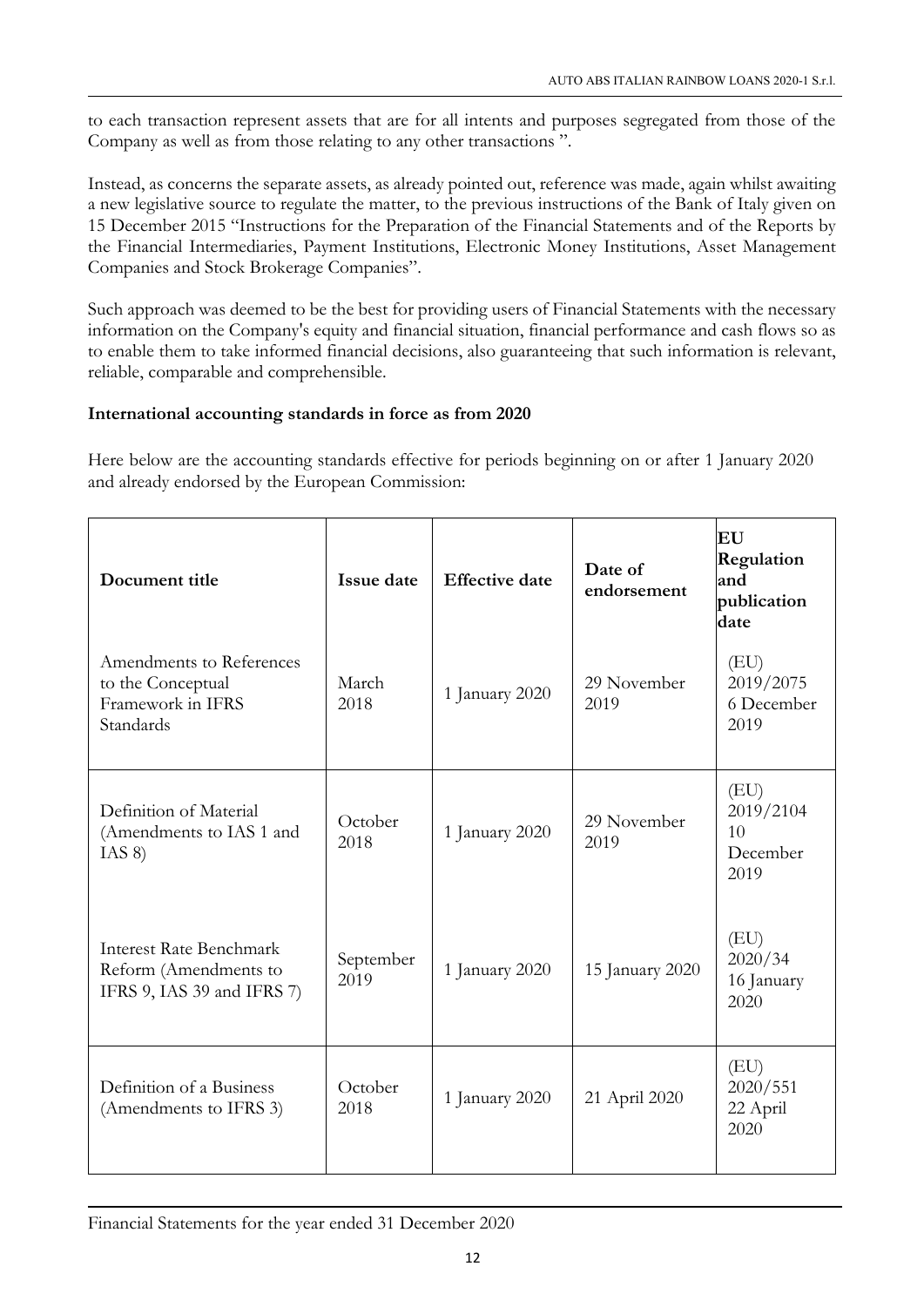| COVID-19-Related Rent<br>Concessions (Amendments)<br>to IFRS $16$ ) | <b>May 2020</b> | 1 June 2020 | 9 October 2020 | ΈU<br>2020/1434<br>12 October<br>2020 |
|---------------------------------------------------------------------|-----------------|-------------|----------------|---------------------------------------|
|---------------------------------------------------------------------|-----------------|-------------|----------------|---------------------------------------|

The assessment carried out by the Company has confirmed that the coming into force of these accounting standards does not impact its Financial Statements.

## IFRS 8 – OPERATING SEGMENTS

As an issuer of securities in regulated markets, the Company is required to disclose information about its reportable segments in accordance with the provisions of IFRS 8 – Operating Segments, effective for annual periods beginning on or after 1 January 2009.

IFRS 8 sets out that the identification of reportable segments is based on internal management reports, which are reviewed by the entity's Company Management to make decisions about resources to be allocated to the segments and assess their performance.

In this regard, the Company omits to provide the information set out in IFRS 8, as any breakdown by operating segment would not be significant given the nature of the Company.

## Section 2 – Basis of preparation

The Financial Statements were prepared to present a true and fair view of the Company's financial position, financial performance and cash flows. The Company prepared the Financial Statements on a going concern basis (IAS 1 par. 25), using the accrual basis of accounting (IAS 1 par. 27 and 28), and ensuring the consistency of presentation and classification of items in the financial statements (IAS 1 par. 45). Assets and liabilities, and income and expenses were not offset unless required or permitted by a standard or an interpretation (IAS 1 par. 32).

The Financial Statements consist of the statements required by IAS 1, i.e. the Statement of Financial Position, the Income Statement, the Statement of Comprehensive Income, the Statement of Changes in Equity, the Statement of Cash Flows, and these Notes to the Financial Statements and are also accompanied by the Report on Operations.

Financial asset and liabilities are recognised in the Notes to the Financial Statements in accordance with the administrative provisions issued by the Bank of Italy under Article 9 of Legislative Decree 38/2005, in compliance with international accounting standards. This approach is also in line with the provisions of Law 130/1999, which sets out that the receivables relating to each transaction represent assets that are for all intents and purposes segregated from those of the Company as well as from those relating to any other transactions. Therefore, the financial assets purchased, the notes issued, and the other transactions carried out as part of securitisation transaction(s) are recognised in the Notes and are not part of the Financial Statements. They are also described in the Notes to the Financial Statements, which include the qualitative and quantitative information needed to give a clear and comprehensive view of the performance, equity and financial position of the Company and, separately, of the securitisation transaction.

For completeness of information, it should be noted that the IFRS accounting treatment of financial assets and/or groups of financial assets as well as financial liabilities arising from securitisation transactions is still being discussed by the bodies responsible for interpreting accounting standards.

The Financial Statements were prepared using the Euro as reporting currency; unless otherwise noted, all amounts in the Notes to the Financial Statements are in thousands of Euro.

These Financial Statements are accompanied by the Report on Operations.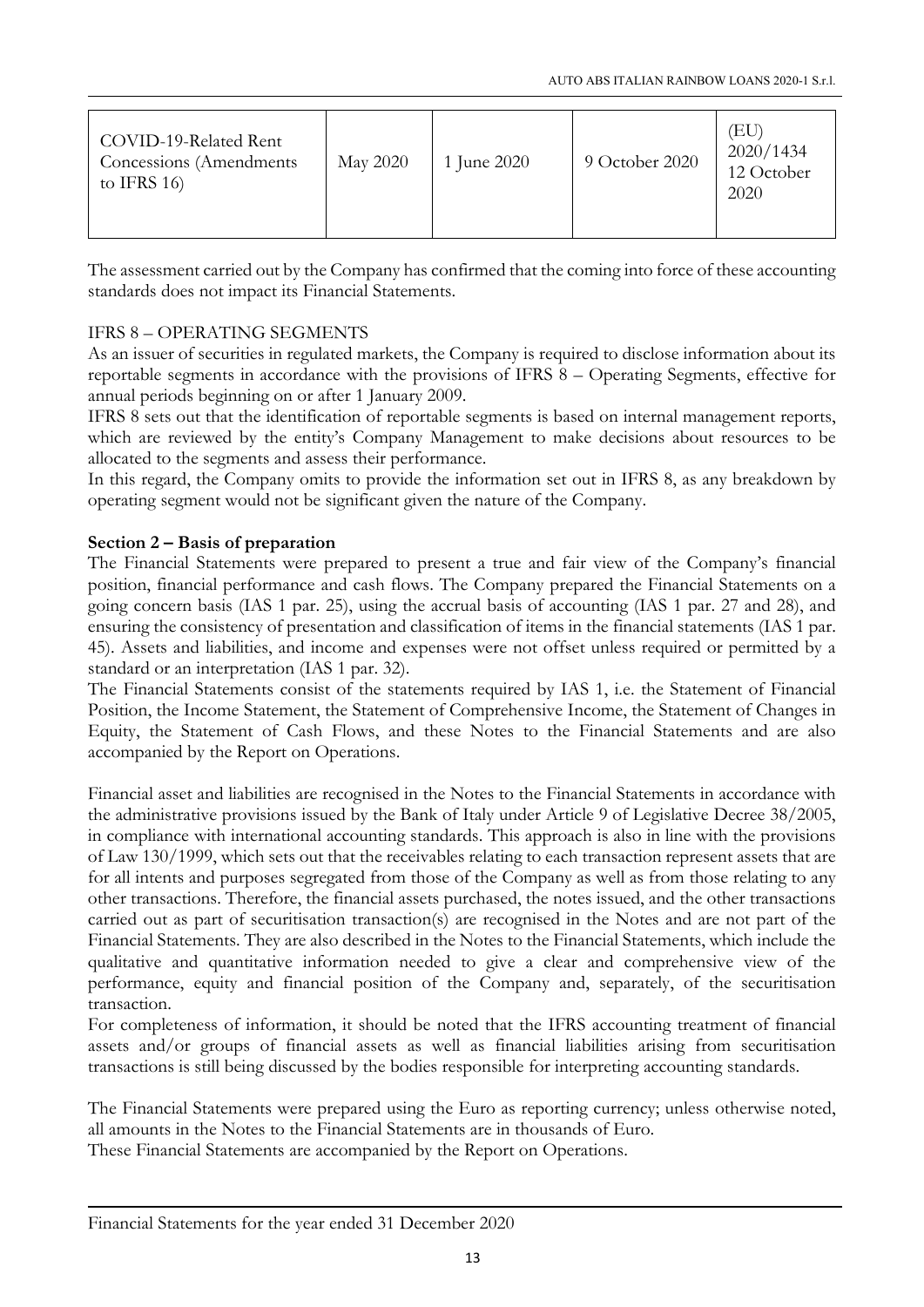The basis of preparation was as follows:

## - Going concern (IAS 1 Revised Pars. 25 and 26)

Assets and liabilities are measured on a going concern basis.

## - Accrual basis of accounting (IAS 1 Revised Pars. 27 and 28)

Costs and revenues, regardless of when they are settled, are recognised on an accrual basis and in accordance with the correlation criterion.

## - Consistency of presentation (IAS 1 Revised Par. 45)

The presentation and classification of items in the financial statements are retained from one period to the next in order to ensure the comparability of information, unless an International Accounting Standard or an Interpretation requires a change in presentation or another presentation or classification would provide information that is more reliable and relevant. When the presentation or classification of items in the financial statements is amended, the changed presentation or classification shall apply retroactively, if possible; in this case, the entity shall explain the nature of and the reason for the change, as well as the items concerned.

For the purposes of the presentation and classification of items in the financial statements, the Company used the formats established by the Bank of Italy in the provision "Financial Statements of Non-Bank IFRS Intermediaries" dated 30 November 2018.

## - Aggregation and materiality (IAS 1 Revised Par. 29)

Each material class of similar items shall be presented separately in the financial statements. Items of a dissimilar nature or function, if material, shall be presented separately.

## - Offsetting (IAS 1 Revised Par. 32)

Assets and liabilities, costs and revenues shall not be offset unless required or permitted by an International Accounting Standard or an Interpretation, or by the formats and instructions issued by the Bank of Italy.

#### - Comparative information

Comparative information is disclosed in respect of the previous period for all amounts reported in the financial statements, except when an International Accounting Standard or an Interpretation allows or requires otherwise. Information of a descriptive nature is also included when it is useful for the understanding of the financial statements.

## Section 3 – Events after the reporting period

It is reported that after 31 December 2020 and up until the date of approval of these Financial Statements, no corporate events have occurred such as to have a significant impact on the economic and equity data represented herein (IAS 10).

## Section 4 – Other aspects

## Risks, uncertainties and impacts of the Covid-19 epidemic

As is well known, 2020 began with the emergence of a new disturbing factor, the Covid-19 pandemic. Italy was one of the first countries to be affected by the pandemic before it extended globally. The effects were also reported during the second half of the year, and are still on-going, due to the second wave following a period of "respite" during the summer.

Each country, in order to contain the spread of the epidemic, consequently adopted different measures to limit movements, also causing the interruption of economic and commercial activity in many sectors. The sectors affected most by these measures were tourism, family services, real estate and commodities. The manufacturing industry was less affected. The few sectors that benefitted from the pandemic include e-commerce and virtual services in general, as well as the food, telecommunications and healthcare sectors.

#### Financial Statements for the year ended 31 December 2020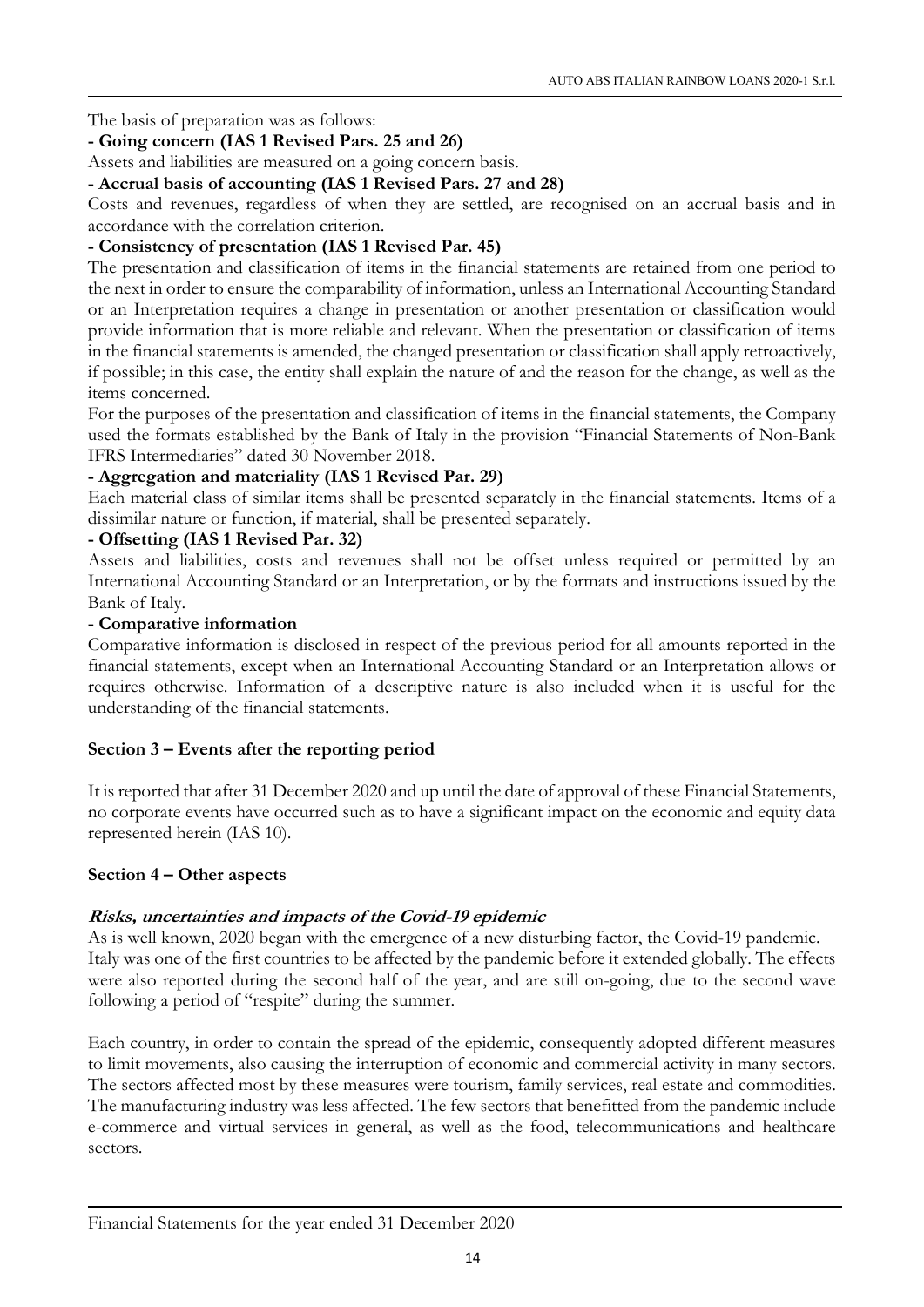European bodies have played a key role in managing the situation, launching an unprecedented plan in terms of the amount of resources involved, in order to ensure favourable financing conditions in all sectors for as long as required to guarantee full support for the economy. Individual countries have also adopted measures to support families and businesses in dealing with the negative effects of the measures adopted to contain the epidemic, aimed mainly at protecting employment, income and safeguarding the liquidity of the economy.

In particular, the Italian government has introduced measures aimed at strengthening social safety nets, issuing public guarantees, introducing extraordinary moratoria, and granting non-repayable contributions for VAT holders who have suffered significant decreases in turnover, deferring their taxes and social security contributions.

Growth is still largely dependent on the exceptional stimulus measures introduced in all major economies. The launch of vaccination campaigns has had a favourable effect on medium-term prospects, but the timing and intensity of recovery are still uncertain.

Taking into account the items recognised under the assets and liabilities of the Company's balance sheet, the crisis resulting from the coronavirus emergency has not had a significant impact on the economic and financial position of the Company nor on the securitisation transaction overall.

Given the type of activity carried out by the Company, even considering the effects of Covid-19, the risks and uncertainties that the Company could encounter during its operations are not significant, and therefore not such as to generate doubts about business continuity.

## Contractual changes resulting from Covid-19

There are no contractual changes resulting from Covid-19 to report.

However, it should be noted that as regards the securitised portfolio, according to the Investor Report dated December 2020, approx. 5 securitised receivables, corresponding to Euro 0.1 million (equal to approx. 0.02% of the performing portfolio), benefitted from the moratoria envisaged by the support measures adopted by the Italian government with a negligible impact on the trend of the transaction flows.

| Outstanding balance of the<br>performance receivables -<br>Investor report as at 29<br>December 2020 | (In Euro)   |
|------------------------------------------------------------------------------------------------------|-------------|
| Portfolio with moratorium                                                                            | 100,577     |
| Portfolio without moratorium                                                                         | 489,899,412 |
| Total                                                                                                | 489,999,989 |

## A.1 International accounting standards in force as from 2020

Here below are the accounting standards effective for periods beginning on or after 1 January 2020 and already endorsed by the European Commission:

| Issue date<br>Document title | <b>Effective date</b> | Date of<br>endorsement | EU<br>Regulation<br>and<br>publication<br>date |
|------------------------------|-----------------------|------------------------|------------------------------------------------|
|------------------------------|-----------------------|------------------------|------------------------------------------------|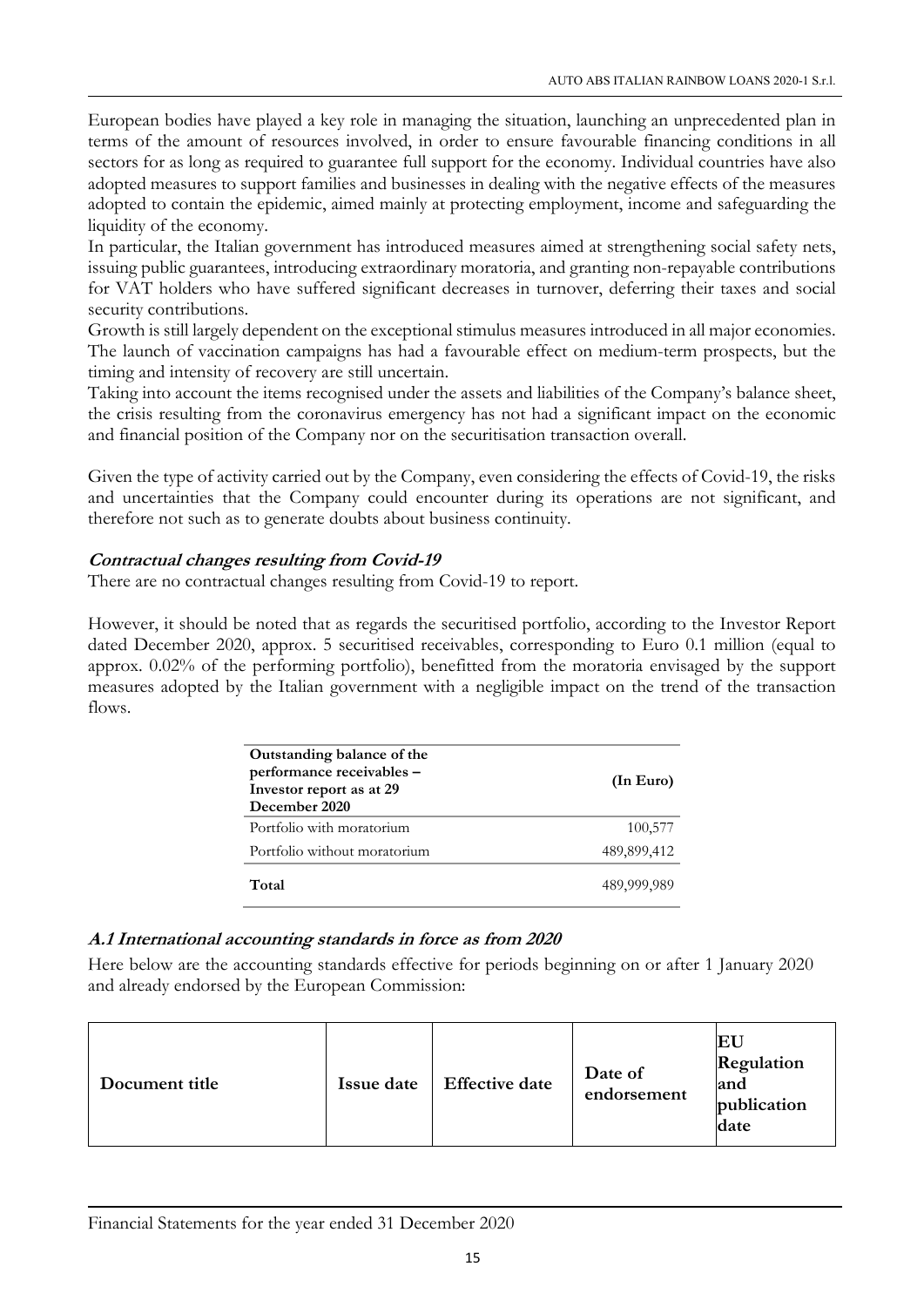| Amendments to References<br>to the Conceptual<br>Framework in IFRS<br>Standards       | March<br>2018     | 1 January 2020 | 29 November<br>2019 | (EU)<br>2019/2075<br>6 December<br>2019     |
|---------------------------------------------------------------------------------------|-------------------|----------------|---------------------|---------------------------------------------|
| Definition of Material<br>(Amendments to IAS 1 and<br>IAS 8)                          | October<br>2018   | 1 January 2020 | 29 November<br>2019 | (EU)<br>2019/2104<br>10<br>December<br>2019 |
| <b>Interest Rate Benchmark</b><br>Reform (Amendments to<br>IFRS 9, IAS 39 and IFRS 7) | September<br>2019 | 1 January 2020 | 15 January 2020     | (EU)<br>2020/34<br>16 January<br>2020       |
| Definition of a Business<br>(Amendments to IFRS 3)                                    | October<br>2018   | 1 January 2020 | 21 April 2020       | (EU)<br>2020/551<br>22 April<br>2020        |
| COVID-19-Related Rent<br>Concessions (Amendments<br>to IFRS $16$ )                    | May 2020          | 1 June 2020    | 9 October 2020      | (EU)<br>2020/1434<br>12 October<br>2020     |

The assessment carried out by the Company has confirmed that the coming into force of these accounting standards does not impact its Financial Statements.

## IFRS 8 – OPERATING SEGMENTS

As an issuer of securities in regulated markets, the Company is required to disclose information about its reportable segments in accordance with the provisions of IFRS 8 – Operating Segments, effective for annual periods beginning on or after 1 January 2009.

IFRS 8 sets out that the identification of reportable segments is based on internal management reports, which are reviewed by the entity's Company Management to make decisions about resources to be allocated to the segments and assess their performance.

In this regard, the Company omits to provide the information set out in IFRS 8, as any breakdown by operating segment would not be significant given the nature of the Company.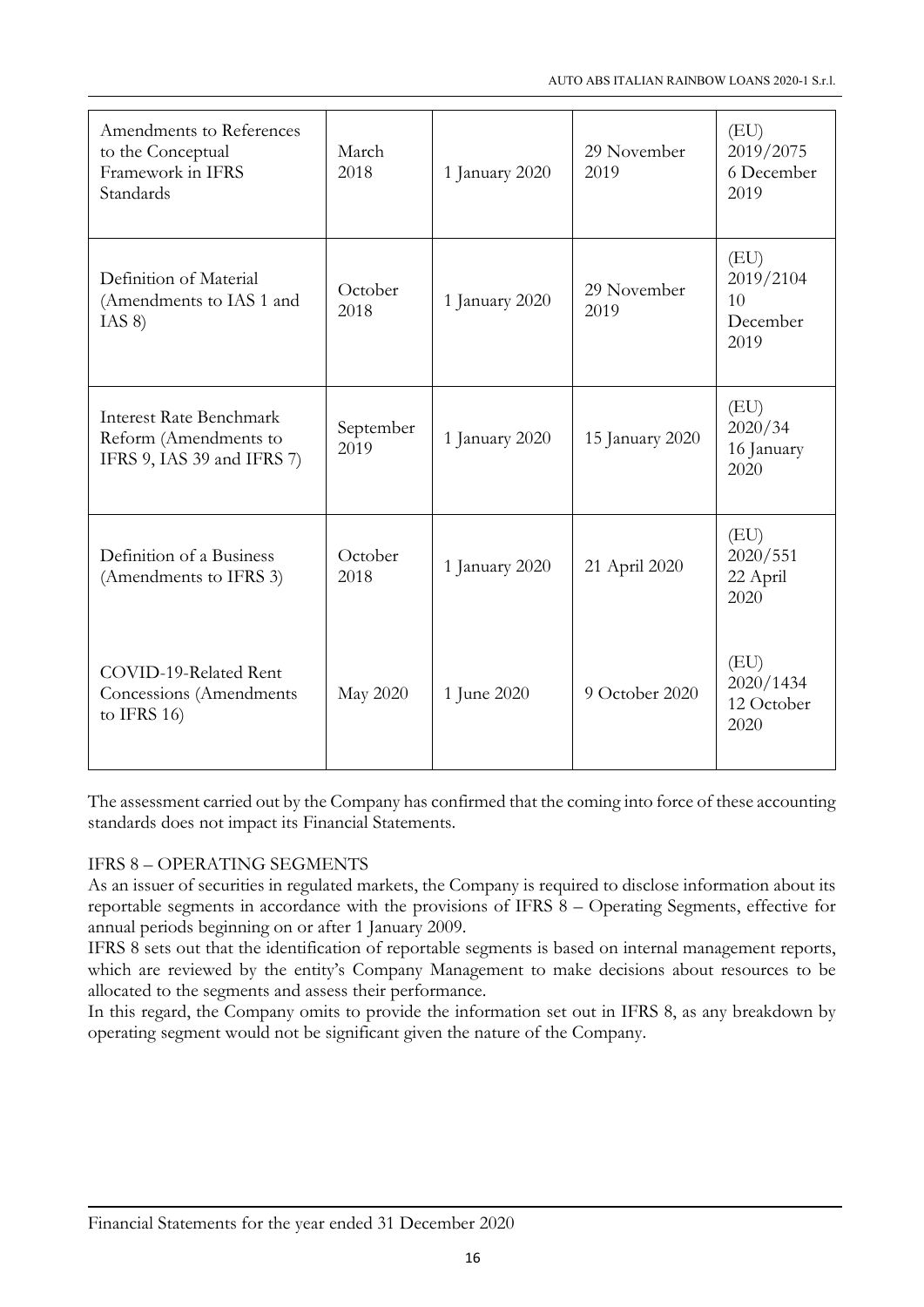## TAX EXPENSE

The Italian Revenue Agency's Circular 8/E of 6 February 2003, governing the tax treatment of special purpose vehicles' segregated assets, states that income resulting from the management of securitised assets, during the completion of the transactions, is not available to the Company. The restriction on the use of these segregated assets rules out, a priori, the possession of a taxable income.

Therefore, such asset flows are not available to the special purpose vehicle either from a legal or from a tax point of view. Only after all creditors have been paid back, any remaining amount will be available to the Company, as per the relevant arrangements.

This is also in line with the Bank of Italy's Provision of 29 March 2000, according to which the income statement of a Company is not influenced by income and expenses pertaining to the management of a securitisation transaction.

## A.2 Main items in the Financial Statements

The following is a description of the accounting standards used in the preparation of the Financial Statements at 31 December 2020 with reference only to the items in the Statement of Financial Position and Income Statement. The criteria for the recognition, classification, measurement and derecognition of each item are set out.

## FINANCIAL ASSETS MEASURED AT AMORTISED COST

## Recognition

Receivables are recognised at the date they are granted, or when the Company becomes a party to the relevant contractual provisions and, as a result, has a legal right to receive cash flows.

At initial recognition, the Company measures the receivable at fair value, which normally corresponds to the amount granted or the price paid.

## Classification

This item includes receivables due from banks arising from the Company's cash at bank and other receivables due from third parties.

## Measurement criteria

After initial recognition, receivables are measured at amortised cost, equal to the first-time recognition value minus principal repayments, plus/minus impairment/reversals of impairment and minus amortisation – calculated using the effective interest rate method – of the difference between the amount granted and that payable when due, typically related to costs/revenues directly recognised with the individual receivable.

The effective interest rate is the rate that discounts the estimated future payment flow for the expected duration of the loan, so as to obtain the precise net par value on initial recognition, including both the directly attributable transaction costs and all the fees paid or received among the parties. This recognition criterion, which adopts a financial approach, allows for the distribution of the economic effect of costs/revenues over the receivable expected residual life.

The amortised cost method does not apply to short-term receivables, for which the impact of discounting is negligible; therefore, they are measured at historical cost. A similar measurement criterion is adopted for receivables with no fixed maturity or that are revocable.

In addition, an analysis is carried out to identify problematic receivables that show objective evidence of a possible impairment loss.

## Derecognition

Receivables are derecognised when the asset concerned is sold, transferring all related risks and benefits, when contractual rights expire or when the receivable is considered to be definitively unrecoverable.

## OTHER LIABILITIES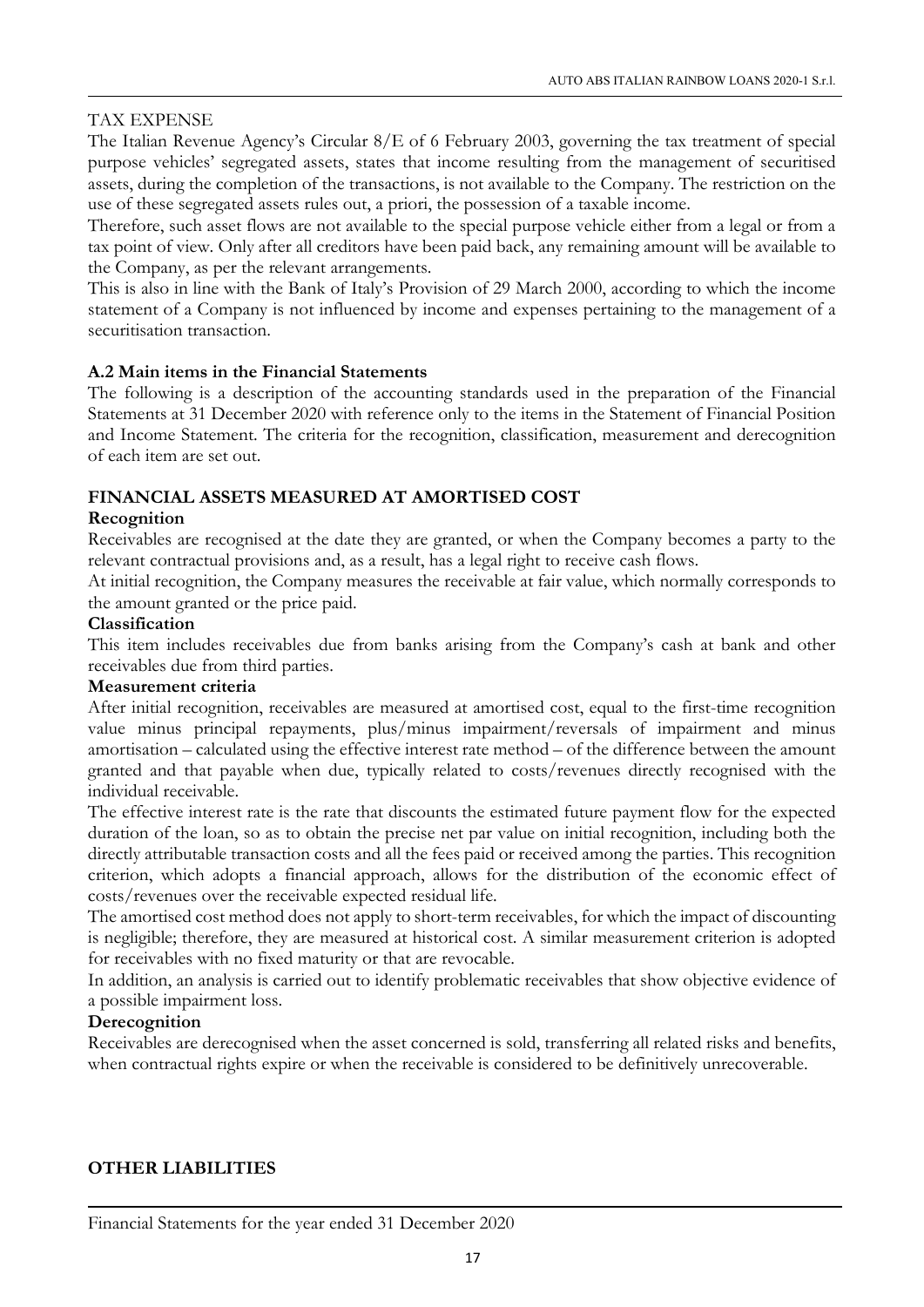## Recognition

Payables are recognised on the date of receipt of the relevant amounts, or when the Company becomes a party to the contractual provisions and, as a result, has a legal obligation to pay cash flows.

At initial recognition, the Company recognises payables at fair value, which normally corresponds to the amount paid.

## Classification

This item includes payables due to banks, financial institutions, as well as the payables recognised under "Other liabilities", such as payables due to suppliers.

## Measurement criteria

As these are short-term liabilities with a negligible time factor, they are measured at par value.

## **Derecognition**

Payables are derecognised when the relevant liabilities have expired or have been extinguished.

## DEFERRED AND CURRENT TAXES

## Recognition

Taxes are recognised when the different types of withholding and other taxes can be assessed.

## Classification

This item includes current and deferred tax assets and liabilities.

## Measurement criteria

Deferred tax assets and liabilities are not offset.

Current tax assets are recognised at the par value of the receivables related to the tax payments on account made. Current tax liabilities are recognised at the par value of the amount withheld, while the tax expense for the year is determined on the basis of a realistic estimate of the taxes expected to be paid in accordance with current tax legislation.

Deferred tax liabilities are calculated independently of the current or prospective tax loss; deferred tax assets are recognised only when there is the reasonable expectation for their recoverability.

## **Derecognition**

Current tax assets and liabilities are derecognised when the different types of taxes levied as withholding agent are paid when due under the law.

Deferred taxes are derecognised based on their expected recoverability.

## COSTS AND REVENUES

Costs are recognised in the income statement when a decrease in future economic benefits related to a decrease in an asset or an increase of a liability has arisen that can be measured reliably. Costs are charged to the income statement by directly matching costs incurred to the associated revenue item (cost/revenue correlation). All costs relating to securitisation procedures are charged back directly to the securitisation transaction.

Revenues are recognised in the income statement when an increase in future economic benefits related to an increase in an asset or a decrease of a liability has arisen that can be measured reliably. This means that revenue is recognised at the same time as an increase in an asset or a decrease of a liability is recognised. The main revenue item in the Company's Financial Statements derives from the charging back of costs related to the aforementioned securitisation procedure.

## A.3 Disclosure of transfers between portfolios of financial assets

As for the disclosures required under IFRS 7, there were no reclassifications of financial assets between different portfolios.

## A.4 Fair value disclosure

IFRS 13 – Fair Value Measurement sets out a single framework for measuring fair value, by replacing the rules included in the various accounting standards and providing full guidance as to how to measure the fair value of financial and non-financial assets and liabilities.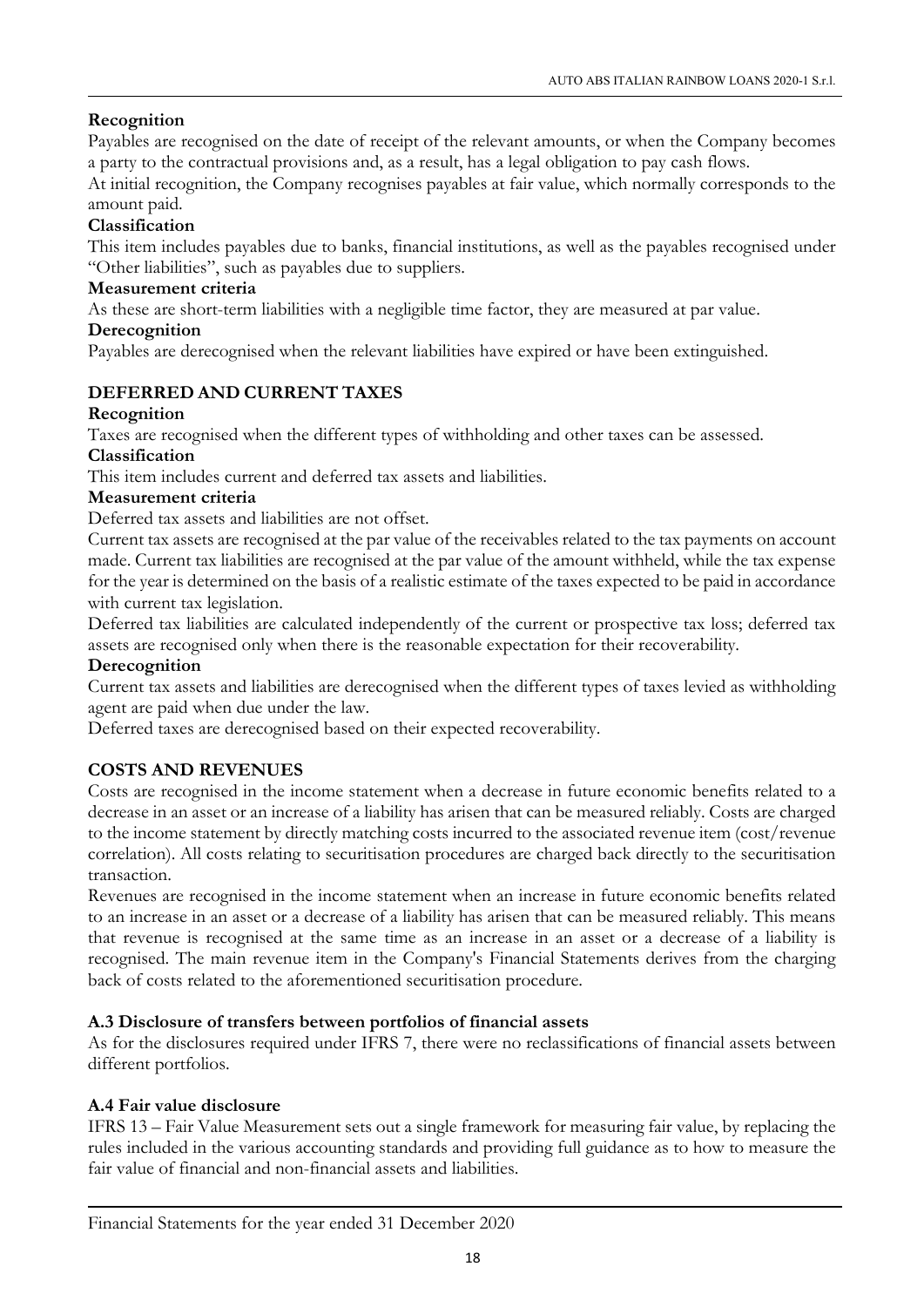IFRS 13 defines fair value as the price that would be received to sell an asset or paid to transfer a liability in an orderly transaction between market participants at the measurement date.

## QUALITATIVE INFORMATION

The Financial Statements do not show any assets or liabilities measured at fair value. Receivables refer to the bank current account balance at 31 December 2020 whose carrying amount is a reasonable approximation of their fair value that is usually categorised in level 3 of the fair value hierarchy.

## QUANTITATIVE INFORMATION

A.4.5.4 Assets and liabilities not measured at fair value or measured at fair value on a non-recurring basis: breakdown by fair value level

| Assets/liabilities not measured at fair                                                                          | 31/12/2020 |    |                |                |
|------------------------------------------------------------------------------------------------------------------|------------|----|----------------|----------------|
| value or measured at fair value on a<br>non-recurring basis                                                      |            | L1 | L <sub>2</sub> | L <sub>3</sub> |
| 1. Financial assets measured at amortised<br>cost<br>2. Investment property                                      | 10         |    |                | 10             |
| 3. Non-current assets and disposal groups<br>held for sale                                                       |            |    |                |                |
| Total                                                                                                            | 10         |    |                | 10             |
| 1. Financial liabilities measured at<br>amortised cost<br>2. Liabilities associated with assets held for<br>sale |            |    |                |                |
| Total                                                                                                            |            |    |                |                |

IFRS 13 establishes a fair value hierarchy based on the degree of observability of the inputs of the valuation techniques adopted. The fair value hierarchy level associated with assets and liabilities is defined as the lowest level input that is significant to the entire measurement. Generally, an input is not considered to be significant to the fair value measurement of an instrument if the remaining inputs account for most of the change in fair value over a period of three months.

Specifically, the hierarchy consists of three levels:

- level 1: the fair value of the instruments categorised in this level is measured based on quoted prices in active markets;

- level 2: the fair value of the instruments categorised in this level is measured based on valuation models using inputs observable in active markets;

- level 3: the fair value of the instruments categorised in this level is measured based on valuation models using mainly inputs that are unobservable in active markets.

The fair value of receivables due from banks is deemed to be equal to the carrying amount, as these are excl usively short-term receivables relating to correspondent bank accounts.

## A.5 "Day one profit/loss" disclosure

Since in 2020 the Company did not use any financial instruments as part of its ordinary operations, there is no "day one profit/loss" disclosure to be made.

Here below is the information described in Parts B, C and D of the Notes to the Financial Statements. It should be noted that the Company did not provide either information on cases that are not relevant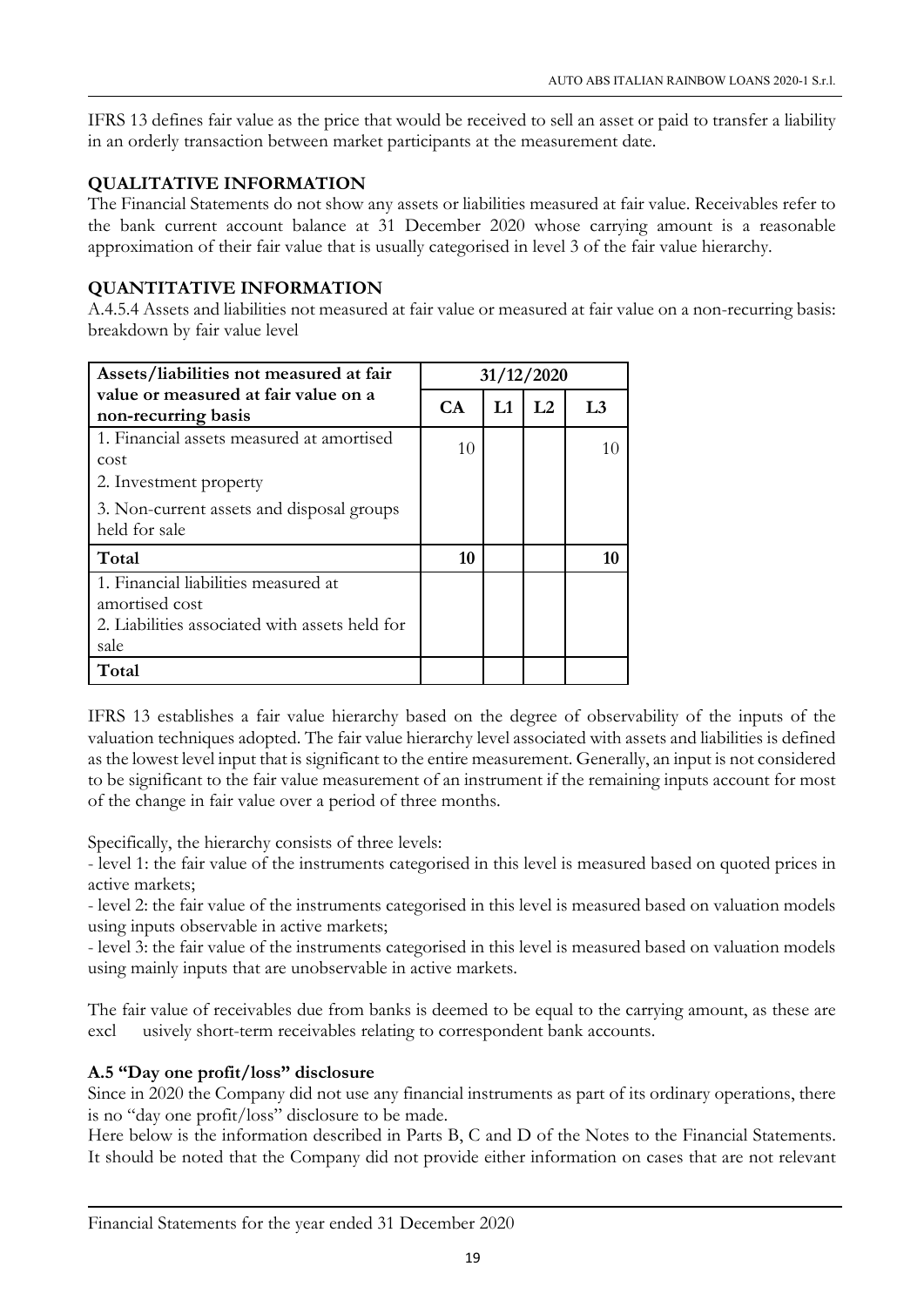to these Financial Statements, or the amounts concerning items that are not present or lower than Euro 1,000, which is the measuring unit in which the Notes are expressed.

## Financial Statements for the year ended 31 December 2020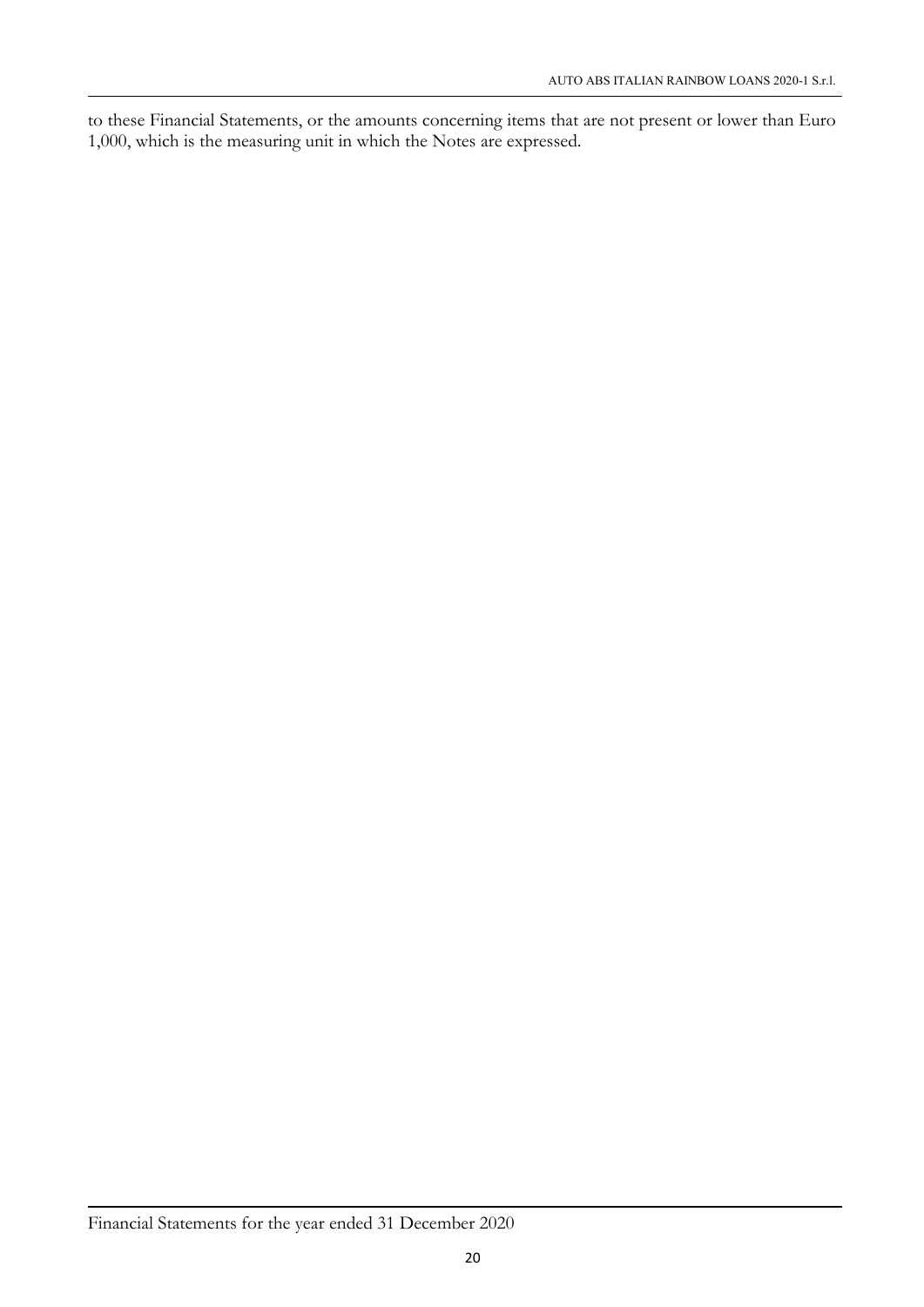## Part B – Information on the Statement of Financial Position

Assets

Section 4 - Financial assets measured at amortised cost - Item 40

|      | 4.1 Financial assets measured at amortised cost: breakdown of receivables due from banks by |
|------|---------------------------------------------------------------------------------------------|
| type |                                                                                             |

|                                                                                | 31/12/2020       |                 |                                                             |    |            |                |
|--------------------------------------------------------------------------------|------------------|-----------------|-------------------------------------------------------------|----|------------|----------------|
|                                                                                |                  | Carrying amount |                                                             |    | Fair Value |                |
| Breakdown                                                                      | Stage 1<br>and 2 | Stage 3         | of which:<br>impaired<br>assets<br>acquired or<br>generated | L1 | L2         | L <sub>3</sub> |
| 1. Deposits and<br>current accounts                                            | 10               |                 |                                                             |    |            | 10             |
| 2. Loans                                                                       |                  |                 |                                                             |    |            |                |
| 2.1 Repurchase<br>agreements<br>2.2 Finance<br>leases                          |                  |                 |                                                             |    |            |                |
| 2.3 Factoring                                                                  |                  |                 |                                                             |    |            |                |
| - with                                                                         |                  |                 |                                                             |    |            |                |
| recourse<br>- without                                                          |                  |                 |                                                             |    |            |                |
| recourse                                                                       |                  |                 |                                                             |    |            |                |
| 2.4 Other loans                                                                |                  |                 |                                                             |    |            |                |
| 3. Debt securities<br>- structured<br>securities<br>- other debt<br>securities |                  |                 |                                                             |    |            |                |
| 4. Other assets                                                                |                  |                 |                                                             |    |            |                |
| Total                                                                          | 10               |                 |                                                             |    |            | 10             |
| Key:                                                                           |                  |                 |                                                             |    |            |                |
| $L1 = Level 1$                                                                 |                  |                 |                                                             |    |            |                |
| L2=Level 2                                                                     |                  |                 |                                                             |    |            |                |
| $L3 = Level 3$                                                                 |                  |                 |                                                             |    |            |                |

This item consisted of the balance on the Company's bank account, totalling approximately Euro 10 thousand, and is to be considered as receivable on demand.

## Section 12 – Other assets – Item 120

12.1 Breakdown of item 120 "Other assets"

| <b>Breakdown</b>           | 31/12/2020 |
|----------------------------|------------|
| Due from segregated assets |            |
| Total carrying amount      |            |

This item amounted to approximately Euro 46 thousand and entirely consisted of the receivable for the Issuer Retention Amount charged to the segregated assets for maintaining the Company in good standing.

Financial Statements for the year ended 31 December 2020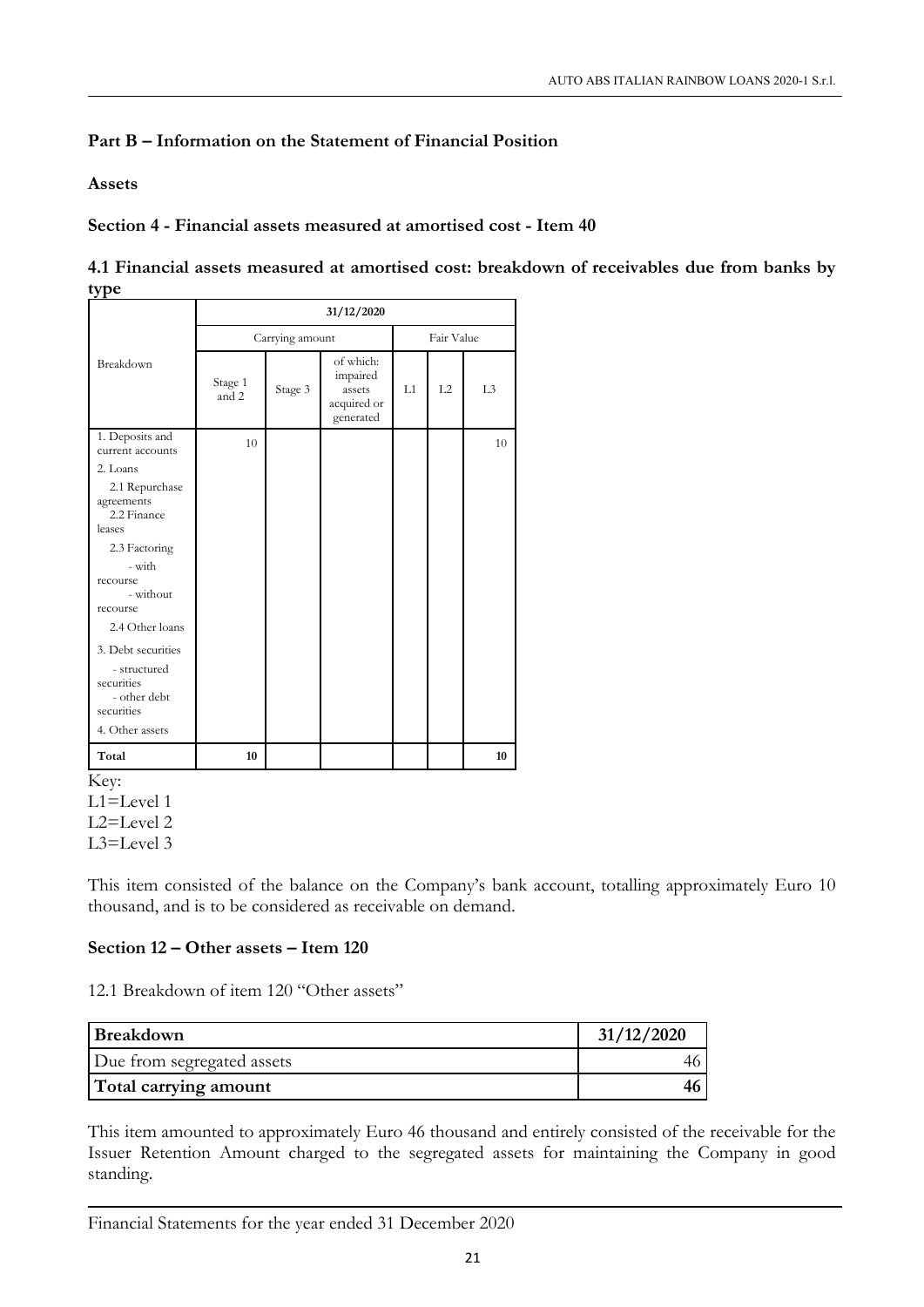## Liabilities

## Section 8 – Other liabilities – Item 80

8.1 Breakdown of item 80 "Other liabilities"

| <b>Breakdown</b>                                        | 31/12/2020 |
|---------------------------------------------------------|------------|
| Payables due to suppliers for invoices not yet received |            |
| Payables due to segregated assets                       |            |
| Total carrying amount                                   |            |

## Section 11 – Equity – Items 110, 120, 130, 140, 150, 160 and 170

#### 11.1 Capital: breakdown

| vpe                 | Amount |
|---------------------|--------|
| 1.Capital           |        |
| 1.1 Ordinary shares |        |

The Capital, consisting of quotas, subscribed and paid up for a total of Euro 10 thousand, is held by the single member *Special Purpose Entity Management S.r.l.*

#### 11.5 Other information

The Company does not hold, and has not held during the period, any treasury shares or shares in parent companies, either directly or through trust companies or nominees.

There is no information to be provided with regard to the requirements pursuant to IAS 1 par. 79, lett. a), (iii), (v), (vi), (vii), par. 136A, par. 137 and par. 80A.

Pursuant to Article 2427, par. 7-bis of the Italian Civil Code, here below is the breakdown of Equity by possibility of use and distributability, as well as the description of the uses made during the previous three years.

|                                |        |             |           | Summary of amounts used<br>in the previous three years |                   |
|--------------------------------|--------|-------------|-----------|--------------------------------------------------------|-------------------|
|                                |        | Possibility | Available | to cover losses                                        | for other reasons |
| Nature/description             | Amount | of use      | portion   |                                                        |                   |
| Capital                        | 10     |             |           |                                                        |                   |
| Retained earnings              |        |             |           |                                                        |                   |
| Profit carried forward         |        |             |           |                                                        |                   |
| Total                          | 10     | $A-B-C$     |           |                                                        |                   |
| Non-distributable portion      |        |             |           |                                                        |                   |
| Residual distributable portion |        |             |           |                                                        |                   |

A: for capital increase

B: to cover losses

C: for distribution to members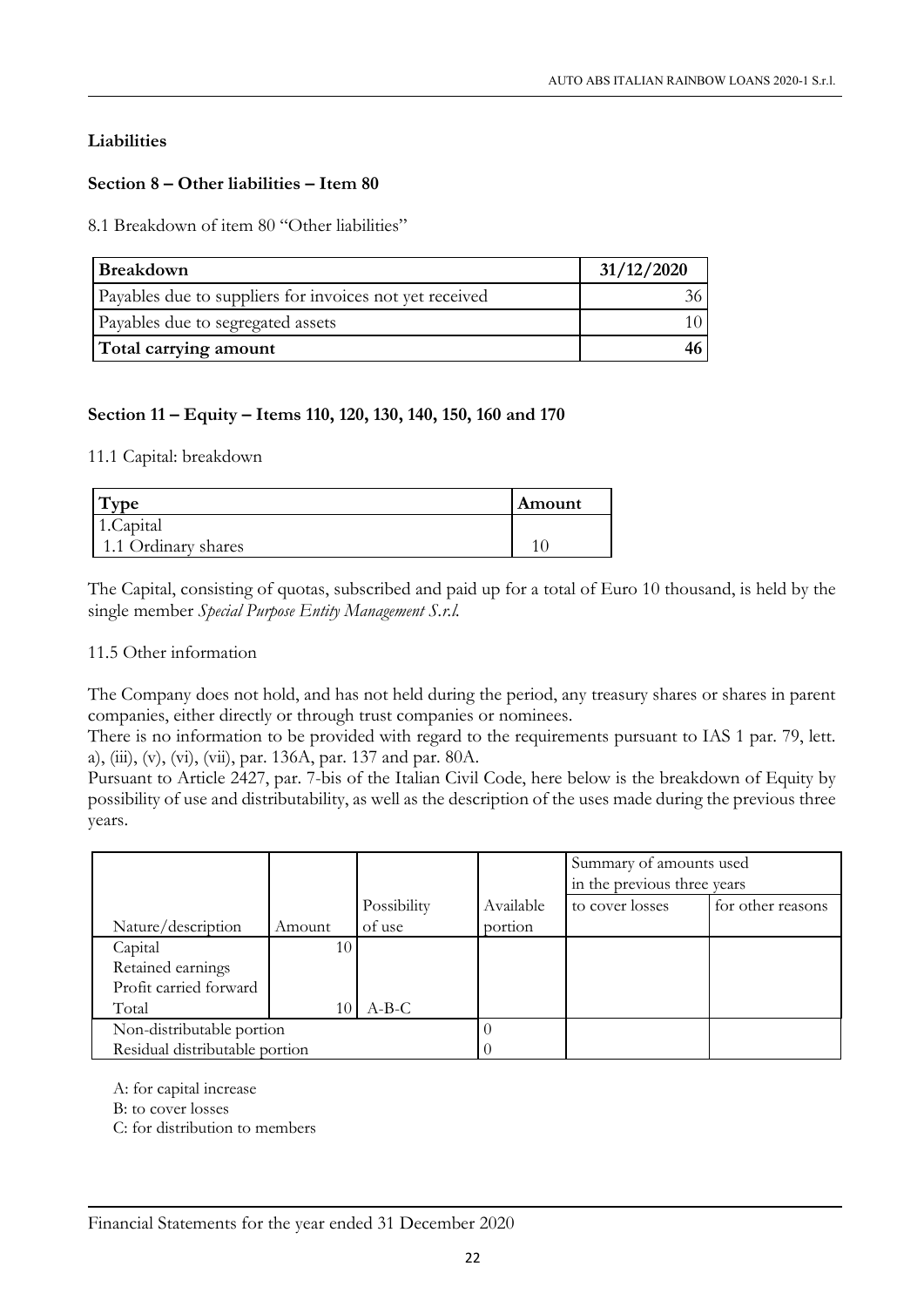#### Guarantees, commitments and off-balance sheet transactions

#### Guarantees in favour of third parties

At 31 December 2020, the Company had not issued any guarantees in favour of third parties.

#### **Commitments**

At 31 December 2020, the Company had no commitments.

#### Off-balance sheet transactions

At 31 December 2020, there were no off-balance sheet transactions outstanding.

#### Foreign currency assets and liabilities

At 31 December 2020, the Company had no foreign currency assets or liabilities.

#### Part C – Information on the Income Statement

## Section 2 – Fees – Items 40 and 50

#### *2.2 Fee expense: breakdown*

The item has total amounts that fall below Euro 1 thousand and consists entirely of commission expenses for the management of bank accounts.

#### Section 10 – Administrative expenses – Item 160

*10.1 Personnel expenses: breakdown* 

| Items/Sectors                                          | 31/12/2020 |
|--------------------------------------------------------|------------|
| 1. Employees                                           |            |
| a) salaries and wages                                  |            |
| b) social security charges                             |            |
| c) post-employment benefits                            |            |
| d) social security contributions                       |            |
| e) provision for post-employment benefits              |            |
| f) provision for pension and similar obligations:      |            |
| - defined contribution                                 |            |
| - defined benefit                                      |            |
| g) payments to external supplementary pension schemes: |            |
| - defined contribution                                 |            |
| - defined benefit                                      |            |
| h) other employee benefits                             |            |
| 2. Other personnel                                     |            |
| 3. Directors and Statutory Auditors                    | 13         |
| 4. Retired personnel                                   |            |
| 5. Expenses recovered for employees seconded at other  |            |
| companies                                              |            |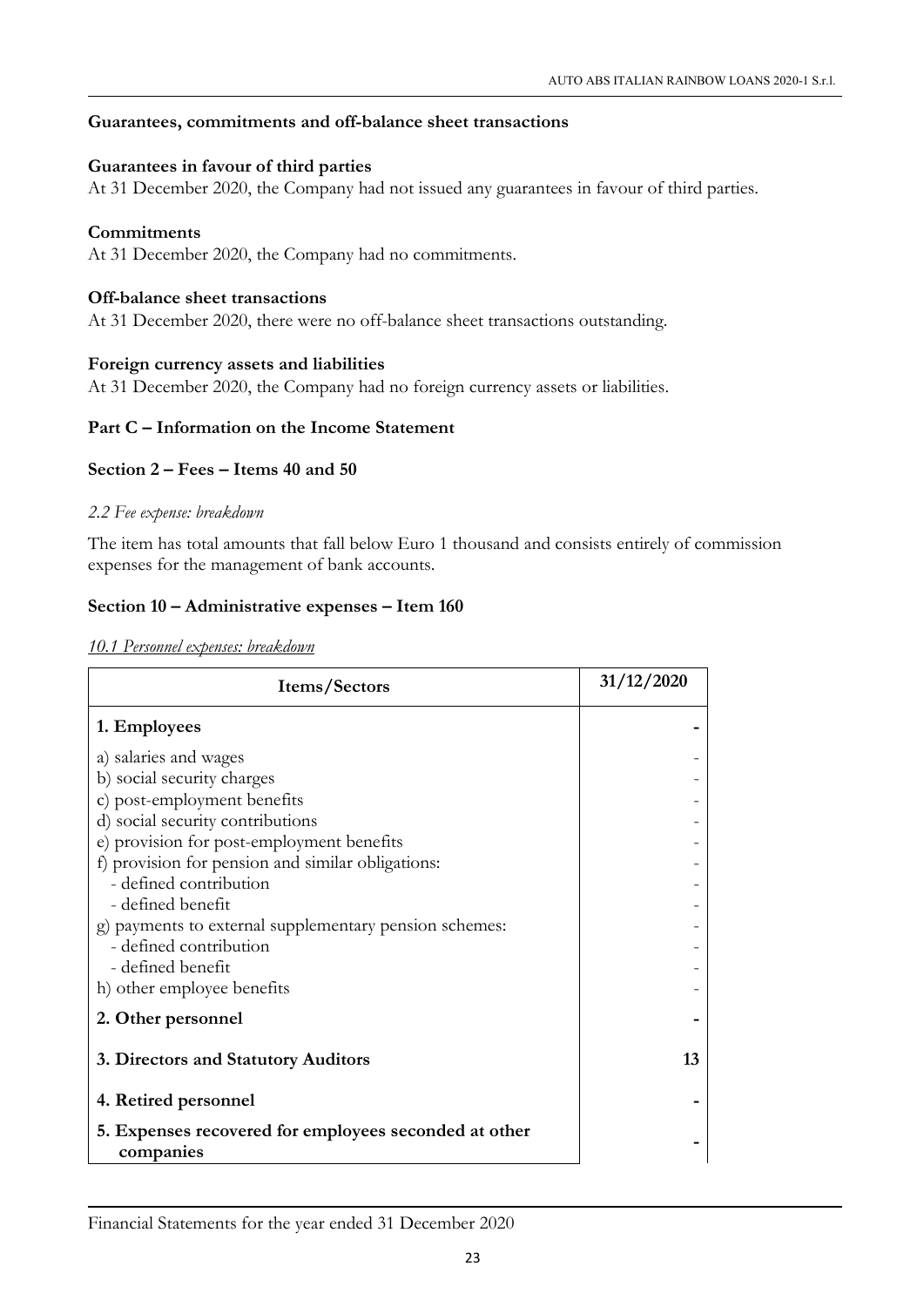| 6. Reimbursement of expenses for employees seconded to |  |
|--------------------------------------------------------|--|
| the Company                                            |  |
| Total                                                  |  |

This item consisted exclusively of remuneration for the Sole Director and the Sole Statutory Auditor.

## *10.3 Breakdown of item 160 "Other administrative expenses"*

| Breakdown                             | 31/12/2020 |
|---------------------------------------|------------|
| Certification of financial statements |            |
| Notary fees                           |            |
| Total administrative expenses         |            |

The item, amounting to about Euro 33 thousand, consisted of audit fees and other operating expenses.

### Section 14 – Other operating income (expenses) – Item 200

14.2 Other operating income

| Breakdown                     | 31/12/2020 |
|-------------------------------|------------|
| Recovery of maintenance costs |            |
| Total other operating income  |            |

The item, amounting to about Euro 46 thousand, mainly consisted of the Issuer Retention Amount required to maintain the Company in good standing.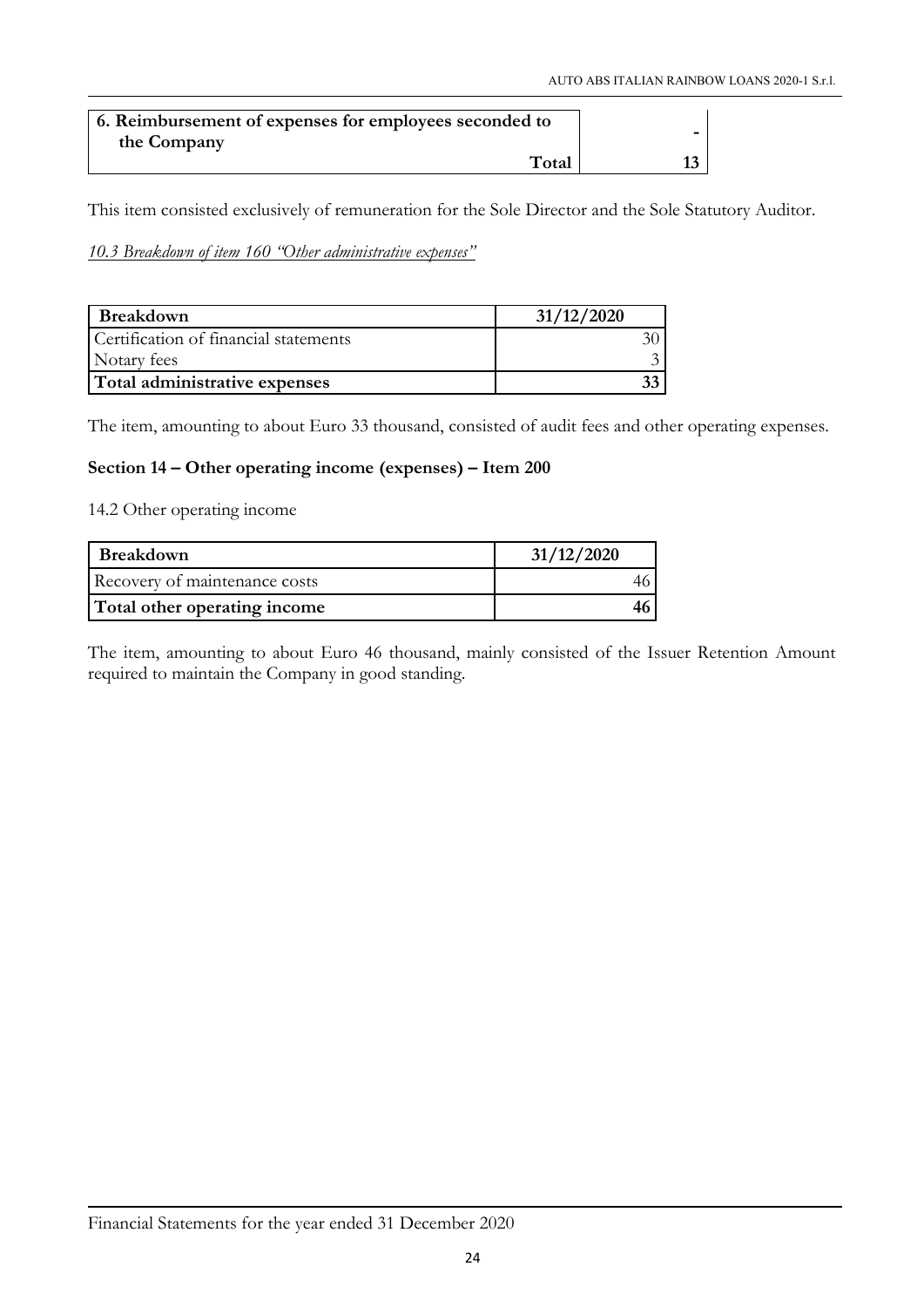## Part D – Other information – Securitisation transaction

Section 1 – Specific disclosure on operations

## F1 – Summary statement of securitised assets and notes issued

## A – SUMMARY OF THE TRANSACTION

| SUMMARY OF SECURITISED ASSETS AND NOTES ISSUED               |                 |                           |
|--------------------------------------------------------------|-----------------|---------------------------|
|                                                              |                 | 31/12/2020                |
| A. SECURITISED ASSETS                                        |                 |                           |
|                                                              |                 |                           |
| A1) Receivables                                              |                 | 478,453,420               |
|                                                              | TOTAL A)        | 478,453,420               |
| <b>B. USE OF FUNDS FROM LOAN SERVICING</b>                   |                 |                           |
|                                                              |                 |                           |
| B3)<br>Other                                                 |                 | 18,521,801                |
|                                                              | TOTAL B)        | 18,521,801                |
|                                                              |                 |                           |
| <b>C. NOTES ISSUED</b>                                       |                 |                           |
| <b>Class A Notes</b>                                         |                 | 433,668,069               |
| <b>Class B Notes</b>                                         | TOTAL C)        | 58,205,873<br>491,873,942 |
|                                                              |                 |                           |
| <b>D. FUNDING RECEIVED</b>                                   |                 | 4,900,000                 |
| <b>E. OTHER LIABILITIES</b>                                  |                 | 201,278                   |
| DIFFERENCE $A + B - C - D - E$                               |                 |                           |
| F. INTEREST EXPENSE ON NOTES ISSUED                          |                 | 10,981,200                |
| <b>G. COMMISSIONS AND FEES CHARGED</b><br>TO THE TRANSACTION |                 |                           |
| G1) for servicing                                            |                 | 184,117                   |
| G2) for other services                                       |                 | 168,873                   |
|                                                              | <b>TOTAL G)</b> | 352,990                   |
|                                                              |                 |                           |
| <b>H. OTHER EXPENSES</b>                                     |                 | 3,593                     |
| I. INTERESTS GENERATED BY SECURITISED ASSETS                 |                 | 11,337,784                |
|                                                              |                 |                           |
|                                                              |                 |                           |
| <b>L. OTHER REVENUES</b>                                     |                 |                           |
|                                                              |                 |                           |
| DIFFERENCE $I + L - F - G - H$                               |                 |                           |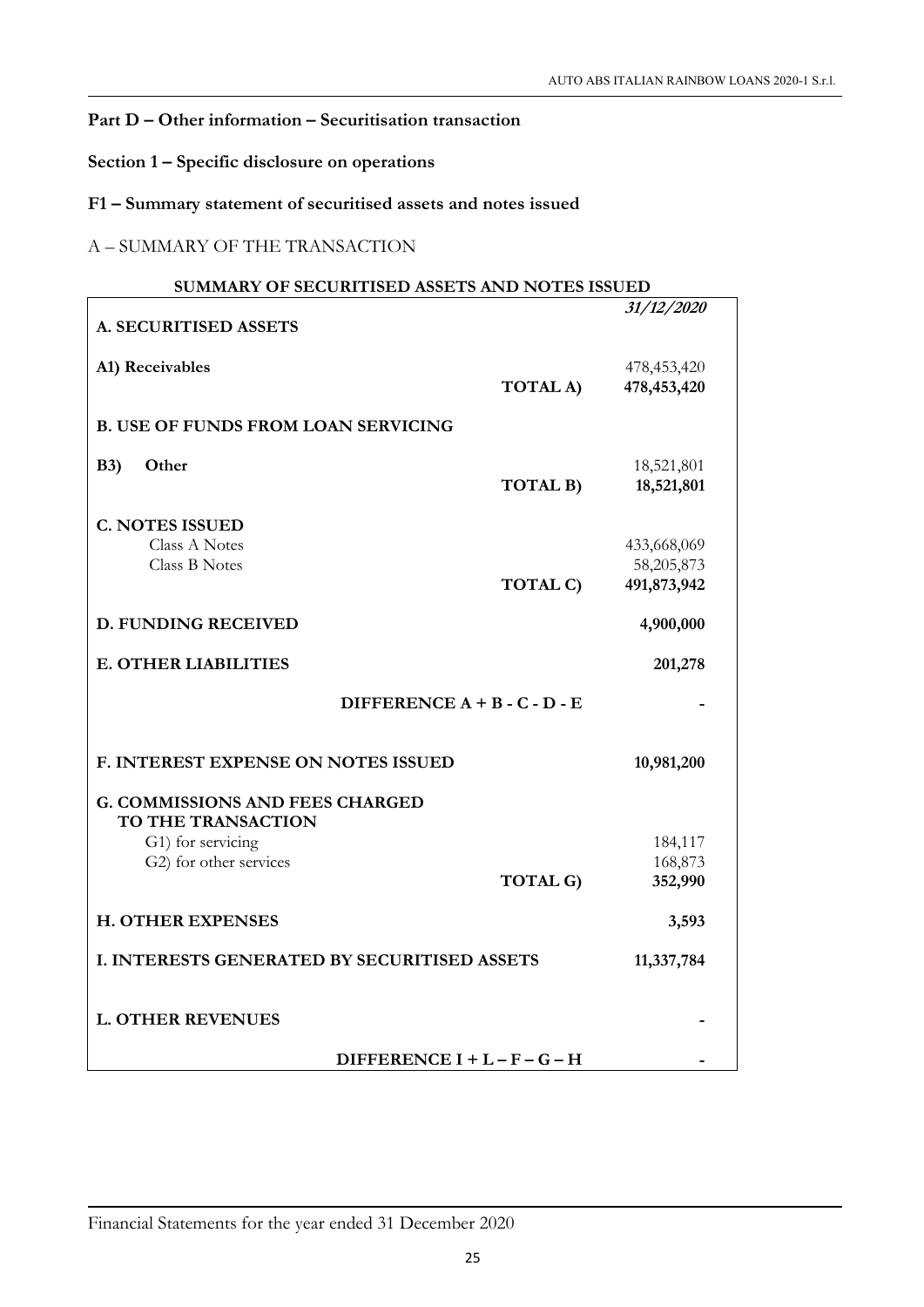## Measurement criteria adopted in preparing the Summary Statement of securitised assets and notes issued.

With regard to Section 1, Part A.1 of these Notes to the Financial Statements, in compliance with Italian Law no. 130 of 30 April 1999, which sets out that "the receivables relating to each transaction represent assets that are for all intents and purposes separate from those of the Company as well as those relating to any other transactions", the Company prepared its Financial Statements in accordance with the Bank of Italy's Instructions of 15 December 2015. Therefore, the receivables purchased, the notes issued, and the other transactions carried out as part of the securitisation transaction are recognised in the Notes and are not part of the Financial Statements.

Considering the nature of the transaction entered into and the Company's limited operational capacity, the accounting information and measurements of the Securitised Assets have been directly communicated by the Servicer and correspond to the values derived from its accounting and information systems.

In particular, the criteria adopted for measuring the most material items are set out below.

#### Securitised assets – Receivables

Receivables are recognised at the purchase price and are recorded during performance of the transaction net of the collections in the period. At the end of the reporting period, their amount may be decreased to make it in line with the estimated realisable value as communicated by the Servicer of the transaction. They include accrued interest income recognised on an accruals basis deemed to be recoverable.

The write-down of receivables is determined by the Servicer in application of IFRS 9, which requires financial assets not subject to measurement at fair value with an impact on the income statement, represented by debt securities and loans, to be measured using the ECL (Expected Credit Losses) impairment model. These write-downs mirror what was accounted for in the Financial Statements of the Originator.

## Use of funds – Receivables due from banks

The assets that comprise this item are recognised at par value, equal to their estimated realisable value, including any interest accruing.

## Notes issued

The notes are recognised at par value plus interest accruing.

#### Financing received

Payables are recognised at par value.

#### Other liabilities

The liabilities that comprise this item are recognised at par value.

#### Costs and revenues

Costs and revenues are recognised on an accruals basis, including through the recognition of accruals and deferrals. Where technically appropriate, accruals and deferrals are directly added to or deducted from the relevant assets or liabilities.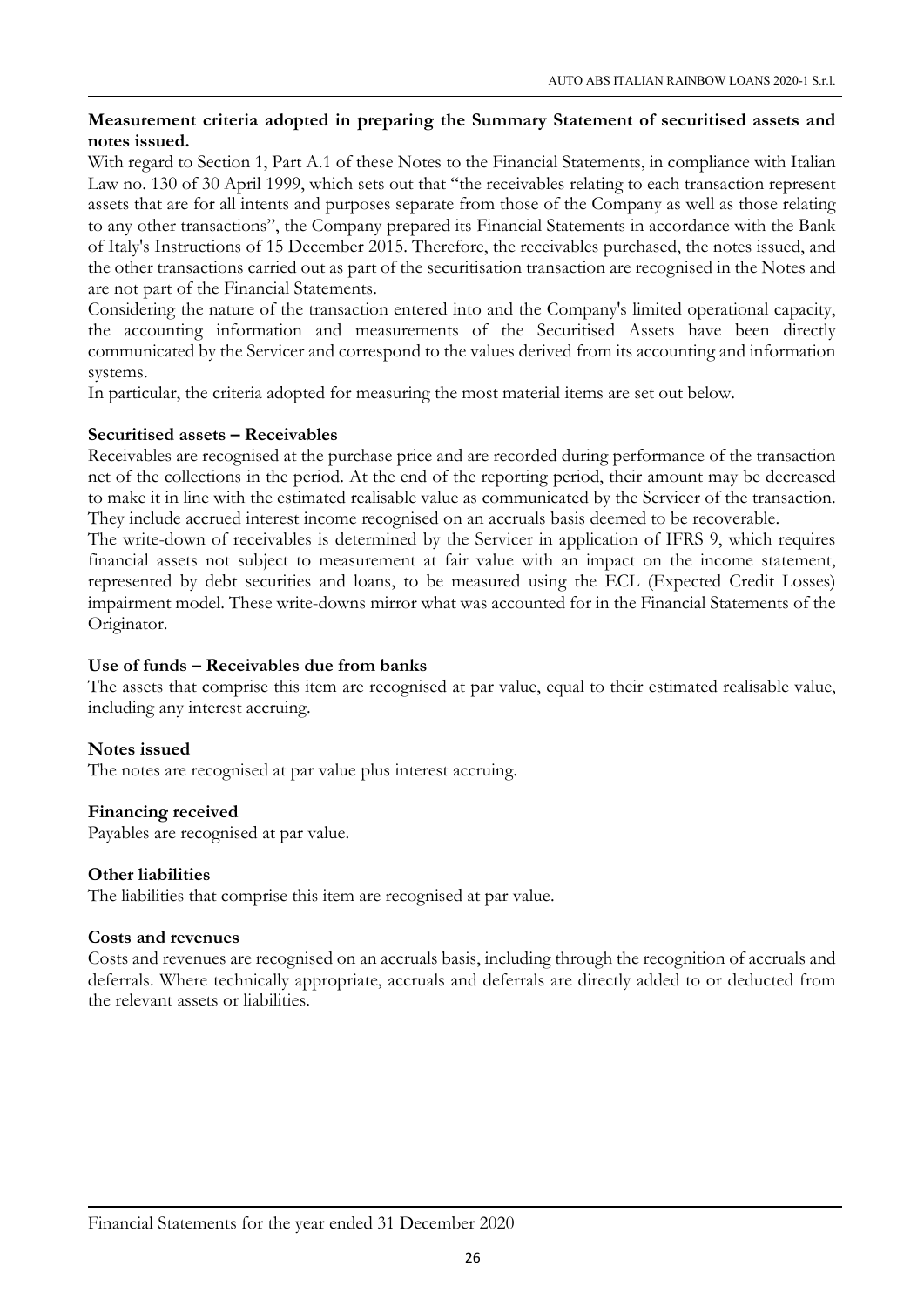## Breakdown of items included in the summary of the transaction

Below is the breakdown of the main items.

## Securitised assets - Receivables

The item is broken down as follows:

| (In thousands of $Euro$ )                        | Situation at<br>31/12/2020 |
|--------------------------------------------------|----------------------------|
| - QC receivables past due                        | 113                        |
| - QC receivables falling due                     | 478,583                    |
| - Receivables for overdue interest               |                            |
| - Receivables for interest accrued               | 759                        |
| - Provision for impairment losses on receivables | (1,007)                    |
| Total A)                                         | 478,453                    |

## Use of funds from loan servicing

The item is broken down as follows:

| (In thousands of $Euro$ )                       | Situation at<br>31/12/2020 |
|-------------------------------------------------|----------------------------|
| - Cash on the transaction bank current accounts | 17,450                     |
| - Amounts to be received                        | 1,039                      |
| - Receivables from ordinary operations          | 10                         |
| - Advance payments to suppliers                 |                            |
| - Deferred charges                              | 16                         |
| Total B)                                        | 18,522                     |

#### Notes issued

The item is broken down as follows:

| (In thousands of $Euro$ )                 | Situation at<br>31/12/2020 |
|-------------------------------------------|----------------------------|
| - Class $A$                               | 433,650                    |
| - Interest accruing on Class A            | 18                         |
| - Class Z                                 | 56,350                     |
| - Interest accruing on Class Z            | 5                          |
| - Additional interest accruing on Class Z | 1,851                      |
| Total C)                                  | 491,874                    |

#### Financing received

The item is broken down as follows:

| (In thousands of $Euro$ ) | Situation at<br>31/12/2020 |
|---------------------------|----------------------------|
| - Subordinated loan       |                            |
| Total D)                  | 4,900                      |

#### Other liabilities

The item is broken down as follows:

| (In thousands of $Euro$ )               | Situation at<br>31/12/2020 |
|-----------------------------------------|----------------------------|
| - Payables due to suppliers of services |                            |
| - Payables due to company operations    | 46                         |

Financial Statements for the year ended 31 December 2020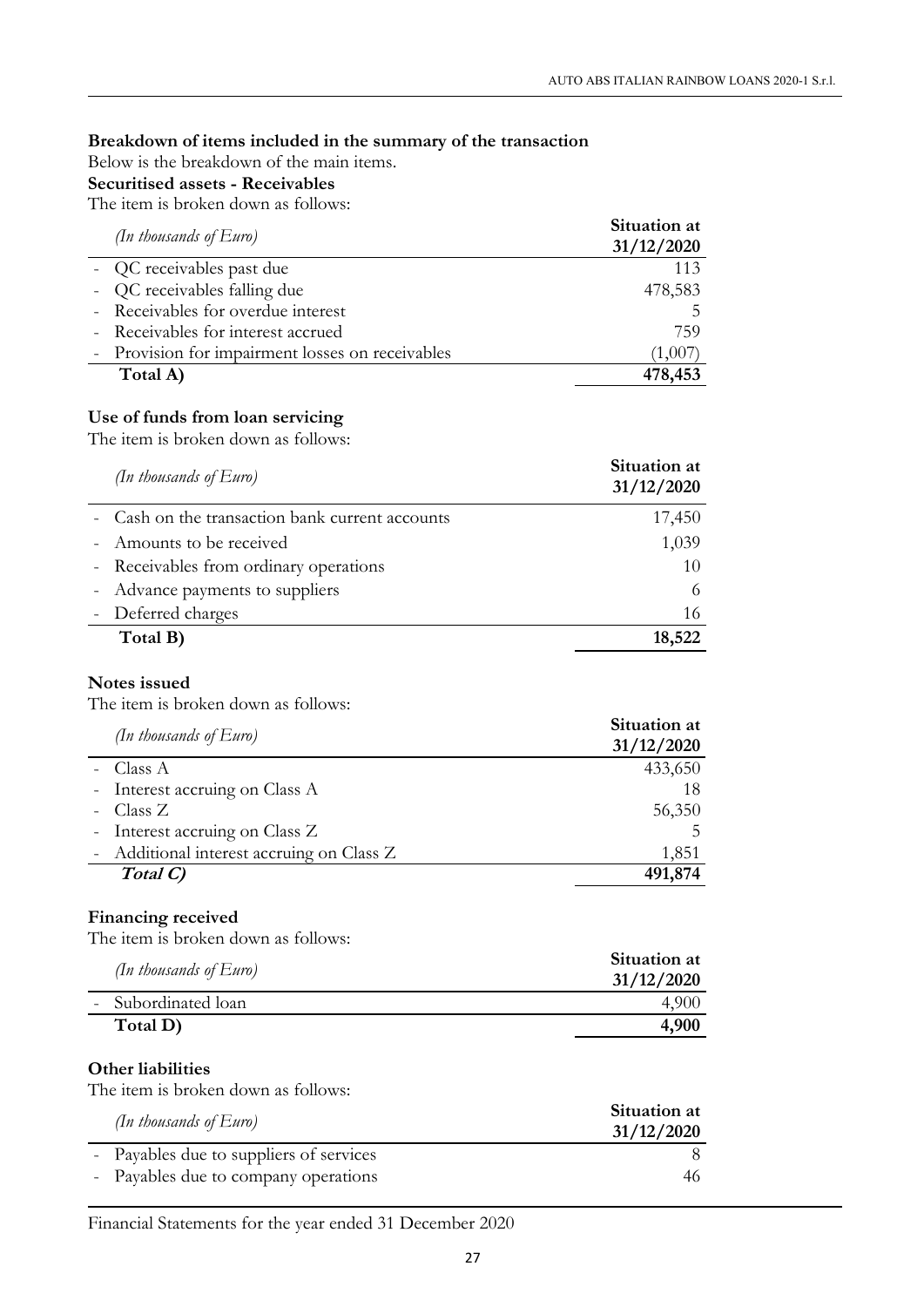| - Payables due to Zenith for advances |     |
|---------------------------------------|-----|
| - Accrued expenses on servicing fees  |     |
| - Other payables                      | 104 |
| Total E)                              | 201 |

## Interest expense on Notes issued

The item is broken down as follows:

| (In thousands of $Euro$ )             | Situation at<br>31/12/2020 |
|---------------------------------------|----------------------------|
| - Class A - Interest expense          | 976.                       |
| - Class Z - Interest expense          | 2,178                      |
| - Class Z - Floating interest expense | 7,827                      |
| Total F)                              | 10,981                     |

## Commissions and fees charged to the transaction

The item is broken down as follows:

| Situation at<br>31/12/2020 |
|----------------------------|
| 184                        |
| 184                        |
|                            |

| Total G)                                              | 353            |
|-------------------------------------------------------|----------------|
| Total                                                 | 169            |
| Specialised Up Front reporting                        |                |
| Maintenance of Good Standing                          | 46             |
| Notary fees                                           | 9              |
| Monte Titoli                                          | 3              |
| Administrative services                               | 1              |
| Listing Agent On Going                                | 7              |
| Listing Agent Up Front                                | $\overline{2}$ |
| Paying Agent and Account Bank Fees On Going           | 5              |
| Paying Agent and Account Bank Fees Up Front           | 5              |
| Representative of Noteholders On Going                | $\mathbf{2}$   |
| Representative of Noteholders Up Front                | 2              |
| Fee On Cash Deposit                                   | 44             |
| Supervisory fees                                      | 9              |
| Certified email – On-going relations archive          |                |
| Certified email – Up-Front relations archive          | 1              |
| Calculation Agent On Going                            | 5              |
| Calculation Agent Up Front                            | 9              |
| Corporate Servicing fee On Going                      | 10             |
| Corporate Servicing Fee Up Front                      | 7              |
| Agent                                                 |                |
| G2) Corporate, Master, Back-Up Servicer - Computation |                |

## Other charges

| The item is broken down as follows: |
|-------------------------------------|
|-------------------------------------|

|                           | Situation at |
|---------------------------|--------------|
| (In thousands of $Euro$ ) | 31/12/2020   |

Financial Statements for the year ended 31 December 2020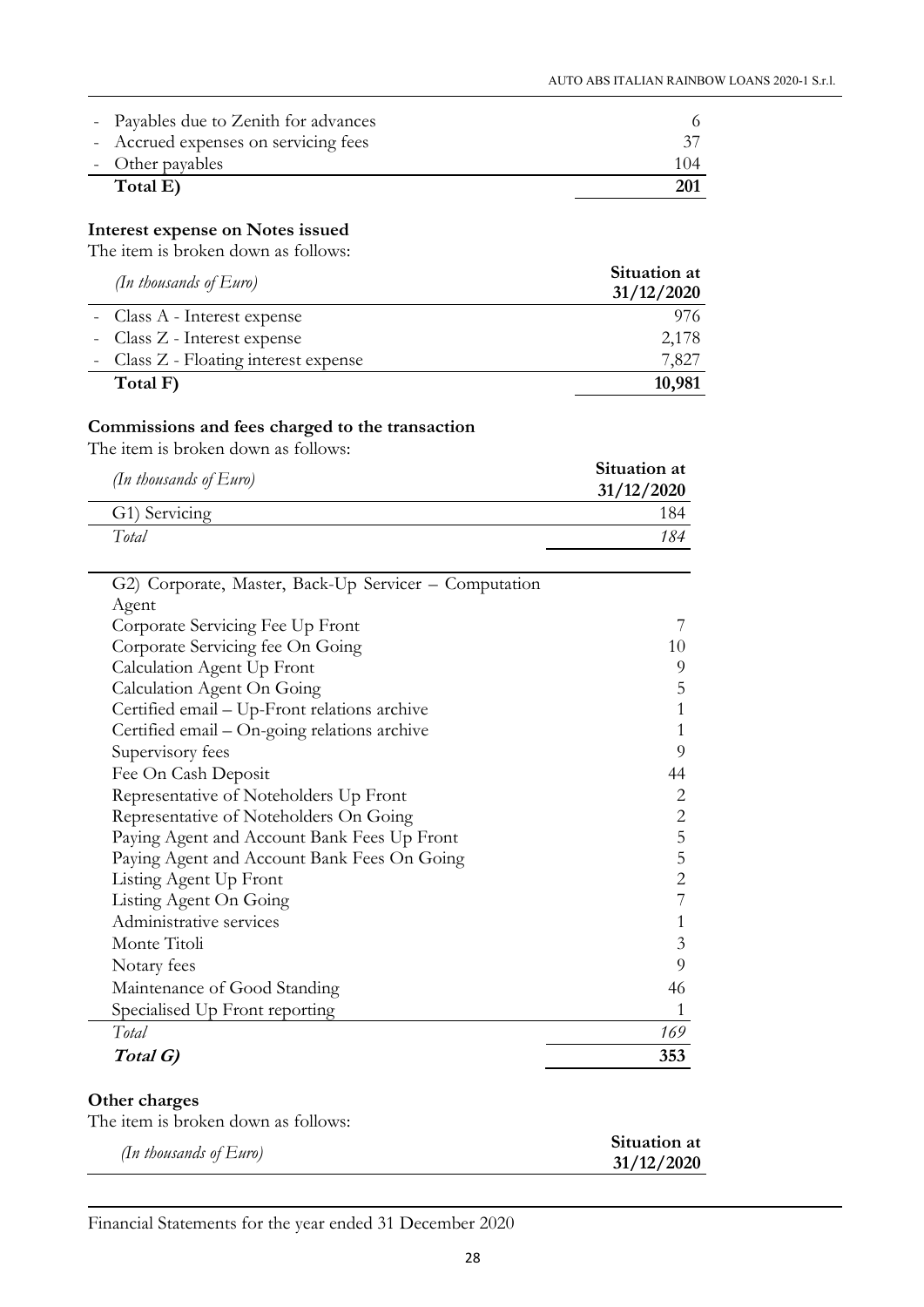| - Official Gazette and Lux SE publications |  |
|--------------------------------------------|--|
| Total H)                                   |  |

Interest income from securitised assets

The item is broken down as follows:

| (In thousands of $Euro$ )                    | Situation at<br>31/12/2020 |
|----------------------------------------------|----------------------------|
| - Interest income on receivables             | 12,314                     |
| - Interest income on receivables at transfer | (986)                      |
| - Bad debt provision                         | (1,007)                    |
| - Expense reimbursement                      | 981                        |
| - Commissions on early repayments            | 36                         |
| Total I)                                     | 11,338                     |

## QUALITATIVE INFORMATION

## F.2 - Description and performance of the transaction

#### Transaction date and assignor:

On 20 July 2020, the Company entered into an agreement with Banca PSA Italia S.p.A. regulating the transfer without recourse of loan portfolios, pursuant to Italian Law 130/1999.

The receivables subject to transfer derive from loan agreements for car loans originated by the Bank itself and the initial price, amounting to a total of Euro 490,000 thousand was settled by offsetting the issue price of the Senior and Junior Notes issued on 23 July 2020.

The Senior Notes are listed on the Luxembourg Stock Exchange.

In addition to the terms and conditions set out for the purchase of the initial portfolio, the Agreement also governs the terms for the purchase of subsequent portfolios during the so called revolving period; during this period, new receivables are usually purchased using the liquidity deriving from the collection of receivables.

During the revolving period, which is still under way, the purchases closed are as follows:

| Date            | Amount     |
|-----------------|------------|
| 29 September 20 | 20,542,917 |
| 29 October 20   | 10,935,322 |
| 30 November 20  | 11,738,516 |
| 29 December 20  | 11,572,386 |
| Total           | 54,789,141 |

## Performance of the transaction

On 20 July 2020, the transfer was formalised of a pool of performing loans to the SPV Auto ABS Italian Rainbow Loans 2020-1 S.r.l., whilst the issue of securities took place on 23 July 2020.

In 2020, additional credit portfolios of the same type were acquired from Banca PSA Italia S.p.A.

Within the scope of the servicing activity, Banca PSA, as Servicer, provides collection and credit monitoring service and timely issues the monthly reports relating to the performance of the transaction. Payments are made according to the priorities provided for in the transaction documents (Offering Circular) and are reported in the Monthly Payments Reports.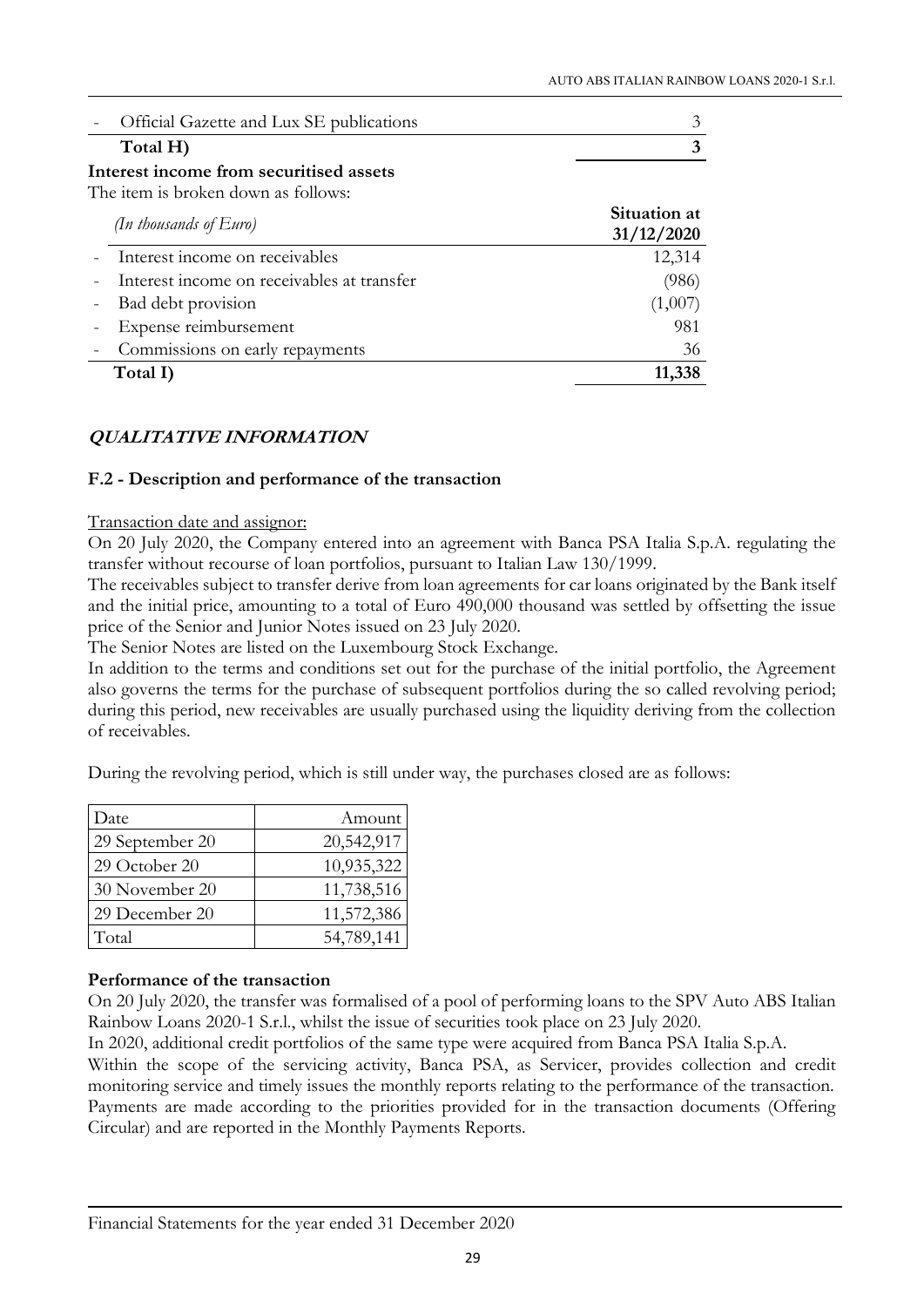The liquidity deriving from the collected receivables and which has not yet been paid to the holders of ABS notes is not invested; it is credited to the current account held with the account bank in the name of the SPV.

The first payment date was 29 September 2020. The transaction performed regularly during 2020, with payment of interest accrued on the notes totalling Euro 9,107 thousand. It is therefore believed that the transaction is consistent with expectations during the structuring phase since the cash flows and thresholds, with respect to the triggers, are in line with expectations.

As regards the commercial and performance expectations of the portfolio, there were no significant differences. The resilience of the operation as a whole is considered sound.

The effects of the Covid-19 pandemic, with regard to the securitised portfolio, were reflected in the significant impact on the value adjustments on securitised loans in the income statement communicated by the transaction Originator/Servicer, in light of the measures issued by the various supervisory authorities following the emergence of the Covid-19 pandemic.

In this regard, it should be noted that the value adjustments on securitised loans are provided by Banca PSA, the transaction Originator and Servicer.

In the context of the crisis resulting from the Covid-19 emergency, it should however be noted that as regards the securitised portfolio, at 31 December 2020, according to the Investor Report dated December 2020, approx. 5 securitised receivables, corresponding to Euro 0.1 million (equal to approx. 0.02% of the performing portfolio), benefitted from the moratoria envisaged by the support measures adopted by the Italian government with a negligible impact on the trend of the transaction flows.

| Outstanding balance of the<br>performance receivables -<br>Investor report at 29<br>December 2020 | (In Euro)   |
|---------------------------------------------------------------------------------------------------|-------------|
| Portfolio with moratorium                                                                         | 100,577     |
| Portfolio without moratorium                                                                      | 489,899,412 |
| Total                                                                                             | 489,999,989 |

## F.3 – Entities involved

At the beginning of the transaction, specific offices have been assigned for managing the transaction, by entering into the relevant contracts, as specified below:

|          | Banca PSA Italia S.p.A.                                                                                                                            |
|----------|----------------------------------------------------------------------------------------------------------------------------------------------------|
| Servicer | The company acts as Servicer as defined in Italian Law 130/1999,<br>taking responsibility for managing, collecting and recovering                  |
|          | Receivables and new Receivables, and any activity concerning<br>delinquent loans in the name and on behalf of the issuer.                          |
|          | In addition, it performs loan servicing activities in the name and on<br>behalf of the issuer. For example, these activities consist in collecting |
|          | debts, exercising the right to take any action in and out of court to                                                                              |
|          | collect debts, as well as to negotiate, finalise or execute any settlement,                                                                        |
|          | including composition agreements, subject to the limits set out in the                                                                             |
|          | collection policy. These activities also include maintaining the single                                                                            |
|          | electronic archive provided for in anti-money laundering legislation,                                                                              |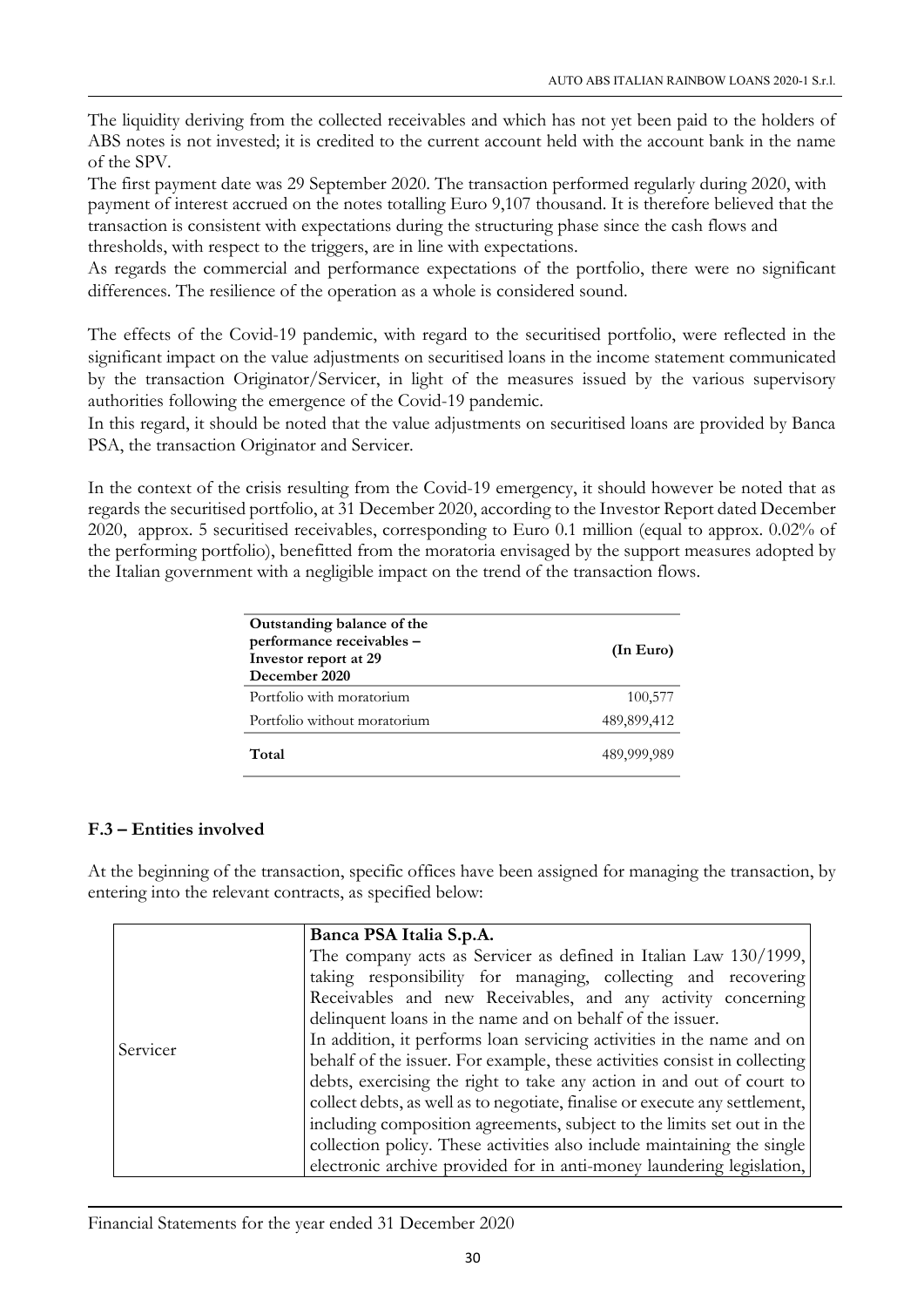|                                                 | supervisory reporting and keeping the accounting books, records,<br>documents, data storage devices and IT systems necessary to operate<br>in compliance with applicable laws and regulations.                                                                                                                                                                                                                                                        |  |
|-------------------------------------------------|-------------------------------------------------------------------------------------------------------------------------------------------------------------------------------------------------------------------------------------------------------------------------------------------------------------------------------------------------------------------------------------------------------------------------------------------------------|--|
| Back-up<br>Facilitator                          | Servicer Santander Consumer Finance S.A.                                                                                                                                                                                                                                                                                                                                                                                                              |  |
| Corporate<br>Provider                           | Zenith Service S.p.A.<br>The company provides corporate, accounting, administrative, tax and<br>management services to the issuer. In carrying out its accounting and<br>Services administrative duties, it is responsible for keeping the mandatory<br>accounting records required by Italian civil and tax laws for the<br>purposes of the issuer's record keeping. The company was also<br>responsible for the preparation of Statistical Reports. |  |
| of<br>Representative<br>Noteholders             | Zenith Service S.p.A.<br>This Company is the entity responsible for representing the<br>Noteholders.                                                                                                                                                                                                                                                                                                                                                  |  |
| <b>Calculation Agent</b>                        | Zenith Service S.p.A.<br>The company prepared the Investor Reports and the Payment<br>Report, which sets out the Issuer Available Funds and the payments<br>to be made on the Payment Date in accordance with the contractually<br>agreed waterfall payment order.                                                                                                                                                                                    |  |
| Spanish Account Bank                            | Banco Santander S.A.<br>The transaction's current accounts are held at the Bank.                                                                                                                                                                                                                                                                                                                                                                      |  |
| Paying Agent and Italian<br><b>Account Bank</b> | The Bank of New York Mellon SA/NV Milan Branch<br>The Bank determines from time to time the rate and the amount of<br>the interest due on the Notes, manages payments at each Payment<br>Date, and maintains the relationship with Monte Titoli.                                                                                                                                                                                                      |  |
| Servicer<br><b>Account Bank</b>                 | Collection   Intesa Sanpaolo S.p.A                                                                                                                                                                                                                                                                                                                                                                                                                    |  |
| General<br>Reserve<br>Subordinated<br>Provider  | Loan   Banca PSA Italia S.p.A.                                                                                                                                                                                                                                                                                                                                                                                                                        |  |
| Rating Agencies                                 | <b>DBRS Ratings Limited and Fitch Ratings Limited</b><br>The companies rated the Senior Notes.                                                                                                                                                                                                                                                                                                                                                        |  |
| Arranger                                        | <b>Banco Santander</b><br>The company arranged the transaction.                                                                                                                                                                                                                                                                                                                                                                                       |  |

At the transfer date, the Company, in its capacity of issuer, and Banca PSA Italia S.p.A., in its capacity of assignor, entered into a Transfer Agreement under which the Assignor made specific representations and warranties in favour of the Issuer in relation to the Portfolio, and agreed to indemnify and hold harmless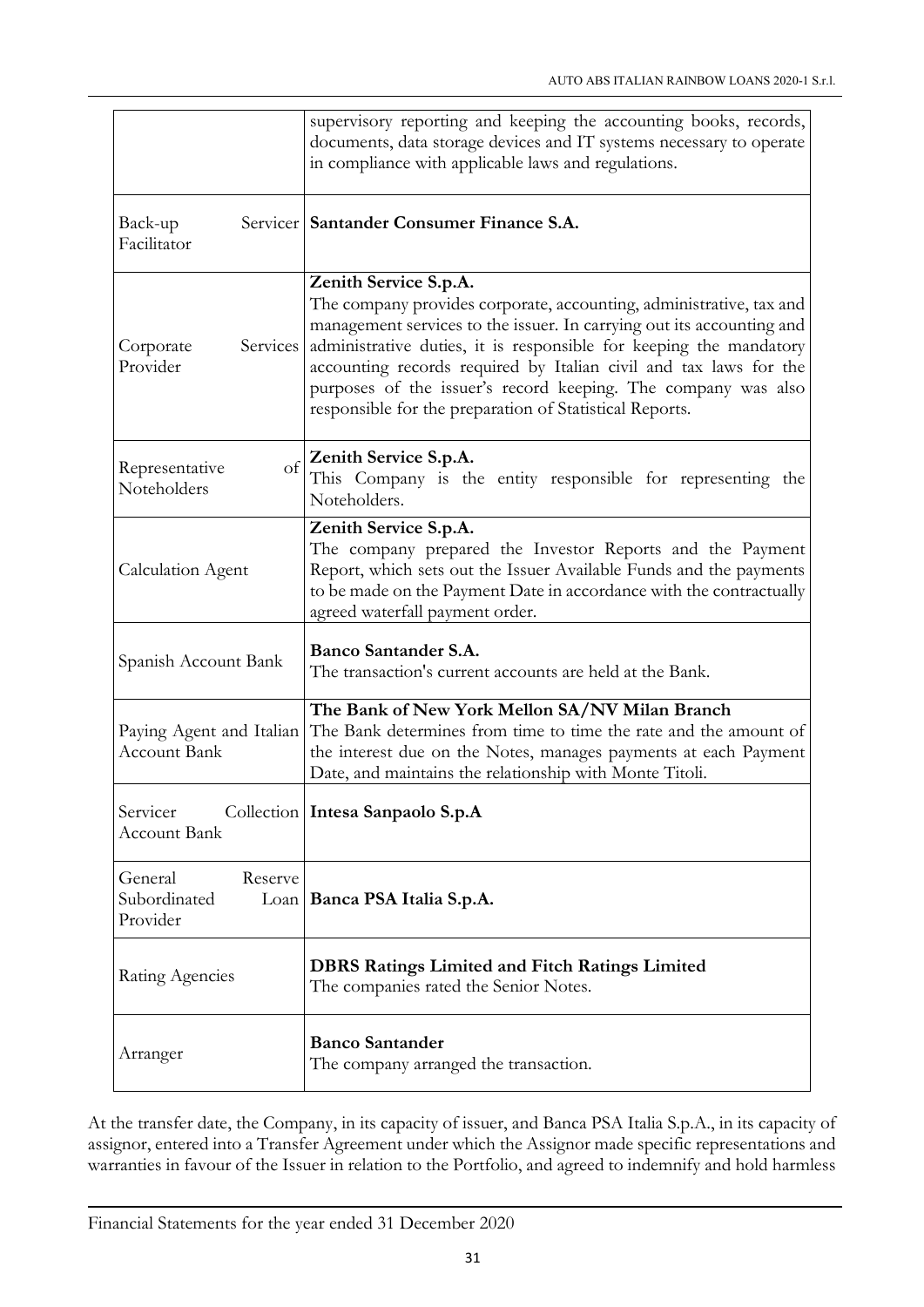the issuer in relation to specific costs, expenses and liabilities incurred in connection with the purchase and the ownership of the Portfolio.

For a description of any other obligations of the Originator and of the other parties involved in the transaction in different capacities, please refer to section F.5 – Ancillary financial transactions.

## F.4 – Characteristics of the issues

The notes were issued on 23 July 2020. The breakdown of the notes issued is as follows:

*(In thousands of Euro)*

|                               | Class A | Class Z |
|-------------------------------|---------|---------|
| Issue $23/07/2020$            | 433,650 | 56,350  |
| Residual amount at 31/12/2020 | 433,650 | 56,350  |

Class A: 4,336.5 Class A Asset Backed Fixed Rate Notes due September 2035 were issued at a par value of Euro 100,000 each, for a total of Euro 433,650,000 (Senior Notes) IT0005416174.

The notes were subscribed by Banca PSA Italia S.p.A.

No notes were redeemed in 2020.

Class Z: 563.5 Class Z Asset Backed Fixed Rate Notes due September 2035 were issued at a par value of Euro 100,000 each, for a total of Euro 56,350,000 (Junior Notes) ISIN Code IT0005416182. The notes were subscribed by Banca PSA Italia S.p.A. No notes were redeemed in 2020.

At the issue date, the Senior Notes, listed on the Luxembourg Stock Exchange, were rated "AAA (sf)" by the DBRS agency and "AA-(sf)" by the Fitch agency.

In assigning their ratings, the rating agencies used the portfolio quality assessment method.

The annual interest rate on Senior Notes is 0.50%, payable with monthly coupons in arrears, starting from the first payment date of 29 September 2020.

Junior Notes are not rated and are not listed on any regulated market.

The notes, issued at par, bear a fixed interest rate of 1.00% per year, with monthly interest payable in arrears, first payment date 29 September 2020. In addition, the notes offer a variable return equal to the amount of the funds remaining after all the high priority payments envisaged in the Securities Settlement System are made.

Payments on interests and notes are made using the interest and principal amounts collected, in the following order of priority:

- Class A interest / principal;
- Class Z interest / principal (only after full redemption of Class A).

## F.5 – Ancillary financial transactions

## INTERCREDITOR AGREEMENT

In accordance with the provisions of this agreement, the Company and the counterparties to the Transaction accept the priority of payments that the Company shall follow at each dividend stripping date by using the funds available for distribution. The Company's obligations towards the Representative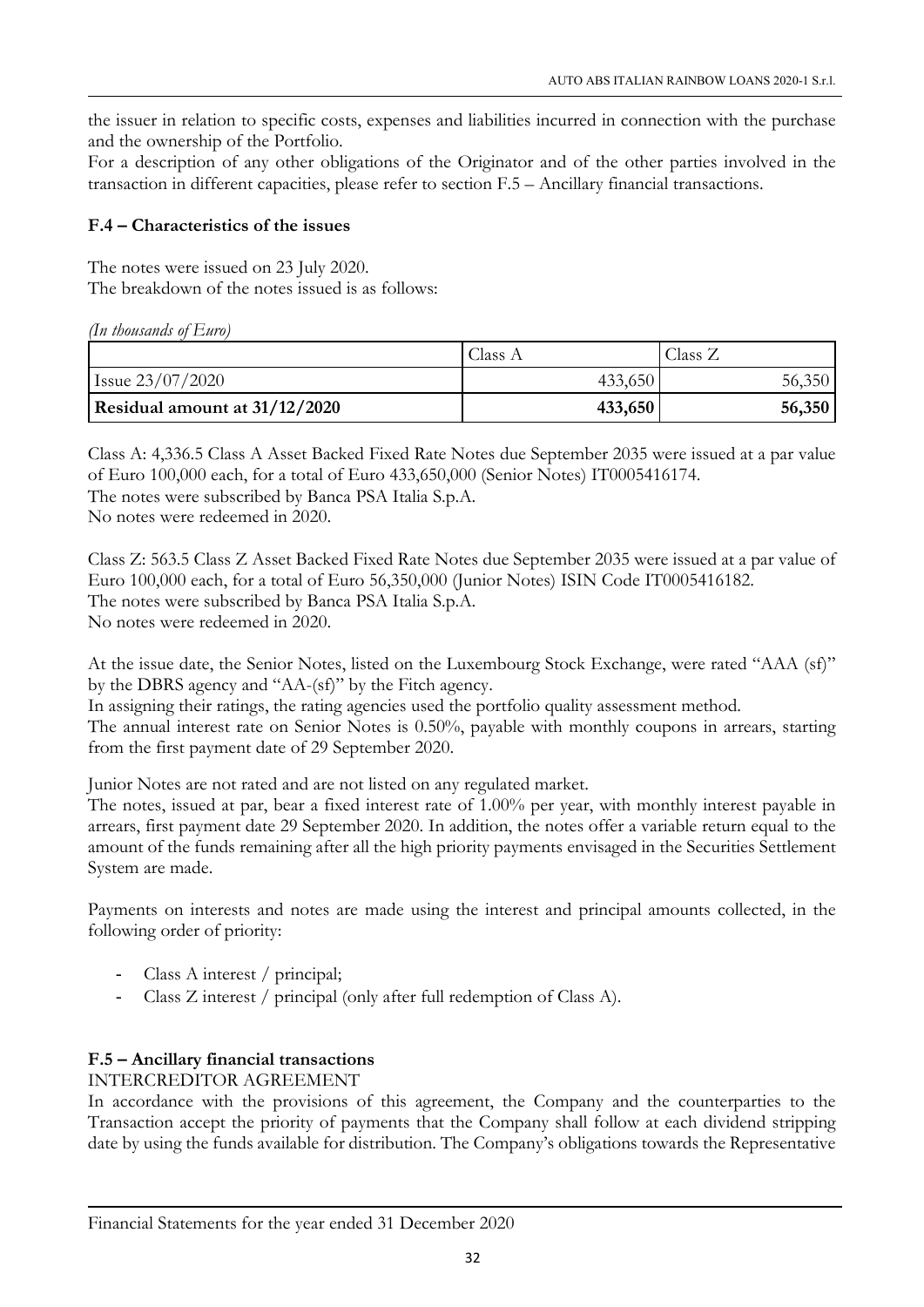of the Noteholders and the other creditors, under the Securitisation Transaction, are limited-recourse obligations with respect to the Overall Portfolio of receivables involved in the Transaction.

## LOAN AGREEMENT

Banca PSA Italia S.p.A., as the General Reserve Subordinated Loan Provider, granted the Company, on the date of issue, a liquidity facility with limited collectability amounting to Euro 4,900,000, credited to Santander current account no. 32819348888 "General Reserve Account" to form the initial "Cash Reserve" of the transaction to cover any liquidity shortages in the payments provided for by the priority of payments.

Interest will accrue on the subordinated loan for an amount equal to the interest component of each "Eligible Investment" made using the balance of the "General Reserve Account", eventually increased by the amount of interest income accrued on the aforementioned account at the previous Interest Payment Date.

As at the reporting date, the subordinated loan was unchanged.

## F.6 – Operational powers of the factor

The operational powers of Auto ABS Italian Rainbow Loans S.r.l. (as factor and issuer) are limited by its Articles of Association. Specifically, Article 2 states that:

"The Company's sole purpose is to carry out one or more securitisation transactions in accordance with Italian Law no. 130 of 30 April 1999 by purchasing receivables, both existing and future, and identifiable in block, and financing such purchase by issuing notes as per Article 1, paragraph 1, letter b) of Italian Law 130/1999 or by issuing a loan as per Article 7 of Italian Law 130/1999, in such a manner as not to assume any risk.

Within the limits permitted by Law 130/1999, the Company may conduct additional financial transactions as required to ensure the successful completion of the securitisation transactions it carries out, or that are instrumental to achieving the Company's purpose, as well as re-invest in other financial assets the proceeds from the servicing of the receivables purchased that are not used to settle the claims arising from the above securities.

The Company may also sell the receivables purchased to third parties, if conditions for each securitisation transaction are met and in the interest of the holders of the notes issued as part of the related securitisation transaction.

In compliance with the provisions of Italian Law 130/1999, the receivables the Company acquires as part of each securitisation transaction represent assets that are for all intents and purposes segregated from those of the Company as well as from those relating to any other transactions, and creditors other than the holders of the notes issued to fund the acquisitions shall have no claim to such assets."

The main operational activities relating to the management of the transaction were entrusted to third parties (see point F.3).

The Servicer (and originator), appointed to manage the securitised receivables is, among other things, entitled to renegotiate with users the terms governing the lease agreements, to settle disputes, to grant payment extensions or moratoria, within the limits of the collection policy envisaged by the transaction, and at any rate in compliance with the provisions set out in the servicing agreements.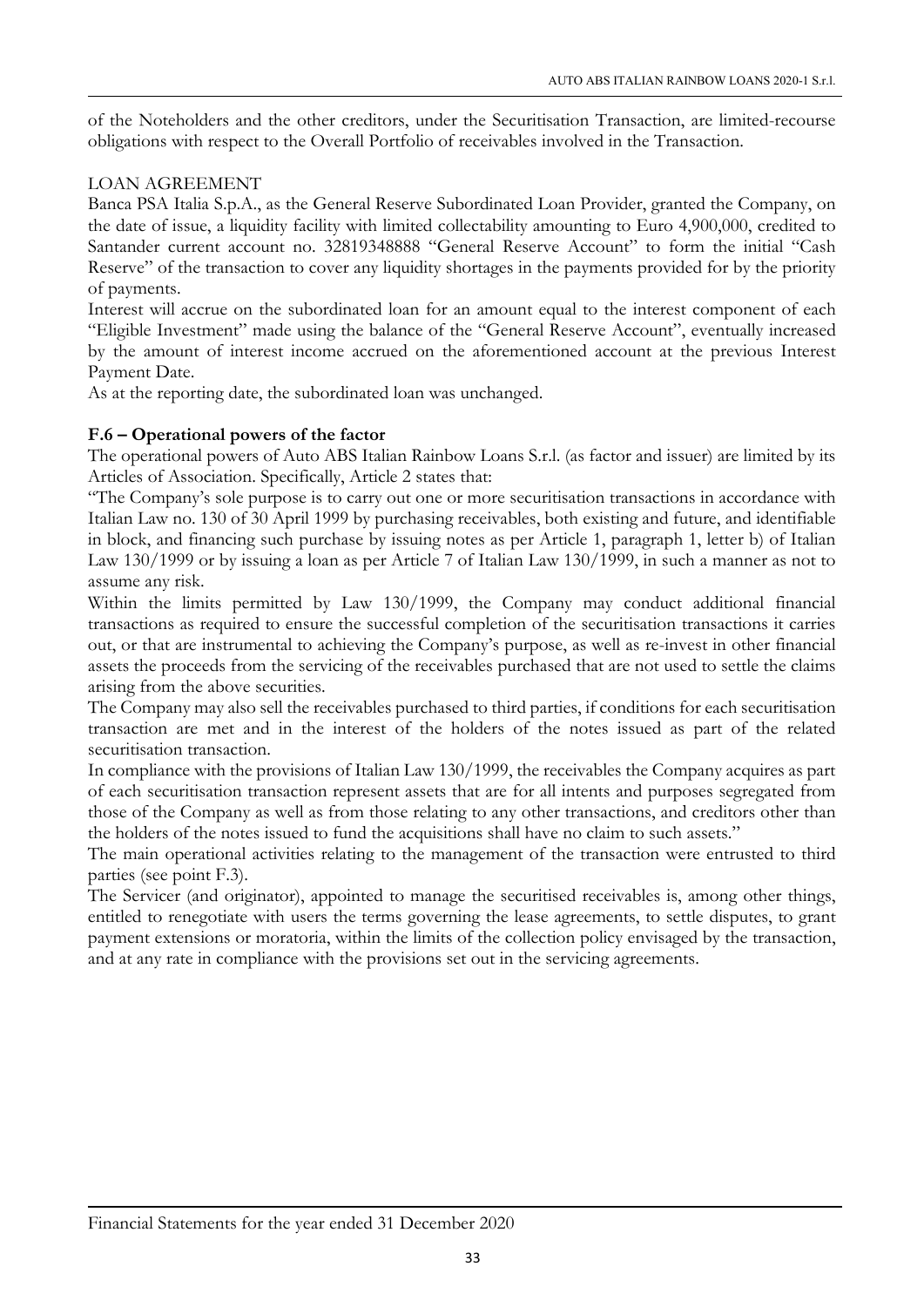## QUANTITATIVE INFORMATION

## F.7 – Receivables flow data

## *(In thousands of Euro)*

|                                                  | Changes in FY 2020 |
|--------------------------------------------------|--------------------|
|                                                  |                    |
| <b>Opening balance</b>                           | 490,000            |
| Increases                                        | 54,902             |
| Portfolio increases during the year              | 54,789             |
| Increase of past due receivables during the year | 113                |
| <b>Decreases</b>                                 | 66,206             |
| Collection of principal for the year             | 64,923             |
| Collection of principal on repurchase            | 363                |
| Interest income on receivables at transfer       | 920                |
| Closing balance                                  | 478,696            |

## F.8 – Evolution of past due receivables

As at 31 December 2020, there were receivables classified as past due for a total of Euro 113 thousand.

## F.9 - Cash flows

*(In thousands of Euro)*

|                                         | 31/12/2020 |
|-----------------------------------------|------------|
| A. Opening cash balance                 |            |
| <b>B.</b> Cash receipts                 | 571,774    |
| B.1 - Issue of Notes                    | 490,000    |
| B.2 - Cash receipts from securitised    | 76,874     |
| portfolio                               |            |
| B.3 - Subordinated Loan                 | 4,900      |
| C. Payments                             | (554, 324) |
| C.1 - Purchase of securitised portfolio | (544, 857) |
| C.2 - Transaction fees                  | (360)      |
| C.3 - Interest on the Notes             | (9,107)    |
| D. Cash flow                            | 17,450     |
| E. Cash balance (bank accounts)         | 17,450     |

Cash flows are in line with the expectations set out at the time the transaction was arranged.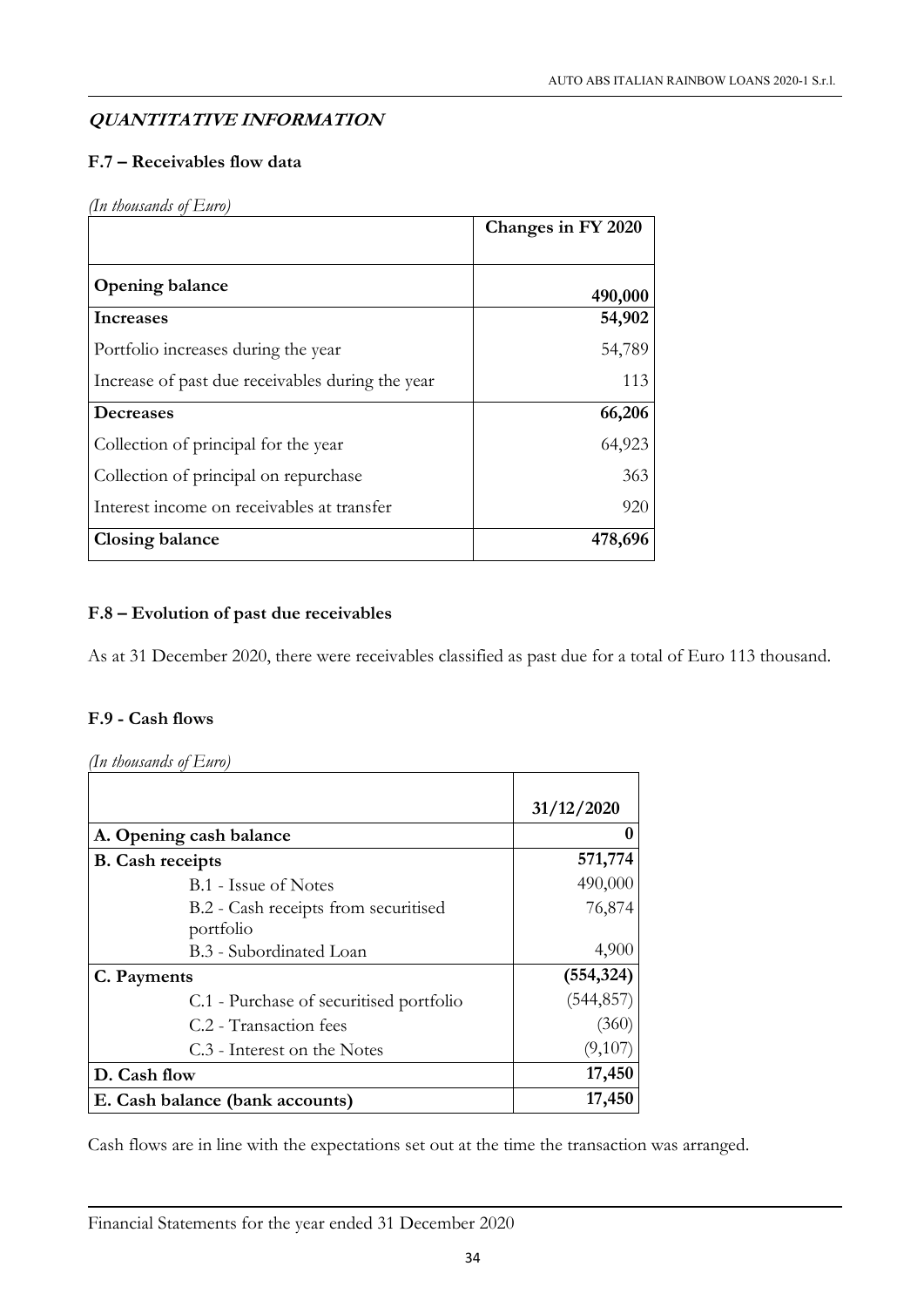The flows from debt collection operations were mainly used to pay transaction expenses as well as the interest on Class A and Z Notes and the principal on the notes issued.

#### F.10 – Guarantees and credit lines

The issuer was granted a subordinated loan from Banca PSA Italia S.p.A. (Subordinated Loan Provider and Originator) amounting to Euro 4,900 thousand.

#### F.11 - Breakdown by residual maturity

| <b>Duration</b>               | <b>Par value</b> | Total  |
|-------------------------------|------------------|--------|
|                               | 478,696,536      | 48,878 |
| over 5 years                  | 63,240,813       | 5,202  |
| over 1 year and up to 5 years | 415,401,277      | 43,664 |
| up to 1 year                  | 54,446           | 12     |

\*This amount does not include "Receivables for overdue interest" equal to Euro 5 thousand, "Receivables for accrued interest" equal to Euro 759 thousand and is stated net of the bad debt provision equal to Euro 1,007 thousand

This item shows the outstanding capital for contracts expiring in the corresponding period.

#### *(In thousands of Euro)*

| Use of funds from loan servicing: |              |
|-----------------------------------|--------------|
|                                   | Situation at |
|                                   | 31/12/2020   |
| On demand                         | 18,522       |
| Total                             | 18,522       |

*(In thousands of Euro)*

| Notes issued:  |              |
|----------------|--------------|
|                | Situation at |
|                | 31/12/2020   |
| $1 - 3$ months |              |
| Over 5 years   | 491,851      |
| Total          | 491,874      |

*(In thousands of Euro)*

| Financing received: |              |
|---------------------|--------------|
|                     | Situation at |
|                     | 31/12/2020   |
| Over 5 years        |              |
| Total               | .900         |

*(In thousands of Euro)*

| <b>Other liabilities:</b> |              |
|---------------------------|--------------|
|                           | Situation at |
|                           | 31/12/2020   |
| $1 - 3$ months            |              |
| Total                     | 201          |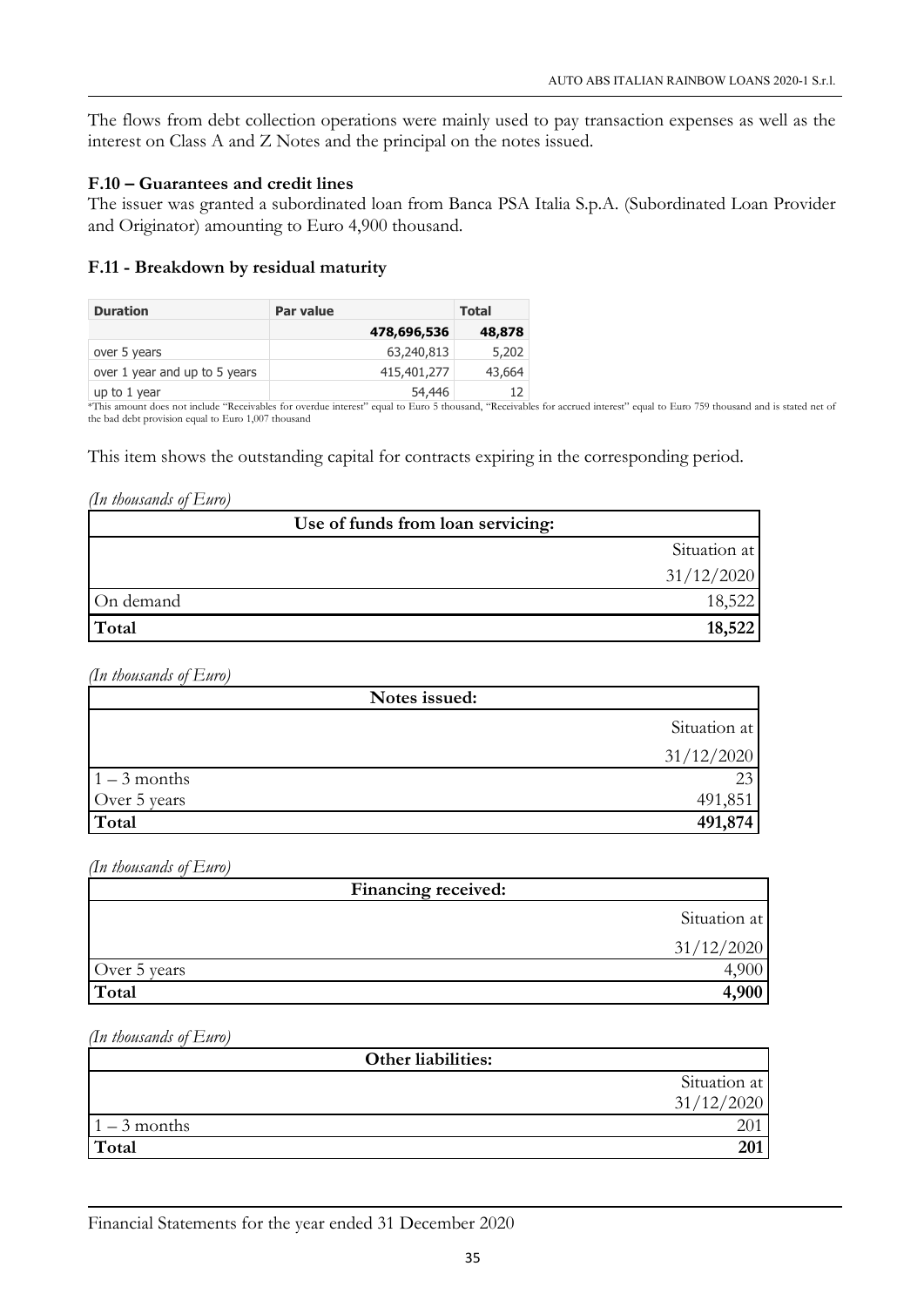## F.12 – Breakdown by geographical location

| Area           | Par value at year-end | <b>Total receivables</b> |
|----------------|-----------------------|--------------------------|
|                | 478,696,536           | 48,878                   |
| <b>CENTRAL</b> | 93,273,405            | 9,648                    |
| <b>NORTH</b>   | 258,090,619           | 26,195                   |
| <b>SOUTH</b>   | 127,332,512           | 13,035                   |

\*This amount does not include "Receivables for overdue interest" equal to Euro 5 thousand, "Receivables for accrued interest" equal to Euro 759 thousand and is stated net of the bad debt provision equal to Euro 1,007 thousand

These are receivables in Euro due from debtors residing in Italy.

## F.13 – Risk concentration

Breakdown by amount range.

| Par value at year-end | <b>Total receivables</b> |
|-----------------------|--------------------------|
| 478,696,536           | 48,878                   |
| 463,504,386           | 48,338                   |
| 15,192,150            | 540                      |
|                       |                          |

\*This amount does not include "Receivables for overdue interest" equal to Euro 5 thousand, "Receivables for accrued interest" equal to Euro 759 thousand and is stated net of the bad debt provision equal to Euro 1,007 thousand

There were no positions exceeding 2% of total portfolio.

#### Section 3 – Information on risks and risk management policies

Due to the particular nature of the provisions in the law governing securitisation special purpose vehicles, there is no relevant information to disclose concerning Company operations.

Specifically, the Company was formed to carry out one or more securitisation transactions, and this purpose was fulfilled with the completion of the securitisation transactions described in this report. The securitisation transactions were structured by a leading banking institution and the management thereof has been delegated by the Company to professional organisations specialised in providing financial and regulatory services within the scope of said transactions.

In the context of the coronavirus pandemic, with reference to both ordinary management and the securitisation transaction, taking into account the nature of the items recognised in the Company's balance sheet, the structure of the securitisation transaction and the activities carried out by the individual operators involved in the transaction, there are no issues to report in terms of the measurement and control of risks deriving from the coronavirus pandemic.

Please refer to Part D, Section 1 of the Notes to the Financial Statements for information on the securitisation transaction entered into.

## Section 4 – Disclosures on equity

## 4.1 The Company's equity

## 4.1.1 Qualitative information

The management of the Company's equity consists in the set of policies establishing the equity size that is appropriate for carrying out the Company's business and for complying with the quantitative and qualitative legal requirements. The set of corporate rules drawn up for this purpose is the main form of guarantee of the Company's equity.

Auto ABS Italian Rainbow Loans 2020-1 S.r.l. is a company incorporated under Italian Law 130/1999 in the form of an Italian limited liability company, its purpose is to carry out receivables securitisation transactions, and it is registered in the Bank of Italy's List of Financial Vehicle Corporations. Due to the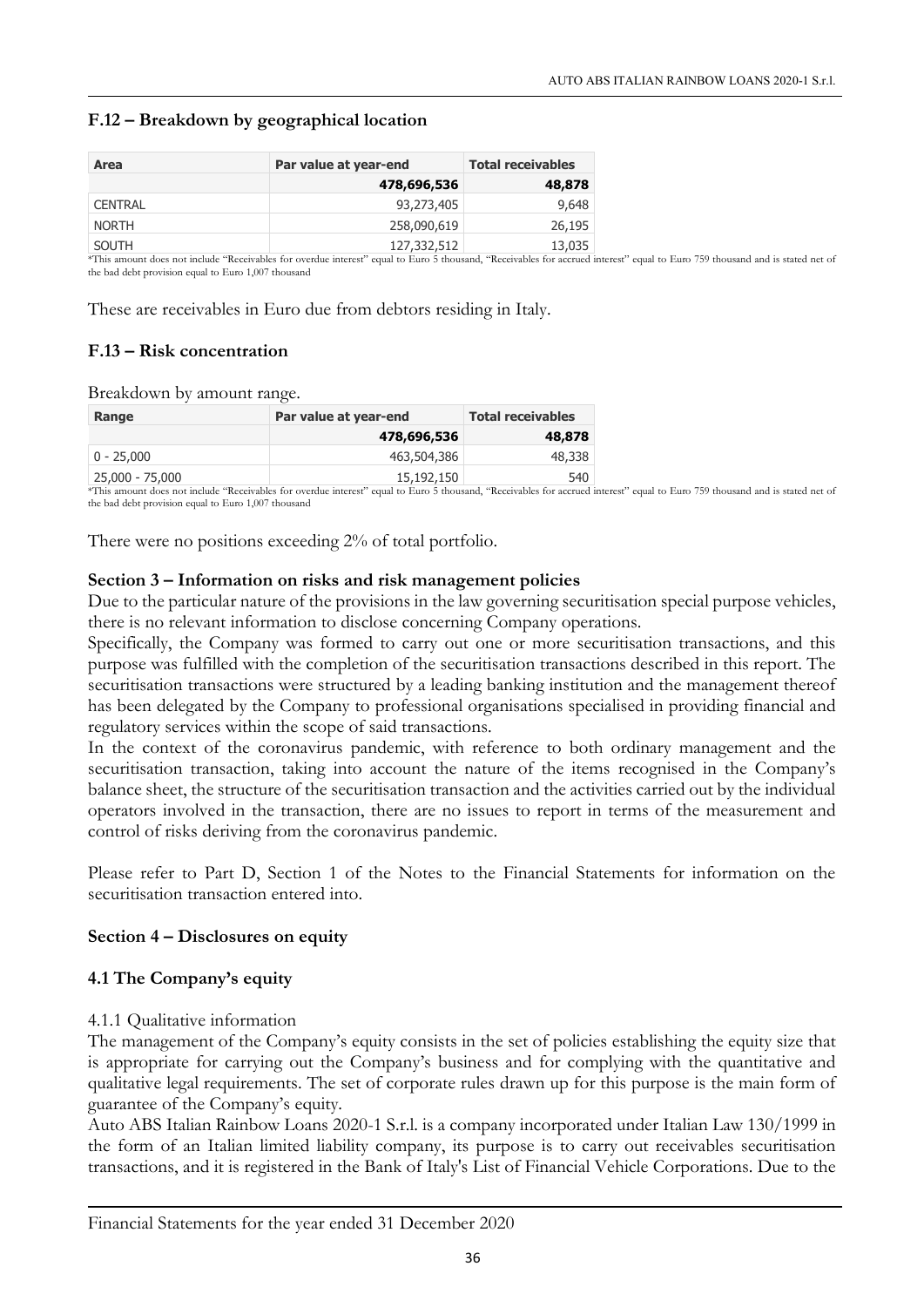registration with the List of Financial Vehicle Corporations, the capital requirements as set out in the Italian Civil Law are applied to the Company.

A characteristic of the Company's operations, specifically required by Italian Law 130/1999, is that the Company's assets and liabilities are segregated from those of the securitisation transactions involving the Company as the owner. This segregation means that the costs that the Company incurs to remain in good standing are limited and, in any case, they are recovered through specific contractual clauses providing for these costs to be passed on to the securitisation transaction.

This ensures that Auto ABS Italian Rainbow Loans 2020-1 S.r.l. maintains an adequate level of equity throughout the securitisation transaction.

## 4.1.2 Quantitative information

## 4.1.2.1 The Company's equity: breakdown

*(in units of Euro)*

| Items/amounts                                                                                  | 31/12/2020 |
|------------------------------------------------------------------------------------------------|------------|
| 1.Capital                                                                                      | 10,000     |
| 2. Share premiums                                                                              |            |
| 3. Reserves                                                                                    |            |
| - retained earnings                                                                            |            |
| a) legal                                                                                       |            |
| b) statutory                                                                                   |            |
| c) treasury shares                                                                             |            |
| d) other                                                                                       |            |
| - other                                                                                        |            |
| 4. (Treasury shares)                                                                           |            |
| 5. Valuation reserves                                                                          |            |
| Equity securities measured at fair value through<br><b>OCI</b>                                 |            |
| Hedging of equity securities measured at fair value<br>through OCI                             |            |
| Financial assets (other than equity securities)<br>measured at fair value through OCI          |            |
| property, plant and equipment                                                                  |            |
| intangible assets                                                                              |            |
| foreign investment hedges                                                                      |            |
| cash flow hedges                                                                               |            |
| exchange rate differences                                                                      |            |
| non-current assets and disposal groups held for sale                                           |            |
| special revaluation laws                                                                       |            |
| actuarial gains/losses on defined benefit plans                                                |            |
| share of revaluation reserves relating to equity<br>investments valued using the equity method |            |

Financial Statements for the year ended 31 December 2020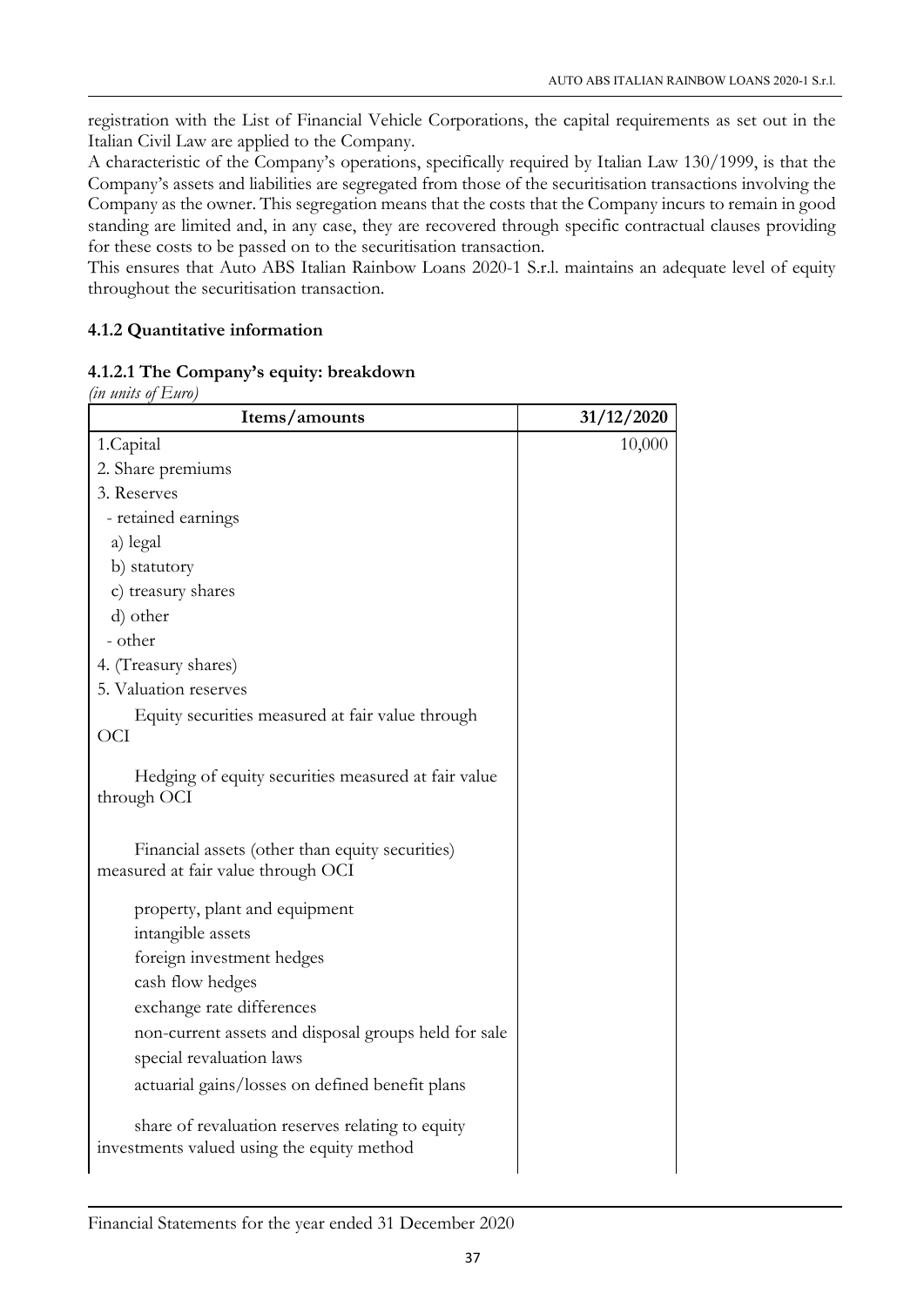| 6. Equity instruments         |        |
|-------------------------------|--------|
| 7. Profit (loss) for the year |        |
| Total                         | 10,000 |

## Section 5 – Analytical statement of comprehensive income

There is no information to be disclosed concerning the Statement of Comprehensive Income.

## Section 6 – Related-party transactions

## 6.1 Information on the remuneration of key managers

No remuneration for the Corporate Bodies was approved.

## 6.2 Loans and guarantees granted to directors and statutory auditors

No loans or guarantees were granted to directors.

## 6.3 Related-party transactions disclosures

As regards the Company's related-party transactions, please note that:

- as at  $31/12/2020$ , a subordinated loan is stipulated with Banca PSA Italia, Originator of the transaction and a member of the Santander Group, for Euro 4,900,000;
- current accounts are held at Banco Santander SA in connection with the securitisation and as at 31/12/2020, they have a balance of Euro 17,430,174.

## Section 7 – Other disclosures

## 7.1 Other information

All the information reported in the Financial Statements is consistent with the Company's accounting records, and the consistency of classification is ensured by complying with the relevant instructions.

## 7.2 Management and coordination

The Company is not subject to management and coordination by the parent company, given the particular nature of the Company's business and the binding contractual "regulation" underlying each securitisation transaction.

## 7.3 Number of employees

The Company has no employees.

## 7.4 Remuneration of independent auditors

As for the provisions in Article 14 of Italian Legislative Decree 39/2010, here below are the fees due to the Independent Auditors for the year 2020:

| Type of services          | Entity providing the service  | Fees |
|---------------------------|-------------------------------|------|
| <b>Statutory Auditing</b> | PricewaterhouseCoopers S.p.A. |      |
| Total                     |                               |      |

The above fees do not include VAT, any incidental expenses, and the Consob duty.

Financial Statements for the year ended 31 December 2020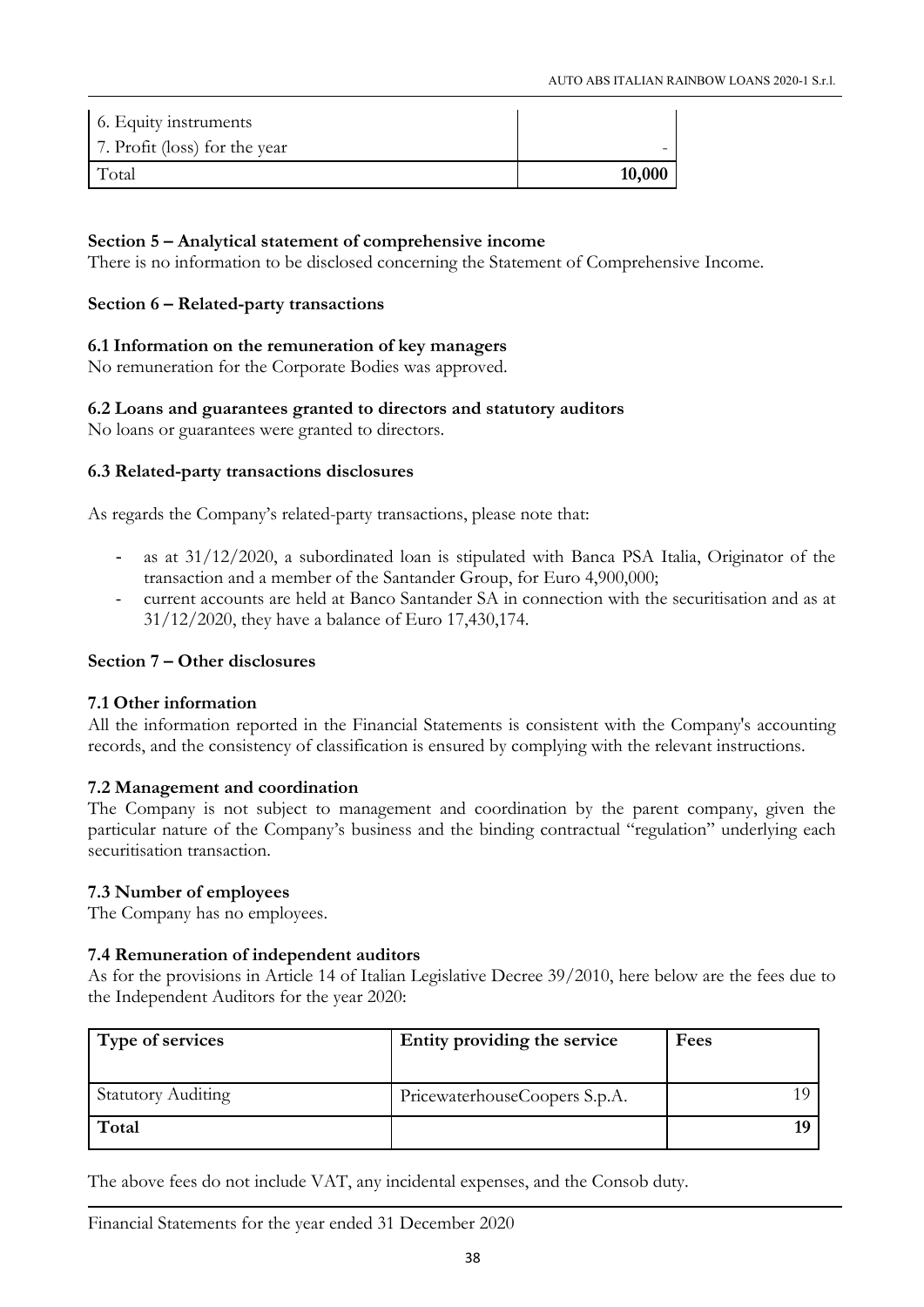The remuneration due to the Sole Statutory Auditor is Euro 10,000 per year excluding VAT and CPA social security fund.

Milan, 26 February 2021

The Sole Director

Daniela Rognone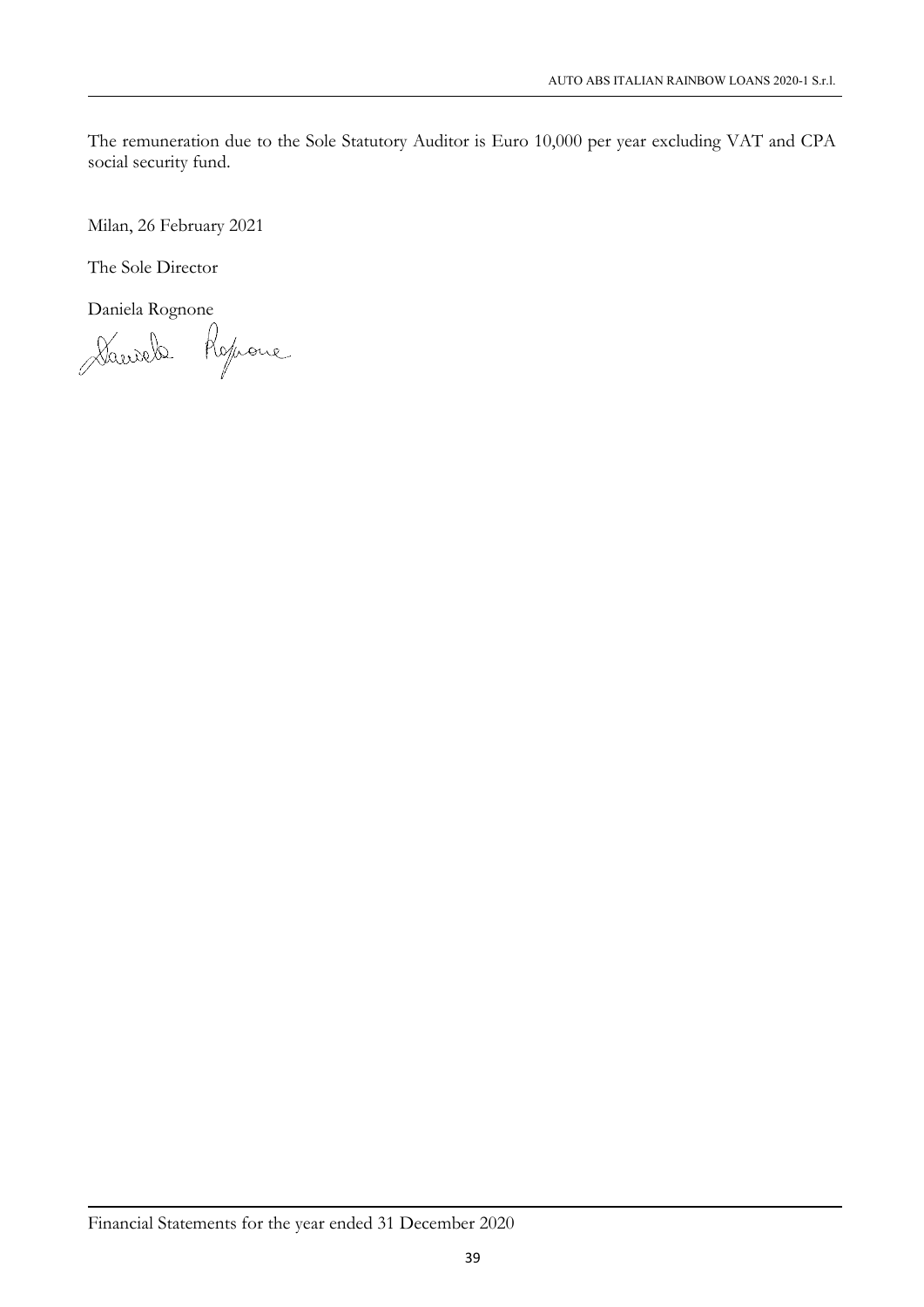

## *Independent auditor's report*

*in accordance with article 14 of Legislative Decree No. 39 of 27 January 2010 and article 10 of Regulation (EU) No. 537/2014*

*Auto ABS Italian Rainbow Loans 2020-1 Srl*

*Financial statements as of 31 December 2020*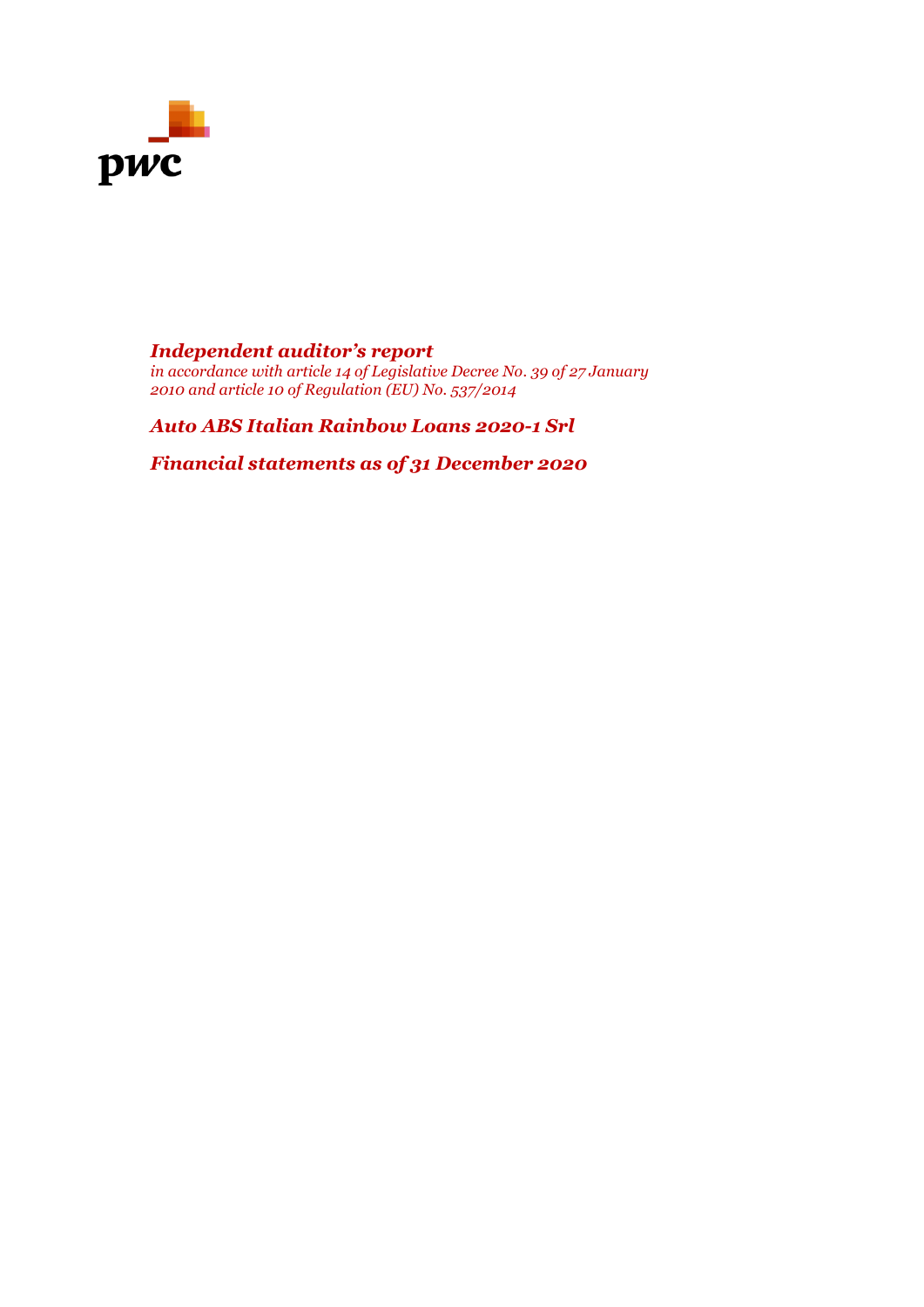

## *Independent auditor's report*

*in accordance with article 14 of Legislative Decree No. 39 of 27 January 2010 and article 10 of Regulation (EU) No. 537/2014*

To the sole quotaholder of Auto ABS Italian Rainbow Loans 2020-1 Srl

## *Report on the Audit of the Financial Statements*

#### *Opinion*

We have audited the financial statements of Auto ABS Italian Rainbow Loans 2020-1 Srl (hereinafter, also, "the Company"), which comprise the statement of financial position as of 31 December 2020, the income statement, statement of comprehensive income, statement of changes in equity, statement of cash flows for the year then ended and notes to the financial statements, including a summary of significant accounting policies and other explanatory notes.

In our opinion, the financial statements give a true and fair view of the financial position of the Company as of 31 December 2020 and of the result of its operations and cash flows for the year then ended in accordance with International Financial Reporting Standards as adopted by the European Union, as well as with the regulations issued to implement article 9 of Legislative Decree No. 38/2005.

#### *Basis for Opinion*

We conducted our audit in accordance with International Standards on Auditing (ISA Italia). Our responsibilities under those standards are further described in the *Auditor's Responsibilities for the Audit of the Financial Statements* section of this report. We are independent of the Company pursuant to the regulations and standards on ethics and independence applicable to audits of financial statements under Italian law. We believe that the audit evidence we have obtained is sufficient and appropriate to provide a basis for our opinion.

#### *Key Audit Matters*

There are no key audit matters to report on.

#### PricewaterhouseCoopers SpA

Sede legale: Milano 20145 Piazza Tre Torri 2 Tel. 02 77851 Fax 02 7785240 Capitale Sociale Euro 6.890.000,00 i.v. C.F. e P.IVA e Reg. Imprese beta channel based of 12979880155 Iscritta al nº 119644 del Registro dei Revisori Legali - Altri Uffici: Ancona 60131 Via Sandro Totti 1<br>Tel. 071 2132311 - **Bari** 70122 Via Abate Gimma 72 Tel. 080 5640211 - **Bergamo** 24121 Angelo Finelli 8 Tel. 051 6186211 - **Brescia** 25121 Viale Duca d'Aosta 28 Tel. 030 3697501 - Catania 95129 Corso Italia 302 Tel. 095 7532311 -Aligne of Hero Solid Viale Gransci 15 Tel. 055 2482811 - Genova 142012 Nazza Piccayo 309/309/309 - Catalia 3021 Viale 2012 Viale Chen Solid Via Alie Mille 16 Tel. 057 323141<br> **Firenze 50121 Viale Gransci 15 Tel. 055 248281** 285039 - Verona 37135 Via Francia 21/C Tel. 045 8263001 - Vicenza 36100 Piazza Pontelandolfo 9 Tel. 0444 393311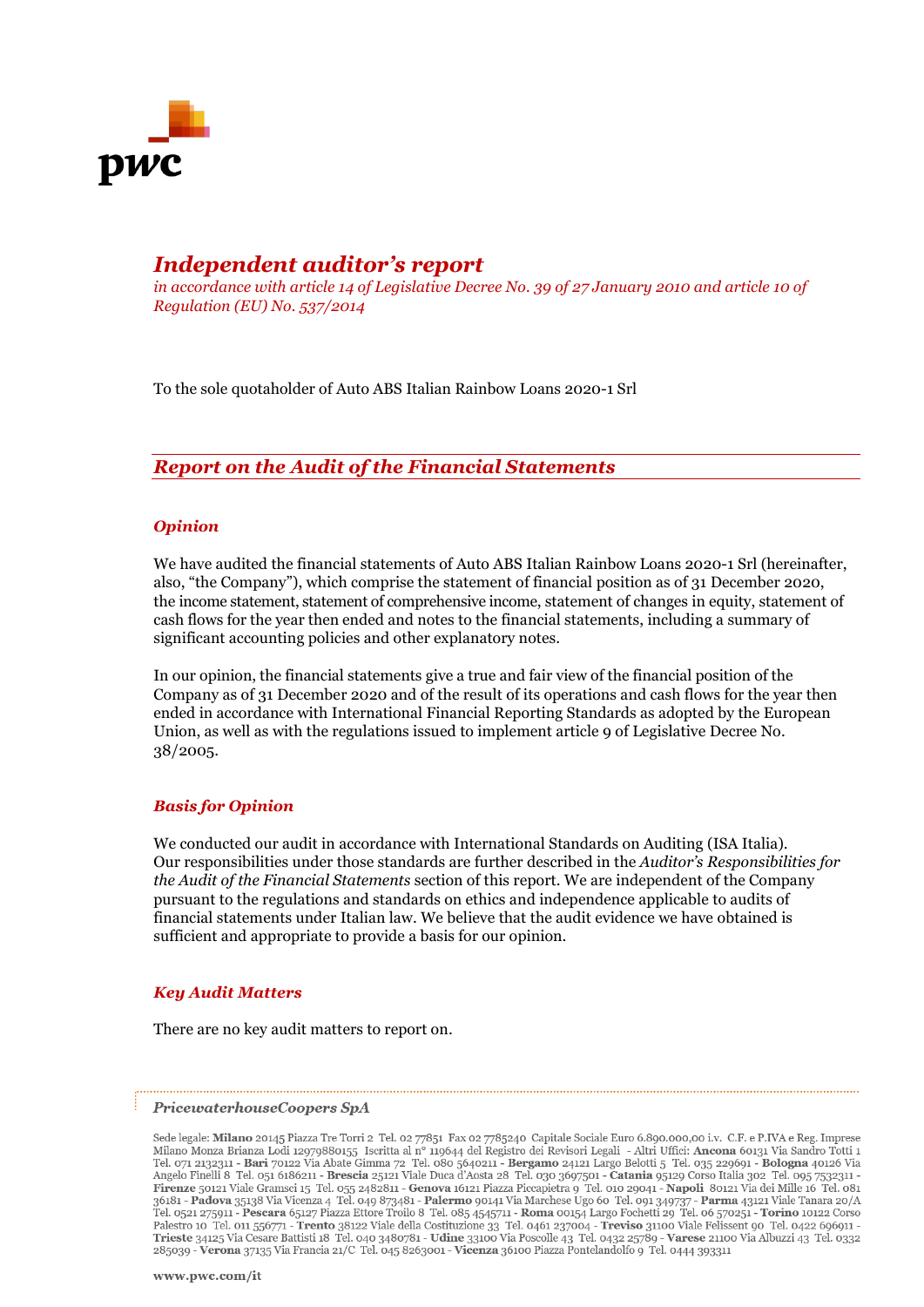

#### *Emphasis of matter*

Without qualifying our opinion, we draw attention to the paragraph "Securitisation transaction" and Part A – "Accounting policies" of the notes to the financial statements where the Sole Director states that the Company's sole business is the securitisation of receivables pursuant to Law No. 130 of 30 April 1999 and that the Company recognises receivables purchased, notes issued and other transactions performed as part of securitisation in the notes to the financial statements in accordance with Law No. 130 of 30 April 1999, under which receivables relating to each transaction are segregated to all intents and purposes from the Company's assets and from those relating to other transactions.

#### *Responsibilities of the Sole Director and the Sole Statutory Auditor for the Financial Statements*

The Sole Director is responsible for the preparation of financial statements that give a true and fair view in accordance with International Financial Reporting Standards as adopted by the European Union, as well as with the regulations issued to implement article 9 of Legislative Decree No. 38/2005 and, in the terms prescribed by law, for such internal control as he determines is necessary to enable the preparation of financial statements that are free from material misstatement, whether due to fraud or error.

The Sole Director is responsible for assessing the Company's ability to continue as a going concern and, in preparing the financial statements, for the appropriate application of the going concern basis of accounting, and for disclosing matters related to going concern. In preparing the financial statements, the Sole Director uses the going concern basis of accounting unless he either intends to liquidate the Company or to cease operations, or has no realistic alternative but to do so.

The Sole Statutory Auditor is responsible for overseeing, in the terms prescribed by law, the Company's financial reporting process.

#### *Auditor's Responsibilities for the Audit of the Financial Statements*

Our objectives are to obtain reasonable assurance about whether the financial statements as a whole are free from material misstatement, whether due to fraud or error, and to issue an auditor's report that includes our opinion. Reasonable assurance is a high level of assurance but is not a guarantee that an audit conducted in accordance with International Standards on Auditing (ISA Italia) will always detect a material misstatement when it exists. Misstatements can arise from fraud or error and are considered material if, individually or in the aggregate, they could reasonably be expected to influence the economic decisions of users taken on the basis of the financial statements.

As part of our audit conducted in accordance with International Standards on Auditing (ISA Italia), we exercised our professional judgement and maintained professional scepticism throughout the audit. Furthermore:

• We identified and assessed the risks of material misstatement of the financial statements, whether due to fraud or error; we designed and performed audit procedures responsive to those risks; we obtained audit evidence that is sufficient and appropriate to provide a basis for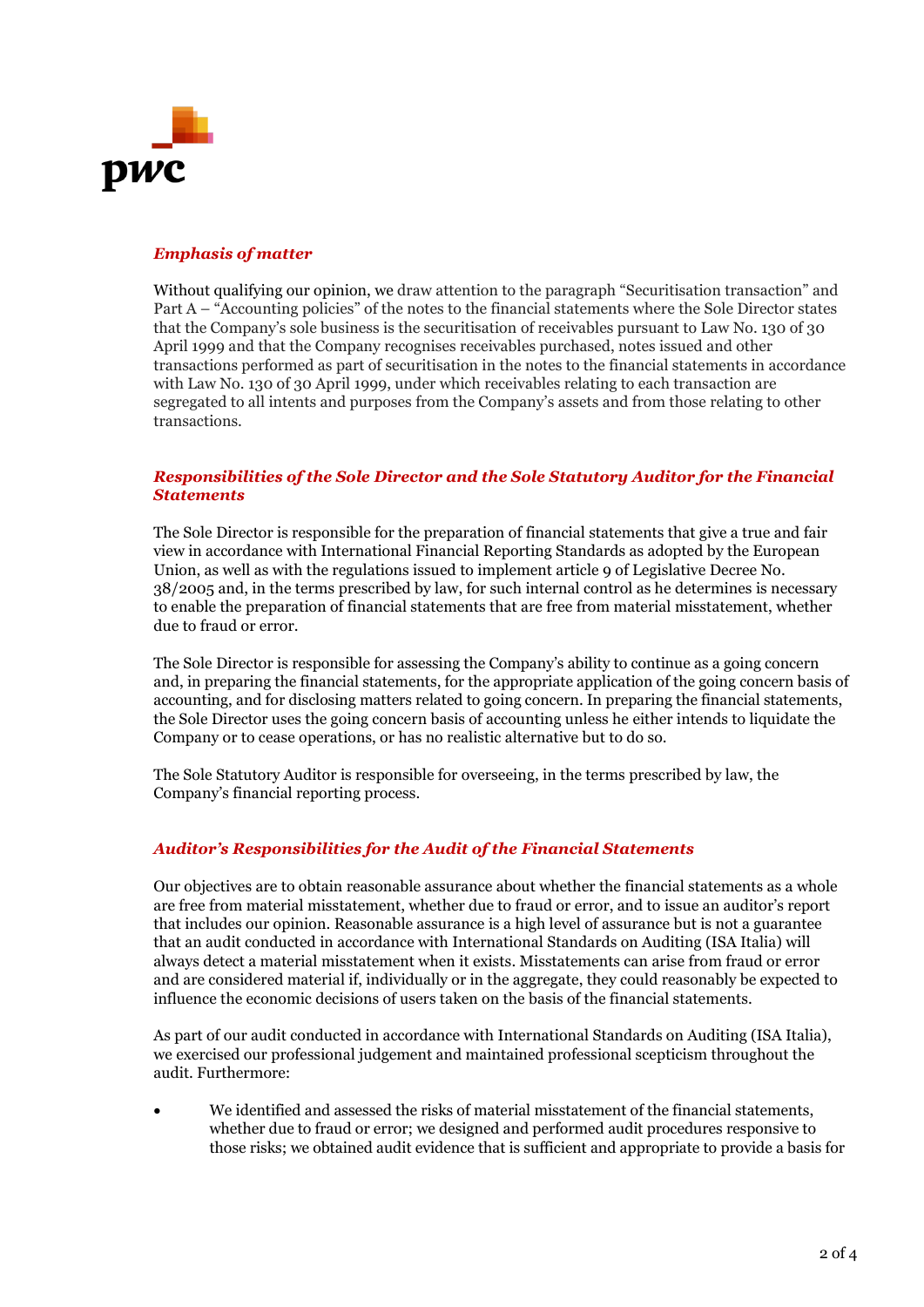

our opinion. The risk of not detecting a material misstatement resulting from fraud is higher than for one resulting from error, as fraud may involve collusion, forgery, intentional omissions, misrepresentations, or the override of internal control;

- We obtained an understanding of internal control relevant to the audit in order to design audit procedures that are appropriate in the circumstances, but not for the purpose of expressing an opinion on the effectiveness of the Company's internal control;
- We evaluated the appropriateness of accounting policies used and the reasonableness of accounting estimates and related disclosures made by the Sole Director;
- We concluded on the appropriateness of the Sole Director's use of the going concern basis of accounting and, based on the audit evidence obtained, whether a material uncertainty exists related to events or conditions that may cast significant doubt on the Company's ability to continue as a going concern. If we conclude that a material uncertainty exists, we are required to draw attention in our auditor's report to the related disclosures in the financial statements or, if such disclosures are inadequate, to modify our opinion. Our conclusions are based on the audit evidence obtained up to the date of our auditor's report. However, future events or conditions may cause the Company to cease to continue as a going concern;
- We evaluated the overall presentation, structure and content of the financial statements, including the disclosures, and whether the financial statements represent the underlying transactions and events in a manner that achieves fair presentation.

We communicated with those charged with governance, identified at an appropriate level as required by ISA Italia, regarding, among other matters, the planned scope and timing of the audit and significant audit findings, including any significant deficiencies in internal control that we identified during our audit.

We also provided those charged with governance with a statement that we complied with the regulations and standards on ethics and independence applicable under Italian law and communicated with them all relationships and other matters that may reasonably be thought to bear on our independence, and where applicable, related safeguards.

## *Additional Disclosures required by Article 10 of Regulation (EU) No. 537/2014*

On 2 September 2020, the sole quotaholder of Auto ABS Italian Rainbow Loans 2020-1 Srl in general meeting engaged us to perform the statutory audit of the Company's financial statements for the years ending 31 December 2020 to 31 December 2028.

We declare that we did not provide any prohibited non-audit services referred to in article 5, paragraph 1, of Regulation (EU) No. 537/2014 and that we remained independent of the Company in conducting the statutory audit.

We confirm that the opinion on the financial statements expressed in this report is consistent with the additional report to the Sole Statutory Auditor, in its capacity as audit committee, prepared pursuant to article 11 of the aforementioned Regulation.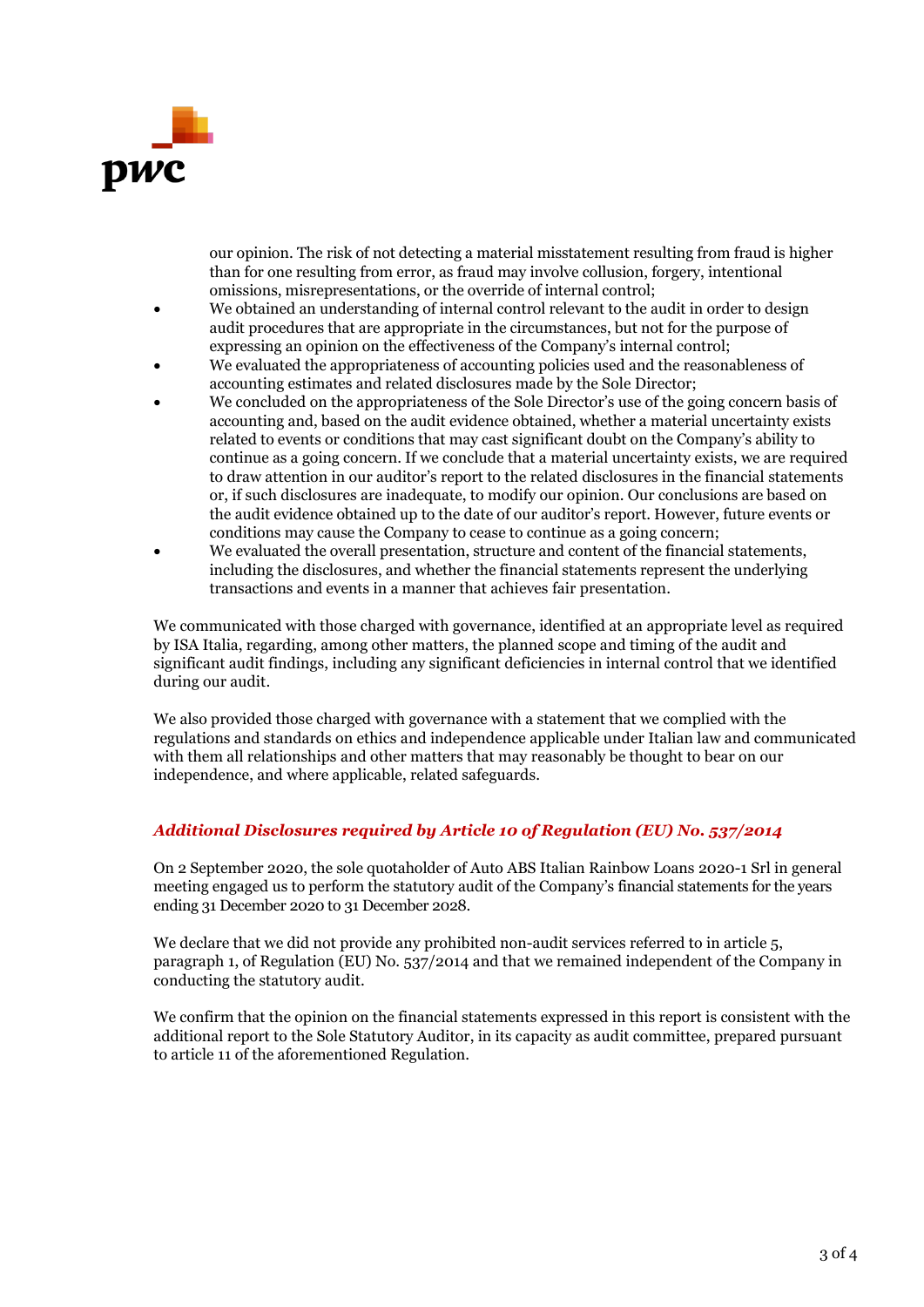

## *Report on Compliance with other Laws and Regulations*

#### *Opinion in accordance with Article 14, paragraph 2, letter e), of Legislative Decree No.39/2010 and Article 123-bis, paragraph 4, of Legislative Decree No. 58/1998*

The Sole Director of Auto ABS Italian Rainbow Loans 2020-1 Srl is responsible for preparing a report on operations and a report on the corporate governance and ownership structure of Auto ABS Italian Rainbow Loans 2020-1 Srl as of 31 December 2020, including their consistency with the relevant financial statements and their compliance with the law.

We have performed the procedures required under auditing standard (SA Italia) No.720B in order to express an opinion on the consistency of the report on operations and of the specific information included in the report on corporate governance and ownership structure referred to in article 123-bis, paragraph 4, of Legislative Decree No. 58/1998, with the financial statements of Auto ABS Italian Rainbow Loans 2020-1 Srl as of 31 December 2020 and on their compliance with the law, as well as to issue a statement on material misstatements, if any.

In our opinion, the report on operations and the specific information included in the report on corporate governance and ownership structure mentioned above are consistent with the financial statements of Auto ABS Italian Rainbow Loans 2020-1 Srl as of 31 December 2020 and are prepared in compliance with the law.

With reference to the statement referred to in article 14, paragraph 2, letter e), of Legislative Decree No. 39/2010, issued on the basis of our knowledge and understanding of the Company and its environment obtained in the course of the audit, we have nothing to report.

Rome, 12 March 2021

PricewaterhouseCoopers SpA

*Signed by*

Lorenzo Bellilli (Partner)

*This report has been translated into English from the Italian original solely for the convenience of international readers*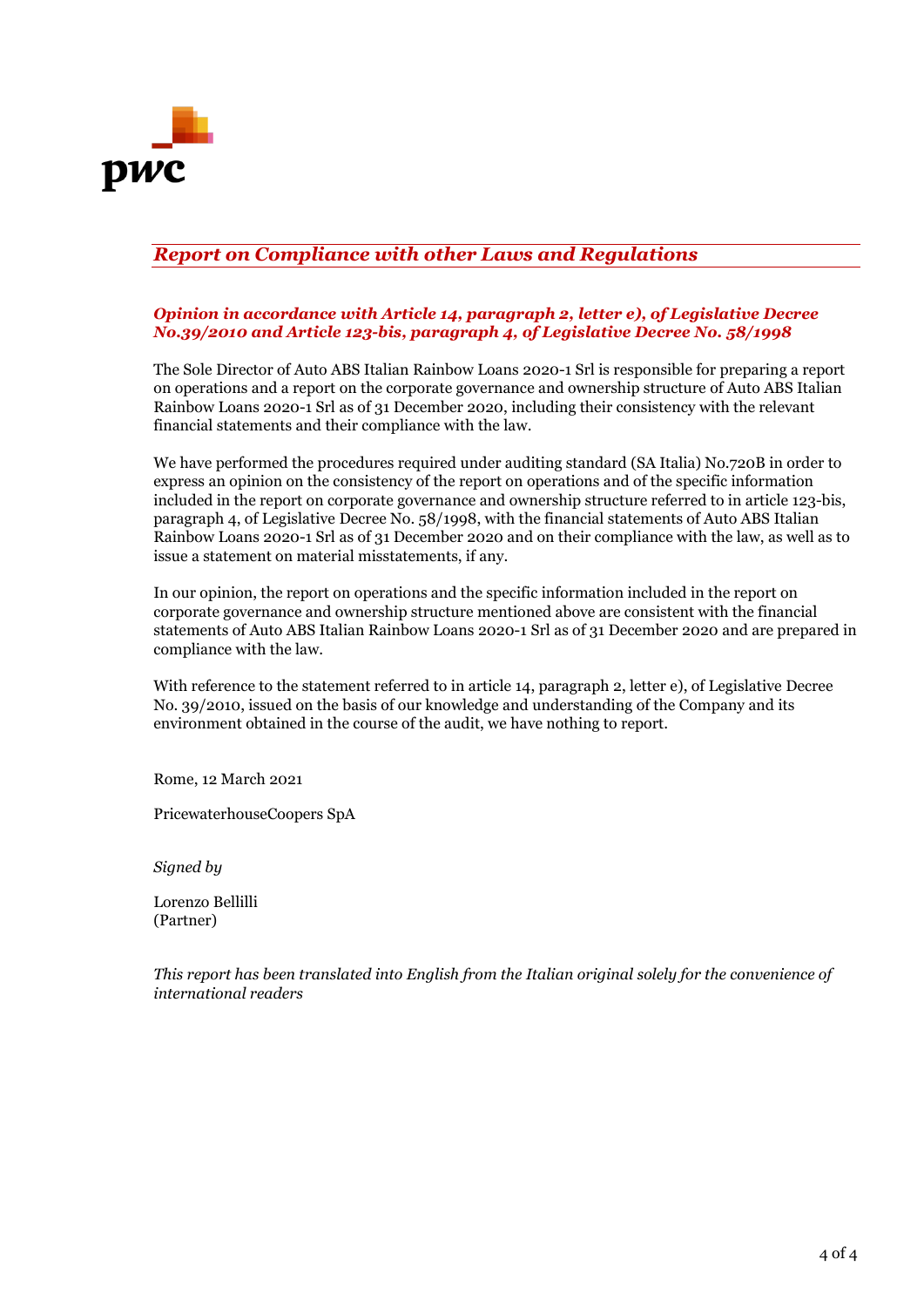#### Auto ABS Italian Rainbow Loans 2020-1 S.r.l.

Single Member Company Registered Office: Via V. Betteloni 2, Milan (Italy) Capital: Euro 10,000, fully paid up Milan Company Register no. 11145890965 – Economic and Administrative Index no. 2582152 Tax Code and VAT no. 11145890965

\*\*\*\*

#### REPORT ON OPERATIONS

#### FOR THE YEAR ENDED 31 DECEMBER 2020

Dear Member,

We submit the Financial Statements for the year ended 31 December 2020 for your approval. The Financial Statements consist of the Statement of Financial Position, the Income Statement, the Statement of Comprehensive Income, the Statement of Changes in Equity, the Statement of Cash Flows and the Notes to the Financial Statements. In addition, they are accompanied by this Report on Operations.

As the Company is a Public-Interest Entity ("PIE") as defined in Article 16 of Italian Legislative Decree no. 39 of 27 January 2010, on 18 April 2019 it appointed the audit firm PricewaterhouseCoopers S.p.A. to conduct statutory audits of the Company for the nine-year period from 2020 to 2028.

It should also be noted that, on 22 July 2019, Assirevi (the Italian Association of Auditors) issued a position paper entitled "Interpretation Issues Regarding the Application of (EU) Regulation no. 537/2014 and Legislative Decree no. 39 of 27 January 2010, as Amended by Legislative Decree no. 135 of 17 July 2016 Implementing Directive 2014/56/EU", which clarifies that a securitisation special purpose vehicle that issues notes admitted for trading on markets regulated by the European Union pursuant to Article 16 of Legislative Decree 39/2010, in compliance with the provisions contained in Article 19 of the aforementioned Decree, falls within the definition of PIE, and it therefore must appoint a Board of Statutory Auditors to act as Internal Control and Audit Committee ("ICAC").

The Company, in line with the provisions of the aforementioned Assirevi position paper, in its capacity as PIE, deemed that the prerequisites for setting up the control body were met but, since there is no need for collegiality within the same control body, considered that the functions attributed to the ICAC by Legislative Decree 39/2010 could also be carried out by a single body (the "sole statutory auditor"), who was therefore appointed during the Members' Meeting held on 24 September 2020.

Pursuant to the provisions of Article 2 of Italian Legislative Decree 38/2005, the Company, as an issuer of financial instruments admitted to trading on EU regulated markets, has prepared the Financial Statements in accordance with the accounting standards issued by the International Accounting Standards Board (IASB) and the related interpretations by the International Financial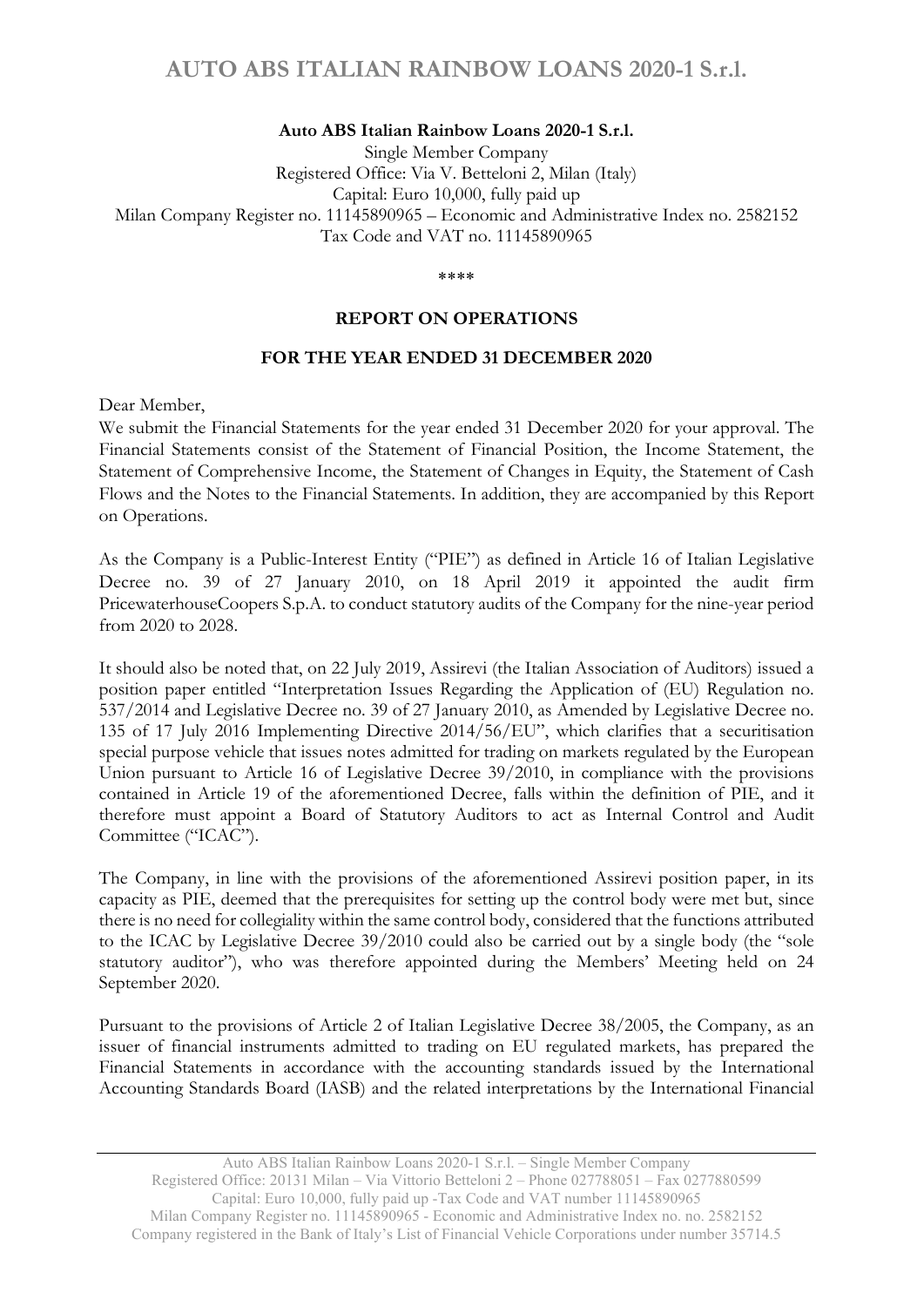Reporting Interpretations Committee (IFRIC), as endorsed by the European Commission and introduced into Italian law by said Legislative Decree 38/2005.

Although securitisation special purpose vehicles have been eliminated from the scope of the Bank of Italy's Provision of 9 December 2016 since, pursuant to Italian Legislative Decree 141/2010 and subsequent amendments, such entities no longer qualify as non-bank financial intermediaries, and considering that IAS 1 does not prescribe a specific format for the financial statements, the Directors have decided that there is no impediment to the application of the Bank of Italy's "Instructions for the Preparation of Financial Statements and Annual Reports of Non-Bank Financial Intermediaries" issued on 30 November 2018 and subsequent additions as per the communication dated 27 January 2021 concerning the impacts of Covid-19 and measures to support the economy and the amendments to IASs/IFRSs. In relation to the temporary nature of the Covid-19 emergency and the related support measures, the amendments to the related budgetary provisions will remain in force until otherwise communicated by the Bank of Italy.

These have been deemed the most suitable for providing information on the financial position, financial performance and cash flows of the Company that is useful for financial statement users in making economic decisions and is relevant, reliable, comparable and intelligible both in terms of Company operations and separate assets.

The Company therefore applied the IASs/IFRSs in force at 31 December 2020 (including the SIC and IFRIC interpretations) as endorsed by the European Commission.

#### Economic context and impact on the results for the year

As is well known, 2020 began with the emergence of a new disturbing factor, the Covid-19 pandemic. Italy was one of the first countries to be affected by the pandemic before it extended globally. The effects were also reported during the second half of the year, and are still on-going, due to the second wave following a period of "respite" during the summer.

Each country, in order to contain the spread of the epidemic, consequently adopted different measures to limit movements, also causing the interruption of economic and commercial activity in many sectors. The sectors affected most by these measures were tourism, family services, real estate and commodities. The manufacturing industry was less affected. The few sectors that benefitted from the pandemic include e-commerce and virtual services in general, as well as the food, telecommunications and healthcare sectors.

European bodies have played a key role in managing the situation, launching an unprecedented plan in terms of the amount of resources involved, in order to ensure favourable financing conditions in all sectors for as long as required to guarantee full support for the economy. Individual countries have also adopted measures to support families and businesses in dealing with the negative effects of the measures adopted to contain the epidemic, aimed mainly at protecting employment, income and safeguarding the liquidity of the economy. In particular, the Italian government has introduced measures aimed at strengthening social safety nets, issuing public guarantees, introducing extraordinary moratoria, and granting non-repayable contributions for VAT holders who have suffered significant decreases in turnover, deferring their taxes and social security contributions.

Growth is still largely dependent on the exceptional stimulus measures introduced in all major economies. The launch of vaccination campaigns has had a favourable effect on medium-term prospects, but the timing and intensity of recovery are still uncertain.

Taking into account the items recognised under the assets and liabilities of the Company's balance sheet, the crisis resulting from the coronavirus emergency has not had a significant impact on the economic and financial position of the Company nor on the securitisation transaction overall.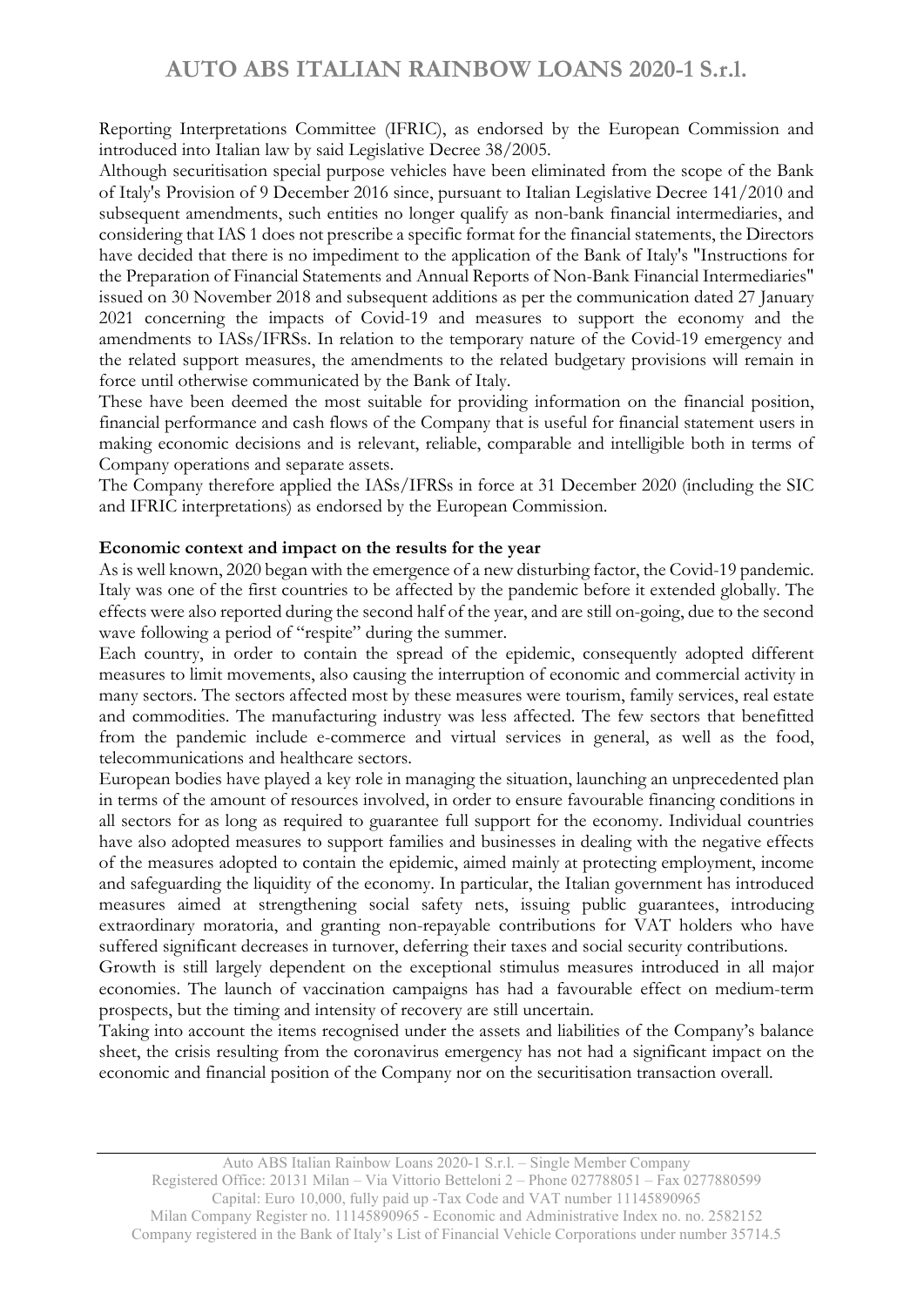## Company business

The Company was incorporated under Italian Law no. 130 of 30 April 1999 ("Law 130/1999") on 22 January 2020 through public deed drafted by Ms Anzelini, Notary Public in Milan, and is registered in the Bank of Italy's List of Financial Vehicle Corporations pursuant to the Bank of Italy's "Provisions Concerning Disclosure and Statistical Requirements for Financial Vehicle Corporations Engaged in Securitisation Transactions" issued on 1 October 2014.

In accordance with the Articles of Association and the provisions of law, the Company has the sole purpose of carrying out one or more securitisation transactions pursuant to Italian Law 130/1999 and subsequent implementing measures, by purchasing receivables, both existing and future, identifiable in block if multiple, and financing such purchase by issuing notes as per Article 1, paragraph 1, letter b) of Italian Law 130/1999, in such a manner as not to assume any credit risk. Under the Articles of Association and in accordance with the aforementioned law and related implementing measures, the receivables purchased by the Company in relation to each transaction represent assets that are for all intents and purposes segregated from those of the Company as well as from those relating to any other transactions. Creditors other than the holders of the notes issued to fund the acquisition shall have no claim to such assets.

Within the scope of corporate purpose, the Company carried out the two following securitisation transactions in compliance with Italian Law 130/1999.

On 20 July 2020, the Company acquired, without recourse, from Banca PSA Italia S.p.A., receivables en bloc, pursuant to Italian Law 130/1999, deriving from loan contracts self-originated by the same Bank.

In 2020, additional credit portfolios of the same type were acquired from Banca PSA Italia S.p.A. The transaction was completed on 23 July 2020 with the issue of two classes of Asset Backed Notes amounting to a total of Euro 850,000,000.00:

- Euro 752,250,000 Class A Asset Backed Fixed Rate Notes due September 2035 (Senior Notes);
- Euro 97,750,000 Class Z Asset Backed Fixed Rate Notes due September 2035 (Junior Notes);

The initial subscription was as follows:

Class A: 4,336.5 Class A Asset Backed Fixed Rate Notes due September 2035 were issued at a par value of Euro 100,000 each, for a total of Euro 433,650,000 (Senior Notes) IT0005416174. The notes were subscribed by Banca PSA Italia S.p.A. No notes were redeemed in 2020.

Class Z: 563.5 Class Z Asset Backed Fixed Rate and Variable Return Notes due September 2035 were issued at a par value of Euro 100,000 each, for a total of Euro 56,350,000 (Junior Notes) IT0005416182.

The notes were subscribed by Banca PSA Italia S.p.A. No notes were redeemed in 2020.

At the time of issue, the class A securities listed on the Luxembourg Stock Exchange were assigned a rating by DBRS of "AAA (sf)" and by Fitch of "AA-(sf)" (High level bonds - good opinion). In assigning their ratings, the rating agencies used the portfolio quality assessment method.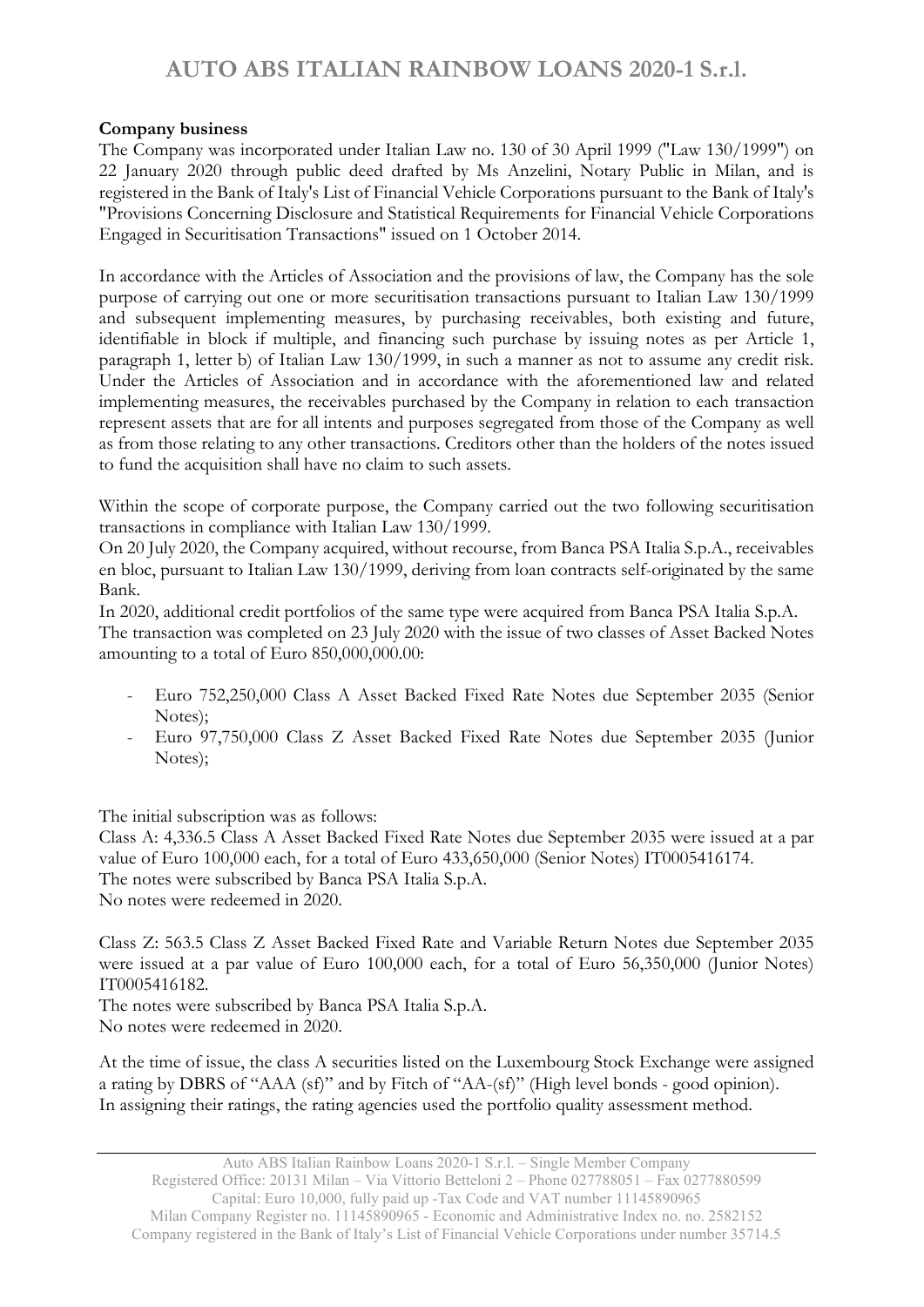The annual interest rate on senior securities is 0.50%, payable with monthly coupons in arrears, starting from the first payment date of 29 September 2020.

Class Z Notes are not rated and are not listed on any regulated market.

The notes, issued at par, bear a fixed interest rate of 1.00% per year, with monthly interest payable in arrears, first payment date 29 September 2020. In addition, the notes offer a variable return equal to the amount of the funds remaining after all the high priority payments envisaged in the "Pre Trigger Notice Priority of Payments in respect of Interest" are made.

As the Company is incorporated in Italy and issued debt securities with a unit par value of Euro 100,000 traded on Luxembourg's regulated stock exchange, it has chosen Luxembourg as its Member State of origin in accordance with the laws applicable in that country.

## Performance of the transaction

On 20 July 2020, the Company carried out a securitisation transaction with the acquisition of a pool of performing loans and the issue of securities took place on 23 July 2020.

In 2020, additional credit portfolios of the same type were acquired from Banca PSA Italia S.p.A.

Within the scope of the servicing activity, Banca PSA, as Servicer, provides collection and credit monitoring service and timely issues the monthly reports relating to the performance of the transaction.

Payments are made according to the priorities provided for in the transaction documents (Offering Circular) and are reported in the Monthly Payments Reports.

The liquidity deriving from the collected receivables and which has not yet been paid to the holders of ABS notes is not invested; it is credited to the current account held with the account bank in the name of the SPV.

The transaction performed regularly during the year, with payment of interest accrued on the notes totalling Euro 9,107 thousand.

## Company operations

Company operations broke even, and there were no significant events requiring specific comments. The Company's assets amounted to Euro 55,673 and consisted of a bank current account balance (Euro 9,849) and of receivables due from segregated assets (Euro 45,824). Equity and Liabilities consisted of trade payables (Euro 45,673) and capital (Euro 10,000).

Costs, which total Euro 45,824, mainly consist of expenses for certifying the Financial Statements for Euro 29,623; costs for the auditing body for Euro 12,688; costs for the establishment of the Company for Euro 3,362; bank commission for Euro 151 and other miscellaneous administrative expenses for the remainder.

Income, equal in amount to expenses, consisted mainly of revenue from charging back the costs relating to the transaction, necessary to keep the Company in good standing.

The Statement of Comprehensive Income is equal to zero.

There are no significant comments to be made on the Statement of Cash Flows.

## Information on risks and risk management policies

As regards the presentation of the main risks and uncertainties to which the Company is exposed, due to the particular nature of the provisions in the law governing securitisation special purpose vehicles, there is no relevant information to disclose concerning the Company's equity. Specifically,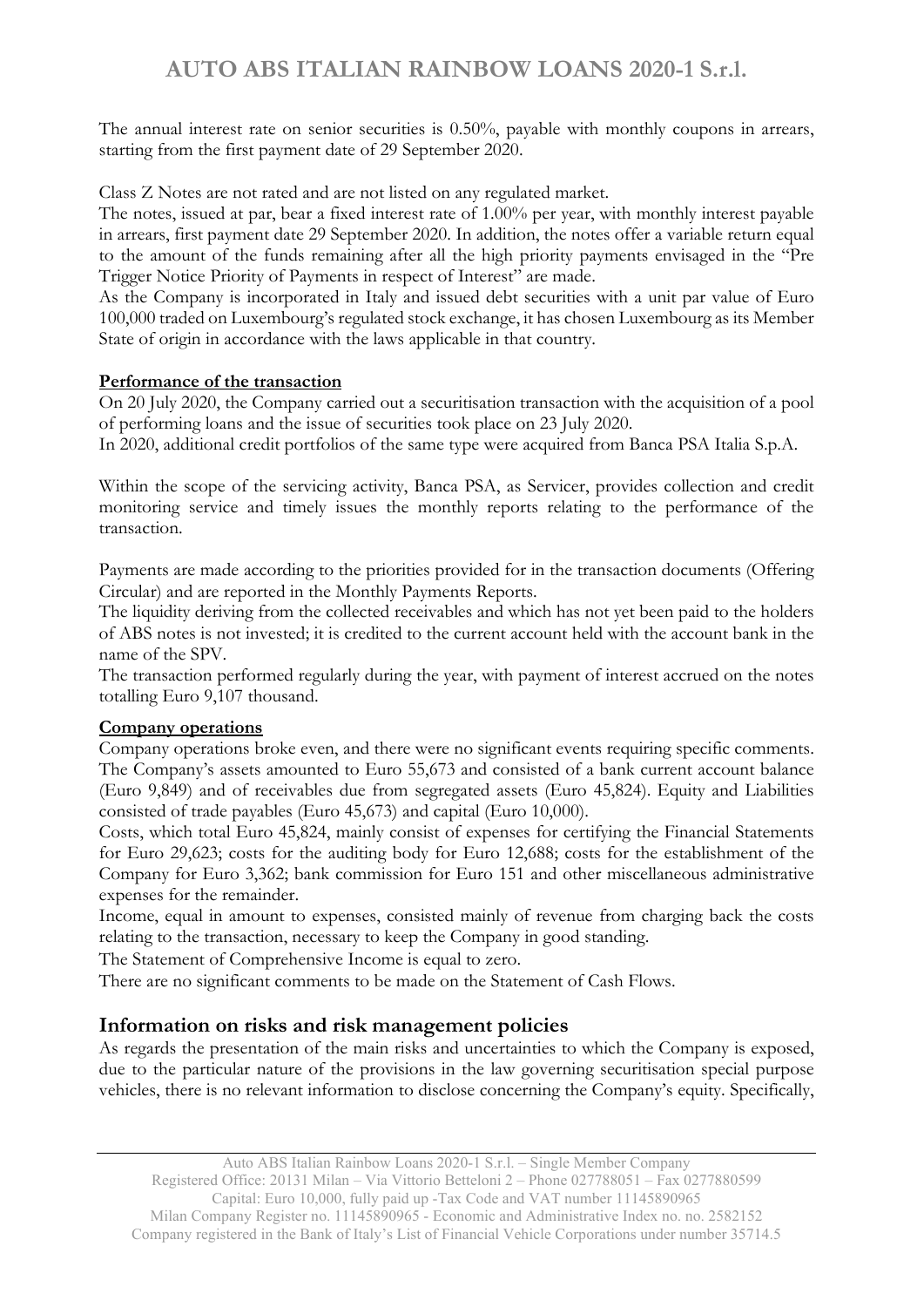the Company was formed to carry out one or more securitisation transactions, and this purpose was fulfilled with the completion of the securitisation transaction described in this report.

Taking into account the items recognised under the assets and liabilities of the Company's balance sheet, the crisis resulting from the Covid-19 emergency has not had a significant impact on the economic and financial position of the Company, whereas, with regard to the securitised portfolio, it was reflected in a significant impact on the value adjustments on securitised loans in the income statement communicated by the transaction Originator/Servicer, in light of the measures issued by the various supervisory authorities following the emergence of the Covid-19 pandemic. Furthermore, there are no contractual changes resulting from Covid-19 to report.

Please refer to Part D, Section F of the Notes to the Financial Statements for information on the securitisation transaction, whose assets are separate from those of the Company.

However, it should be noted that as regards the securitised portfolio, according to the Investor Report dated December 2020, approx. 5 securitised receivables, corresponding to Euro 0.1 million (equal to approx. 0.02% of the performing portfolio), benefitted from the moratoria envisaged by the support measures adopted by the Italian government with a negligible impact on the trend of the transaction flows.

| Outstanding balance of the<br>performance receivables -<br>Investor report as at 29<br>December 2020 | (In Euro)   |
|------------------------------------------------------------------------------------------------------|-------------|
| Portfolio with moratorium                                                                            | 100,577     |
| Portfolio without moratorium                                                                         | 489,899,412 |
| Total                                                                                                | 489,999,989 |

## Liquidity risk

The Company believes that it has sufficient cash and cash equivalents to meet its financial commitments.

## Interest rate risk

The Company has no financial assets and liabilities exposing it to significant interest rate risks.

## Foreign exchange risk

The Company only operates at national level and, therefore, it is not exposed to any foreign exchange risks.

## Credit risk

The Company's receivables are mainly due from segregated assets as a result of the charging back of operating costs. Given the expected cash receipts from receivables due from the segregated assets and the receivables payment priority applicable thereto, there should be no risk as to their recoverability.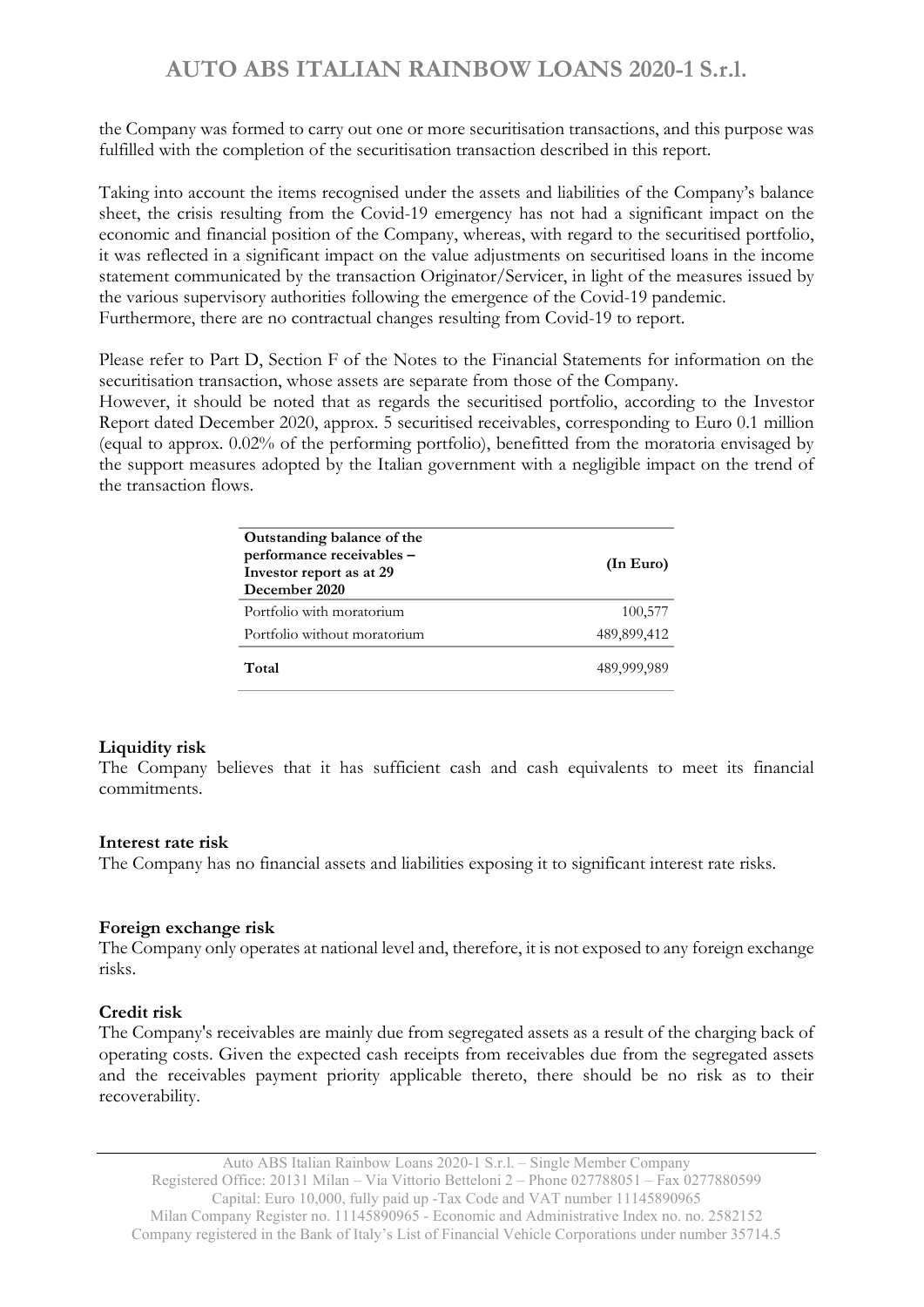## Report on corporate governance and ownership structure

In accordance with Article 3 of Italian Law 130/1999, the Company's sole purpose is to carry out one or more securitisation transactions by purchasing receivables in such a manner as not to assume any credit risk.

In compliance with the provisions of the aforementioned law, the receivables that the Company acquires as part of the securitisation transaction represent assets that are for all intents and purposes segregated from those of the Company as well as from those relating to other transactions, and creditors other than the holders of the notes issued to fund the acquisitions shall have no claim to such assets.

Within the limits permitted by Italian Law 130/1999, the Company may conduct additional financial transactions as required to ensure the successful completion of the securitisation transactions it carries out, or that are instrumental to achieving the Company's purpose, as well as re-invest in other financial assets the proceeds from the servicing of the receivables acquired that are not used to settle the claims arising from the above securities.

Within the scope of the aforementioned purpose, in 2020 the Company initiated a securitisation transaction through the purchase of performing loans deriving from loan agreements for the purchase of new and used motor vehicles transferred from Banca PSA Italia S.p.A. and the issue of "Asset Backed Fixed Rate" securities listed on the Luxembourg Stock Exchange.

Consequently, in accordance with Article 123-bis of Italian Legislative Decree no. 58 of 24 February 1998, the report on the operations of issuers of securities admitted to trading on European regulated markets must contain a specific section entitled "Report on Corporate Governance and Ownership Structure", which shall provide information on the main characteristics of existing risk management and internal audit systems used in relation to the financial reporting process, including consolidated reports, where applicable.

As the Company is incorporated in Italy and issued debt securities with a unit par value of Euro 100,000 traded on Luxembourg's regulated stock exchange, it has chosen Luxembourg as its Member State of origin in accordance with the laws applicable in that country.

The Company has no employees. The Company uses service providers in order to pursue its business purpose, and consequently also for the activities associated with the existing risk management and internal audit systems concerning the financial reporting process. With particular reference to the securitisation transaction, the securitisation transaction documents govern the appointment of each service provider and specify what is required of it. This information is also provided in Part D, Section F.3, of the Notes to the Financial Statements.

These service providers are selected from among the entities that are professionally engaged in the type of work the Company delegates to them. They must carry out their work in compliance with applicable legislation and in such a way as to enable the Company to properly fulfil the obligations it assumes under the transaction documents and the law.

Such service providers mainly act as:

(i) the Servicer, which is responsible, among other things, for managing the receivables acquired; (ii) the Corporate Servicer, which is responsible for the Company's administrative and accounting activities; and

(iii) the Cash Manager, the Calculation Agent, and the Paying Agent, which provide cash management, calculation and payment services.

Auto ABS Italian Rainbow Loans 2020-1 S.r.l. – Single Member Company

Registered Office: 20131 Milan – Via Vittorio Betteloni 2 – Phone 027788051 – Fax 0277880599 Capital: Euro 10,000, fully paid up -Tax Code and VAT number 11145890965

Milan Company Register no. 11145890965 - Economic and Administrative Index no. no. 2582152 Company registered in the Bank of Italy's List of Financial Vehicle Corporations under number 35714.5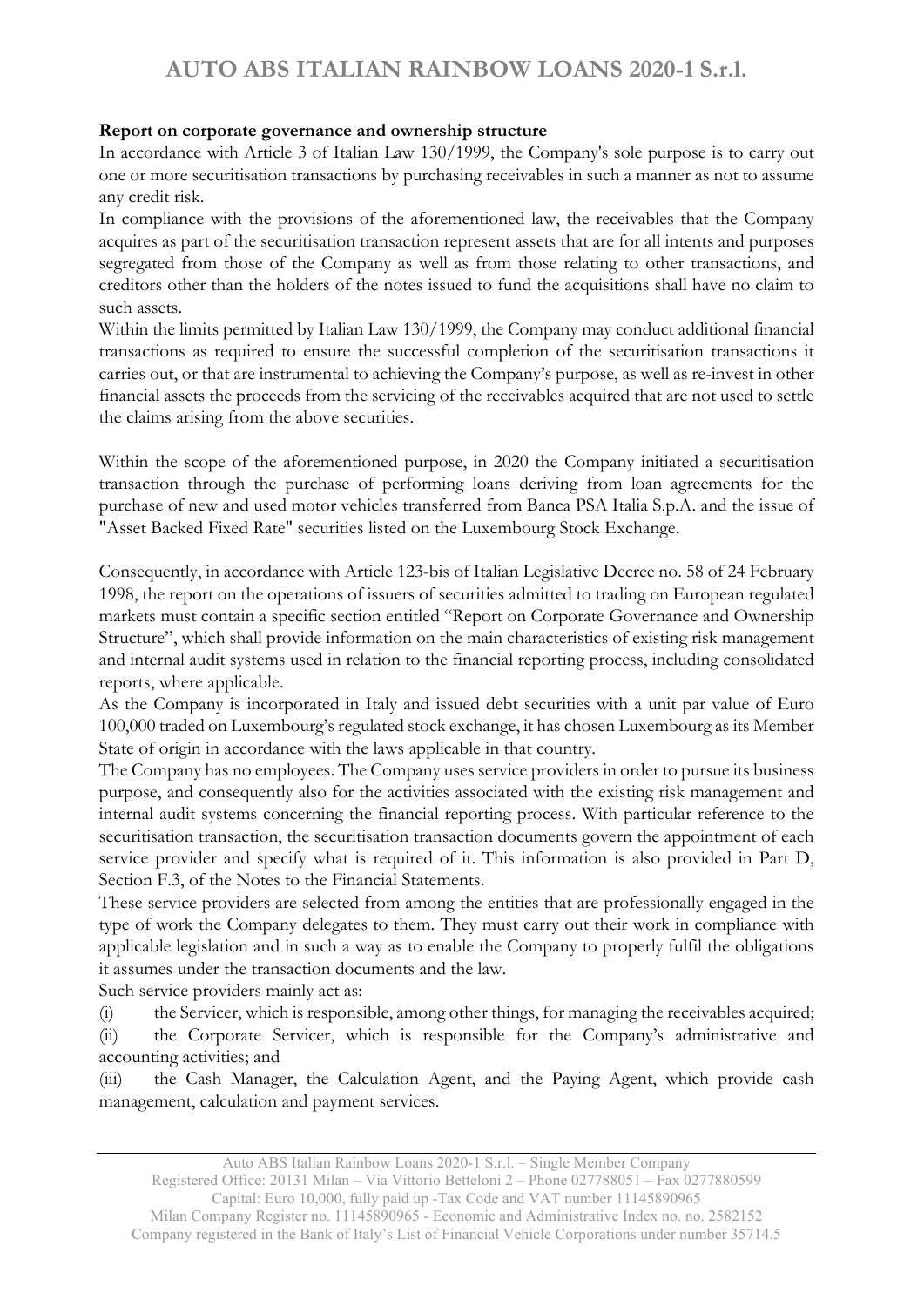In particular, the Servicer is "the entity responsible for collecting the receivables sold and providing cash management and payment services" according to Italian Law 130/1999. Banks or intermediaries registered in the specific list under Italian Legislative Decree no. 385 of 1 September 1993 can act as Servicers, ensuring that transactions conform to the law and the prospectus.

Also pursuant to the Bank of Italy's Provision of 23 August 2000, the Servicer shall have operational duties and shall "guarantee" that securitisation transactions are conducted properly in the interest of the noteholders and, more generally, the market.

Lastly, the Corporate Servicer shall prepare the financial reports mainly by using the data provided by the entity responsible for servicing the receivables acquired.

As an issuer of securities admitted to trading on the regulated markets of the European Union, the Company is subject to the obligations provided for by Directive 2004/109/EC (Transparency Directive). The Company, which originally chose the country in which it listed its securities as its home member state (Luxembourg), is required to comply with the obligations provided for by the legislation implementing the aforementioned directive in the latter country.

## Research and development

Given the particular nature of the Company, no research and development was conducted.

## Relations with subsidiaries, associates, and parent companies

As at 31 December 2020, the Company does not control nor is associated to other companies. The Company is controlled by Special Purpose Entity Management S.r.l., which holds 100% of the share capital. No other past or outstanding transactions with the above-mentioned entity have been performed by the Company.

## Management and coordination

The Company is not subject to management and coordination by the parent company, given the particular nature of the Company's business and the binding contractual "regulation" underlying each securitisation transaction.

## Treasury shares and shares in parent companies

Pursuant to Article 2428 of the Italian Civil Code, the Company has not bought, transferred or held, during the period, any treasury shares or shares in parent companies, either directly or through trust companies or nominees.

## Composition of the Company Capital

The Capital is subscribed as follows: - Special Purpose Entity Management S.r.l with registered office in Italy – for a nominal Euro (units) 10,000.

The Capital is fully paid up.

## List of branches

The Company has no secondary offices.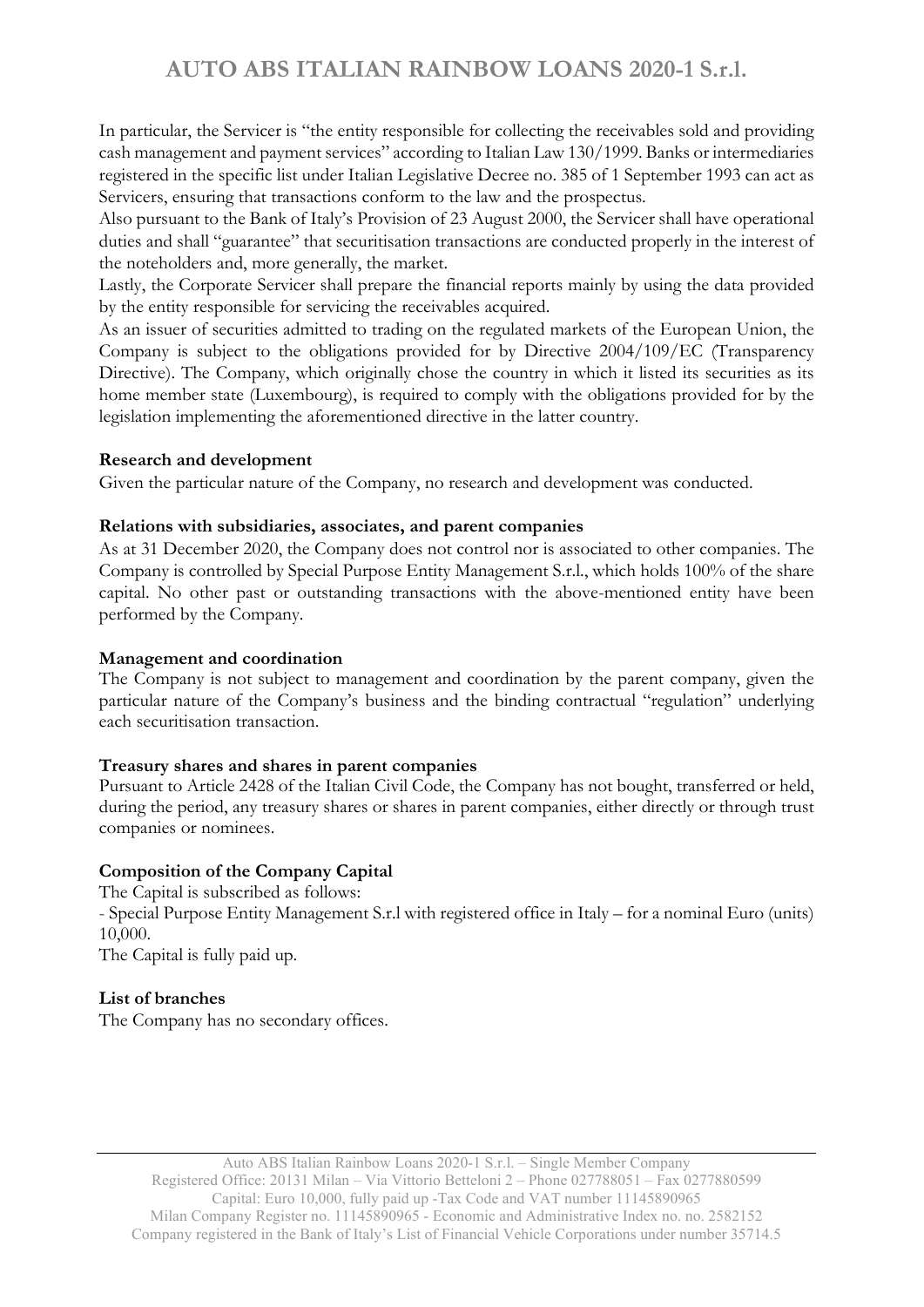## Related-party transactions

As regards the relations entertained by the Company with Banca PSA Italia S.p.A., as Originator of the securitisation, and the latter being part of the Santander Group, you are referred to "Part D - Other information" of "Section 6 - Related party transactions" of the Notes.

#### Events after the reporting period

As already reported in the paragraphs above, the evolution of the Covid-19 pandemic continues to affect the evolution of the global and national economy. The prospects of overcoming the current health emergency bode well for gradual normalisation over the next few years, also thanks to the support measures adopted by national governments.

It is reported that after 31 December 2020 and up until the date of approval of these Financial Statements, no corporate events have occurred such as to have a significant impact on the economic and equity data represented herein (IAS 10).

#### Tax treatment of separate assets

The Italian Revenue Agency's Circular 8/E of 6 February 2003, governing the tax treatment of special purpose vehicles' segregated assets, states that income resulting from the management of securitised assets, during the completion of the transactions, is not available to the Company. The restriction on the use of these segregated assets rules out, a priori, the possession of a taxable income. Therefore, such asset flows are not available to the special purpose vehicle either from a legal or from a tax point of view. Only after all creditors have been paid back, any remaining amount will be available to the Company, as per the relevant arrangements.

This is also in line with the Bank of Italy's Provision of 29 March 2000, according to which the income statement of a Company is not influenced by income and expenses pertaining to the management of a securitisation transaction.

## Employees

The Company has no employees.

## Business outlook

There were no events after the reporting period to be disclosed with regard to Company operations. The Company will continue the current securitisation transaction.

## Going concern

In preparing the Financial Statements, an assessment was made of the existence of conditions for the Company to continue its operations over a period of at least twelve months after the reporting date. To provide such assessment, account was taken of all the information available and of the specific business carried out by the Company, whose sole purpose, pursuant to Italian Law 130/1999, is to carry out one or more securitisation transactions.

Even considering the effects of Covid-19, the risks and uncertainties that the Company could encounter during its operations are not significant, and therefore not such as to generate doubts about business continuity.

Therefore, these Financial Statements were prepared on a going concern basis, as no events or conditions exist that may cast doubt upon the Company's ability to continue its operations.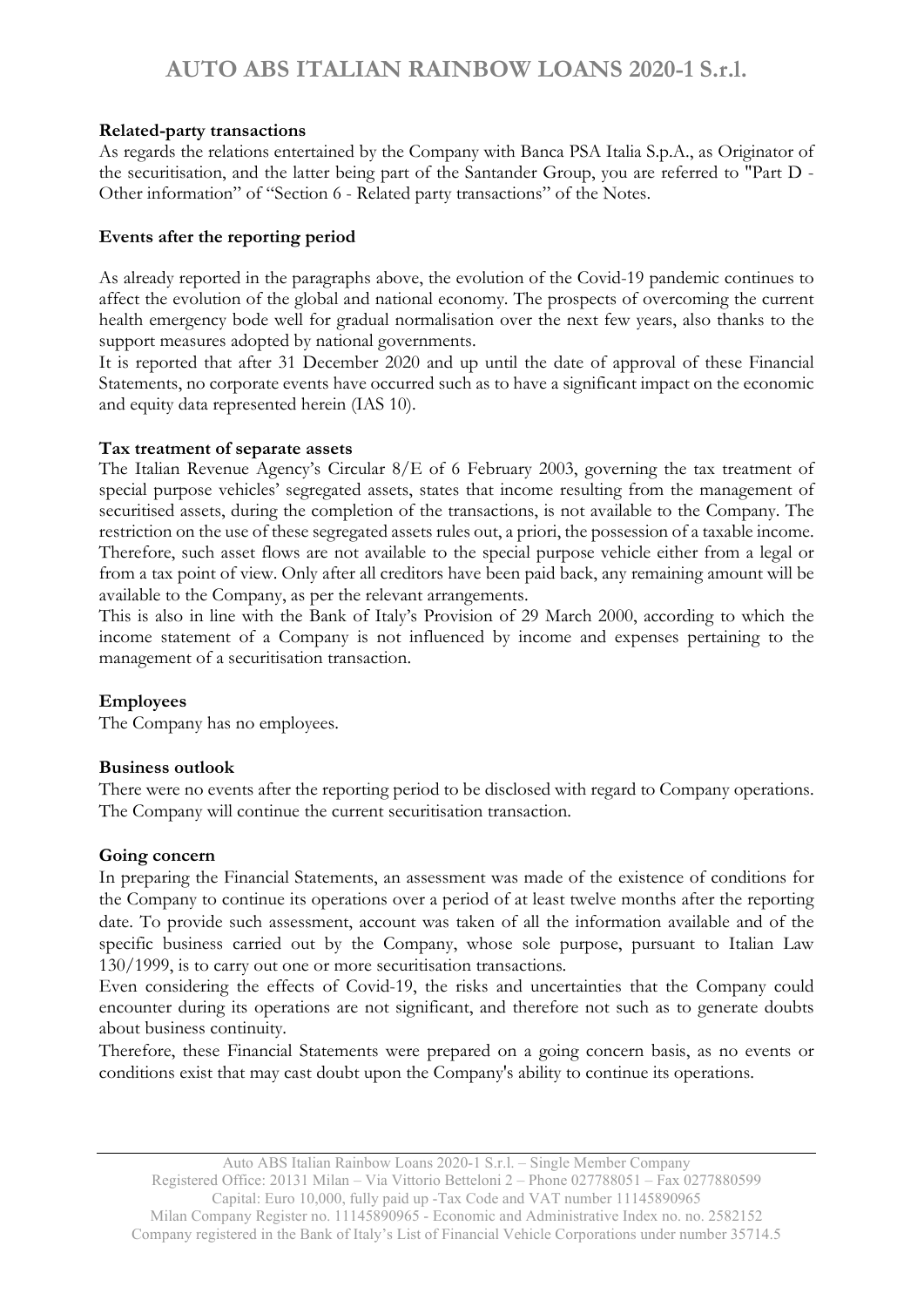## Result for the year

For the year ended 31 December 2020, the Company broke even.

## Other information

As regards the presentation of the main risks and uncertainties to which the Company is exposed, due to the particular nature of the provisions in the law governing securitisation special purpose vehicles, there is no relevant information to disclose concerning the Company's equity.

Specifically, the Company was formed to carry out one or more securitisation transactions, and this purpose was fulfilled with the completion of the transactions described in this report. The securitisation transaction was structured by a leading international banking institution and the management thereof has been delegated by the Company to professional organisations specialised in providing financial and regulatory services within the scope of said transactions.

Please refer to Part D, Section F of the Notes to the Financial Statements for information on the securitisation transaction, whose assets are separate from those of the Company.

There is nothing else to be disclosed in these Notes.

Dear Member,

please refer to the Notes to the Financial Statements for a description of the basis of measurement and preparation of the annual Financial Statements, which we are confident you will approve of, and we invite you to approve the Financial Statements for the year ended 31 December 2020, in which the Company broke even.

Milan, 26 February 2021

The Sole Director

Daniela Rognone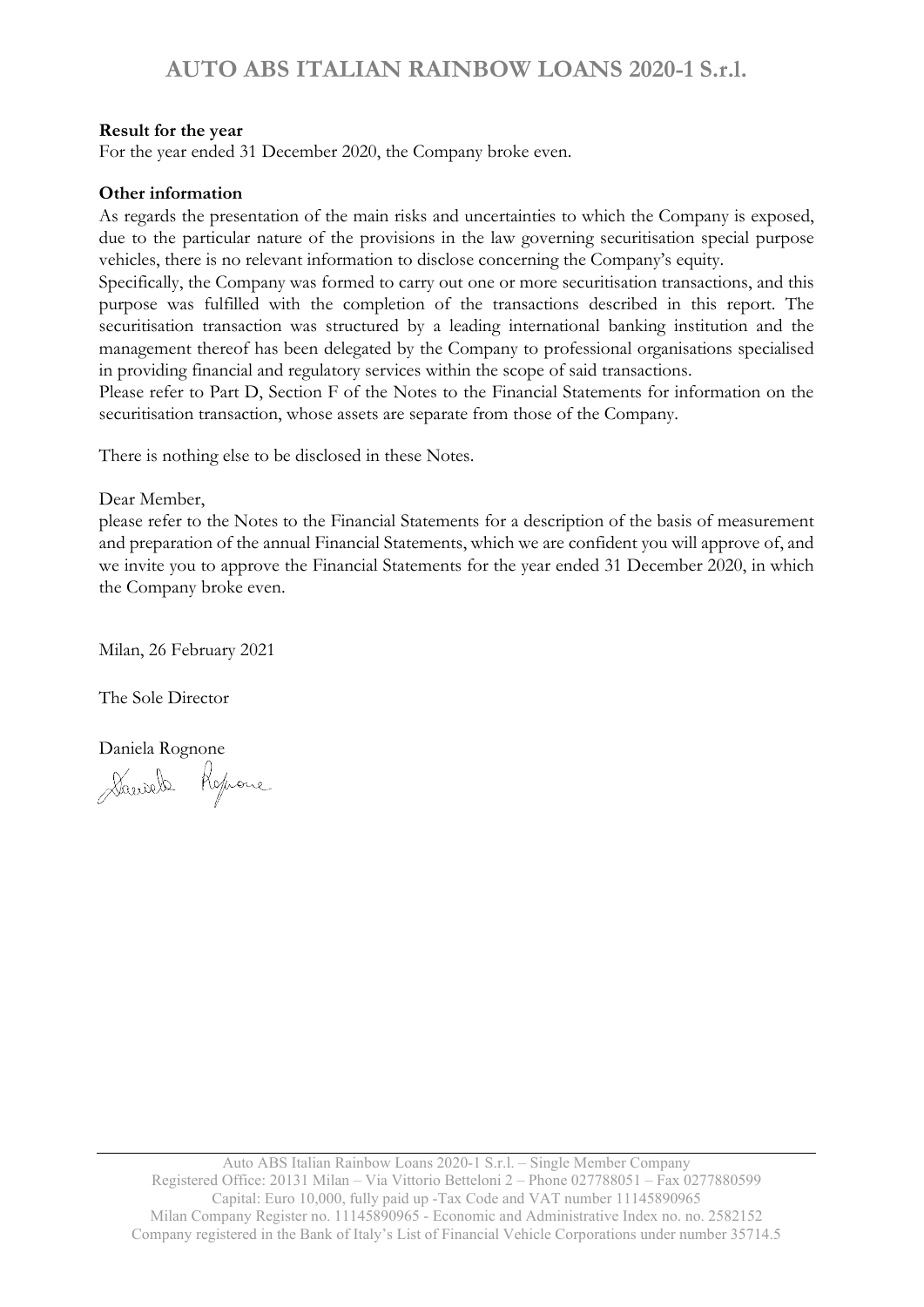#### Auto ABS Italian Rainbow Loans 2020-1 S.r.l.

Single Member Company

Registered Office: Via V. Betteloni 2, Milan (Italy)

Capital: Euro 10,000, fully paid up

Milan Company Register no. 11145890965 – Economic and Administrative Index no. 2582152

Tax Code and VAT no. 11145890965

\* \* \*

## SOLE STATUTORY AUDITOR'S REPORT ON THE FINANCIAL STATEMENTS FOR THE YEAR ENDED 31 DECEMBER 2020

\* \* \*

*To the Members' Meeting of Auto ABS Italian Rainbow Loans 2020-1 S.r.l.*

Dear Members,

following the resolution passed by the Members' Meeting on 24 September 2020, I, the undersigned, was appointed as Control Body for your Company for the three-year period 2020-2022. With resolution passed by the Members' Meeting on 2 September 2020, the nine-year appointment was conferred on PricewaterhouseCoopers S.p.A. to perform the statutory audit of the accounts for the period 2020-2028. As Sole Statutory Auditor, I hereby acknowledge that I have received the draft Financial Statements as at 31 December 2020, together with the statutory audit report prepared by the independent auditing firm PricewaterhouseCoopers S.p.A., the company which, as specified above, has been appointed as statutory auditor until approval of the Financial Statements relative to FY 2028.

In particular, on 12 March 2021, the independent auditing firm issued its report on the Financial Statements as at 31 December 2020, in accordance with Articles 14 and 19-bis of Italian Legislative Decree no. 39 of 27 January 2010 (hereinafter the "Decree"), with no objections or findings. The independent auditing firm believes that the Financial Statements provide a truthful, correct representation of the equity and financial position, the economic result and cash flow for the year ended as at 31 December 2020, in compliance with accounting standards.

The Financial Statements as at 31 December 2020 refer to the first year of business, given that your Company was established on 22 January 2020; therefore, no figures referring to previous years are given by way of comparison.

The Financial Statements, sent to the Sole Auditor together with the Report on Operations, record a break even.

The Notes provide a full explanation of the criteria used to measure the individual items of the Financial Statements.

The Financial Statements also include the Statement of Changes in Equity, the Statement of Cash Flows and the Statement of Comprehensive Income.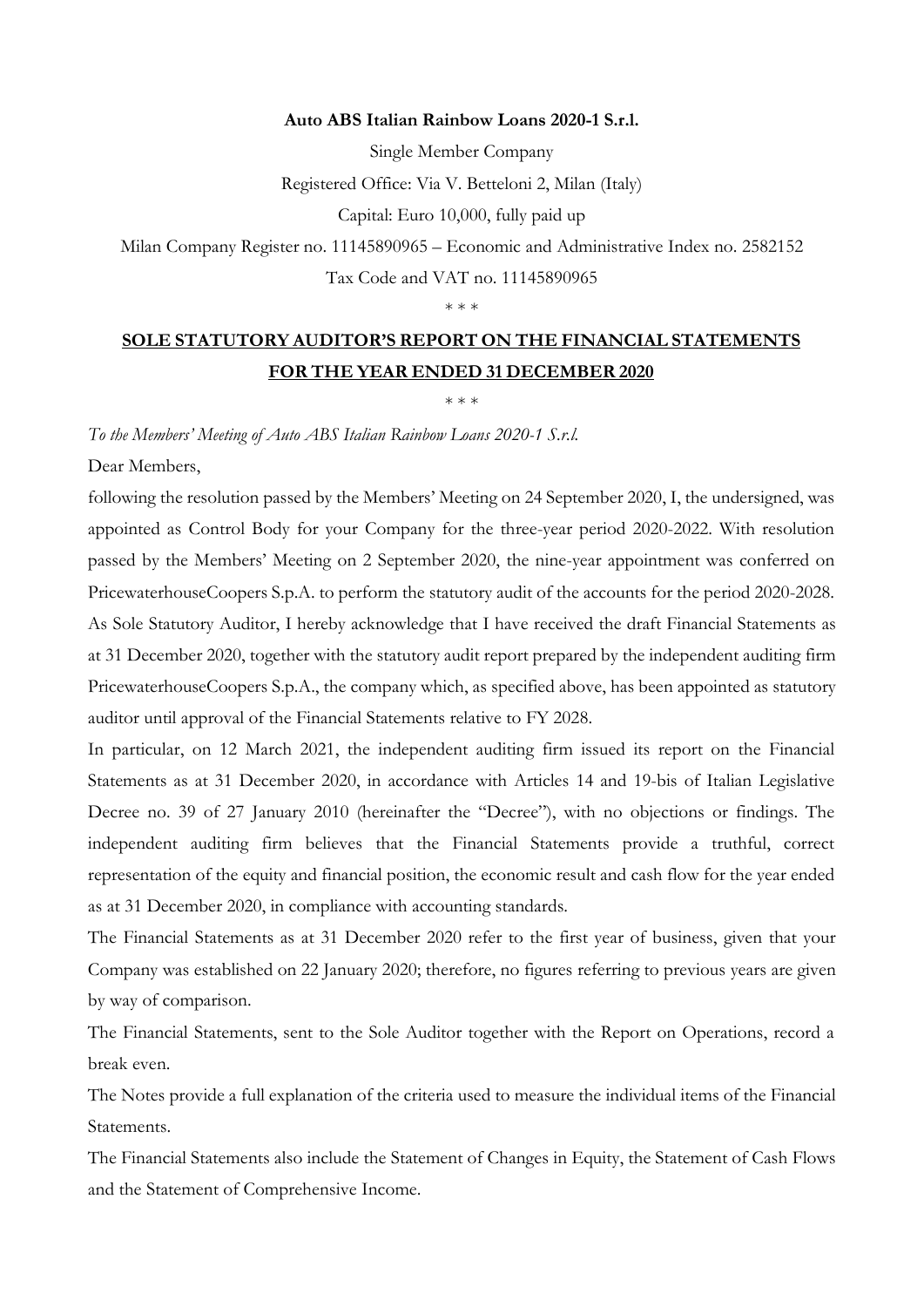The Sole Director's Report on Operations is complete and thorough for all legal intents and purposes. This Control Body therefore refers to the Report on Operations and Notes insofar as respectively regards operating performance and information on the period result.

As I am not called to audit the merits of the contents of the Financial Statements, I have monitored their general presentation, their general compliance with the law in terms of preparation and structure and, in this regard, have not uncovered any situations worthy of note herein.

Following the establishment of receivables securitised as autonomous assets intended to satisfy the rights associated with the securities, the balance sheet and income statement only present the assets and liabilities pertaining to the Company and the related costs and revenues. Therefore, the Company's income statement is not impacted by the events relating to the realisation of the receivables, both for principal and for interest income, pertaining to the autonomous assets.

The Explanatory Notes, pursuant to the provisions issued by the Bank of Italy in compliance with international accounting standards, correctly recognise the financial assets and liabilities subject to the securitisation transaction, presenting the assets of the various transactions separately from the assets of the Company, in line with the provisions of Law 130/1999, according to which the receivables relating to each securitisation transaction, as specified above, are separate assets for all purposes from those of the Company and from those relating to other transactions.

This Control Body has verified compliance with the law relating to the preparation of the Report on Operations and the Statement of Cash Flows. In this regard, I have no particular comments to make.

In accordance with Article 14, paragraph 2, letter e) of Italian Legislative Decree 39/2010, the independent auditing firm PricewaterhouseCoopers S.p.A. has certified that the Report on Operations is consistent with the Financial Statements as at 31 December 2020 and is prepared in compliance with the law.

In this regard, as specified by the Administrative Body in the Report on Operations, I noted that the crisis situation due to the Covid-19 health emergency has not had a significant impact on the economic and financial position of the Company, nor on the securitisation transaction overall.

I can confirm that, insofar as I am aware, in preparing said Financial Statements the Administrative Body did not derogate from the provisions of Article 2423, paragraph 4, of the Italian Civil Code.

I have verified the consistency of the Financial Statements with the events and the information made available to me during the execution of my duties and have no particular comments to make in this regard. Supervisory activities

During the year to which the Financial Statements under review refer, I carried out the periodic checks required by law.

During the performance of the activities, this Sole Statutory Auditor remained in constant contact with the corporate functions, also outsourced where appropriate, as well as with the Administrative Body.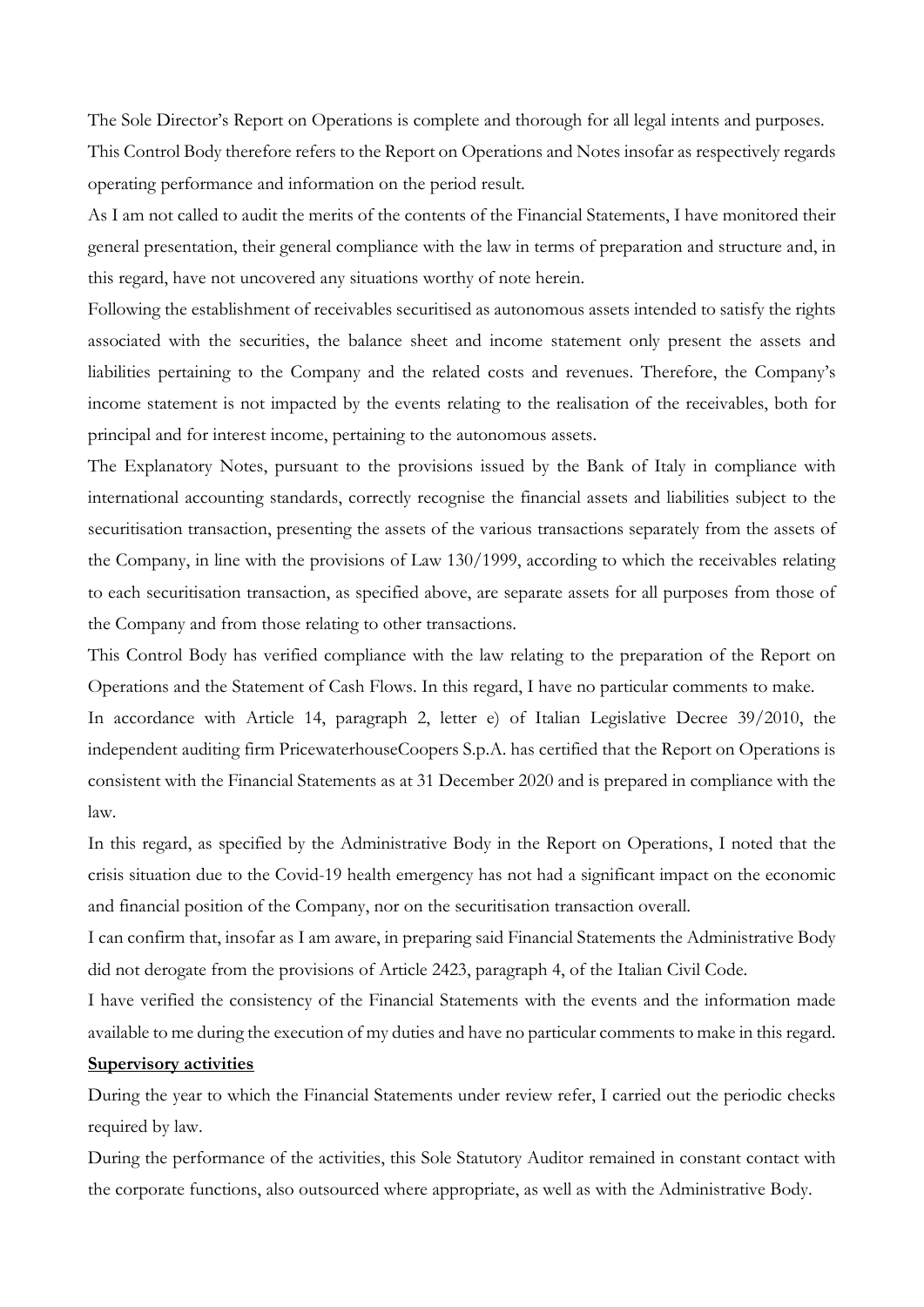I also remained in contact with the managers of the company entrusted with the statutory audit, PricewaterhouseCoopers S.p.A., to be updated with reference to the control activities and I obtained information on the activity carried out, on the most important economic, financial and equity transactions carried out, as well as on the foreseeable management performance. In the context of these meetings, the audit firm did not report any material issues, as confirmed in the aforementioned financial report.

The management of the Company is entrusted to a Sole Director; it can be reasonably assured that the actions taken by the latter comply with the law and with the Articles of Association, and are not manifestly imprudent, in potential conflict of interest or such as to compromise the integrity of the corporate assets. Finally, it should be noted that during the year and up to the date of this report, the Sole Statutory Auditor did not receive any complaints pursuant to Article 2408 of the Italian Civil Code, nor were any notices and / or reports received, nor did any significant facts emerge such as to require reporting to the supervisory bodies or mention in this report.

#### Organisational structure and internal control system

I acquired knowledge of and supervised, to the extent of my duties, the organisational structure of the Company and compliance with the principles of correct administration, through direct observations and the collection of information from the heads of the respective corporate functions.

As stated in the Report on Operations, the Company has no employees and uses service providers in order to pursue its business purpose, and consequently also for the activities associated with the existing risk management and internal audit systems concerning the financial reporting process. With particular reference to the securitisation transaction, the securitisation transaction documents govern the appointment of each service provider and specify what is required of it. This information is also provided in Part D, Section F.3, of the Notes to the Financial Statements.

These service providers are selected from among the entities that are professionally engaged in the type of work the Company delegates to them. They must carry out their work in compliance with applicable legislation and in such a way as to enable the Company to properly fulfil the obligations it assumes under the transaction documents and the law.

Such service providers mainly act as:

(i) the Servicer, which is responsible, among other things, for managing the receivables acquired; this function is entrusted to Banca PSA Italia S.p.A.;

(ii) the Corporate Servicer, which is responsible for the Company's administrative and accounting activities; this function is entrusted to Zenith Service S.p.A.;

(iii) the Cash Manager, the Calculation Agent and the Paying Agent, functions entrusted to Banco Santander S.A., Zenith Service S.p.A. and The Bank of New York Mellon, respectively.

This Sole Statutory Auditor has assessed and supervised the adequacy of the internal control system and of the administrative and accounting system, as well as the reliability of the latter in correctly representing